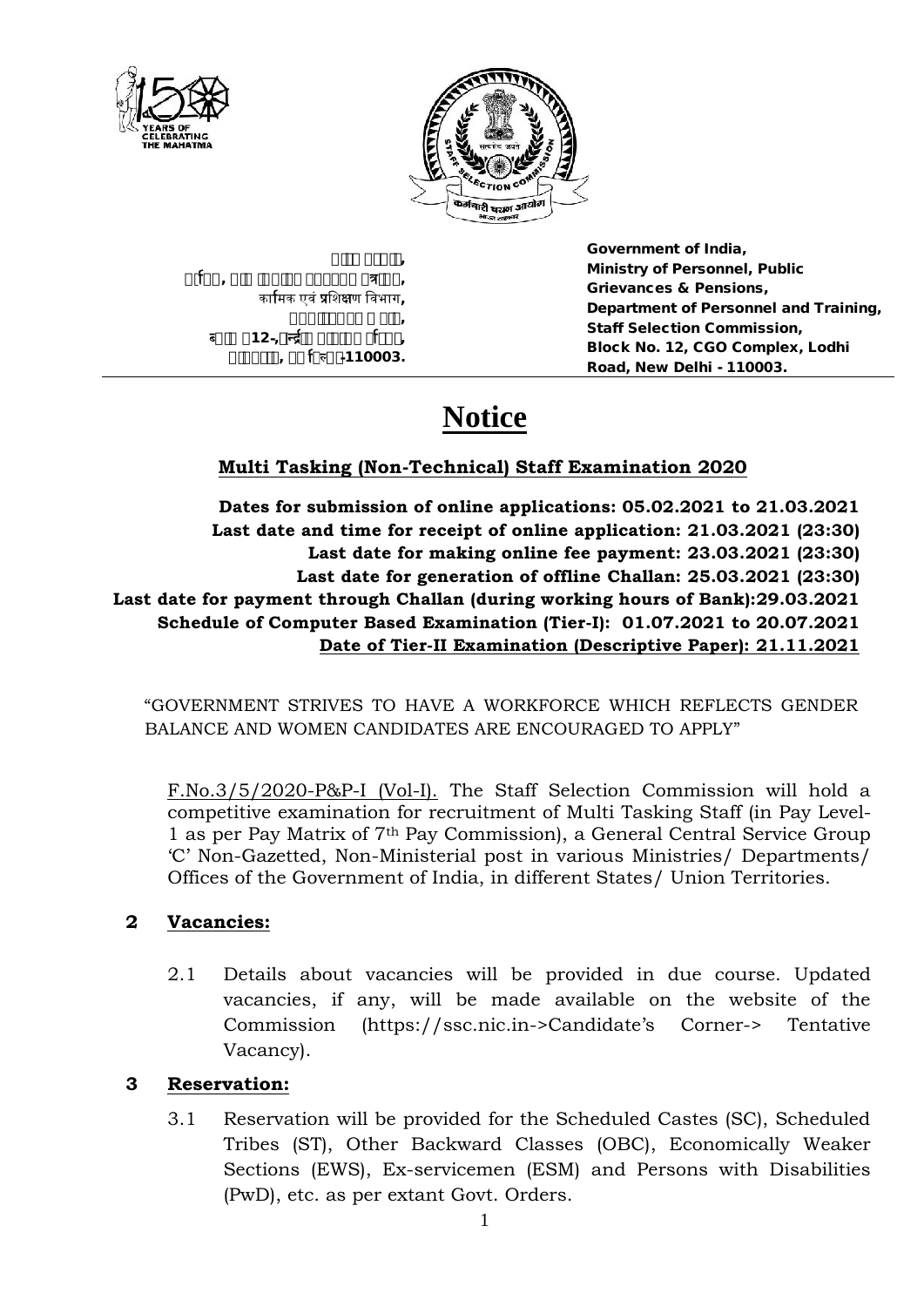3.2 The Commission makes the selection of candidates in accordance with the vacancies reported by the concerned User Departments for various posts. The Commission does not have any role in deciding the number of vacancies of any User Department. Implementation of reservation policy, maintaining reservation roster and earmarking of vacancies for different categories are under the domain of the concerned User Departments.

### **4 Permissible disabilities for Persons with Disabilities (PwD) candidates:**

4.1 The details of disabilities, functional classification and Physical requirement to perform the work of MTS are as follows:

| S No  | Disabilities benchmark      | Functional     | Physical            |
|-------|-----------------------------|----------------|---------------------|
|       | prescribed under Section 34 | Classification | requirements to     |
|       |                             |                | perform the work    |
| (i)   | Blindness and Low vision    | VH-LV, B       | $S - Sitting, ST -$ |
|       |                             |                | Standing, BN-       |
| (ii)  | Deaf and Hard of Hearing;   | <b>HH</b>      | Bending, W-Walking  |
|       |                             |                | H-Hearing/Speaking  |
| (iii) | Locomotor disability,       | OH-OA, OL,     | RW – Reading and    |
|       | Leprosy cured, Dwarfism,    | BL, OAL. LC,   | Writing             |
|       | <b>Acid Attack Victims</b>  | D, AAV         | $F$ – Manipulating  |
|       |                             |                | (with fingers)      |
| (iv)  | Multiple disabilities from  |                | $SE - Seeing$       |
|       | amongst persons under       |                |                     |
|       | clauses (i), (ii) and (iii) |                |                     |
|       | above.                      |                |                     |

Abbreviations: OH (Orthopedically Handicapped)- OA- One Arm affected, OL- One Leg affected, BL- Both Legs affected, OAL- One Arm and one Leg affected, LC- Leprosy Cured, D-Dwarfism and AAV- Acid Attached Victims, HH (Hearing Handicapped), VH (Visually Handicapped): B- Blind, LV- Low Vision,

### **5 Nationality/ Citizenship:**

- 5.1 A candidate must be either:
	- (a) a citizen of India, or
	- (b) a subject of Nepal, or
	- (c) a subject of Bhutan, or
	- (d) a Tibetan refugee who came over to India, before the 1st January,1962, with the intention of permanently settling in India, or
	- (e) a person of Indian origin who has migrated from Pakistan, Burma, Sri Lanka, East African countries of Kenya, Uganda, the United Republic of Tanzania(Formerly Tanganyika and Zanzibar),Zambia, Malawi, Zaire, Ethiopia and Vietnam with the intention of permanently settling in India.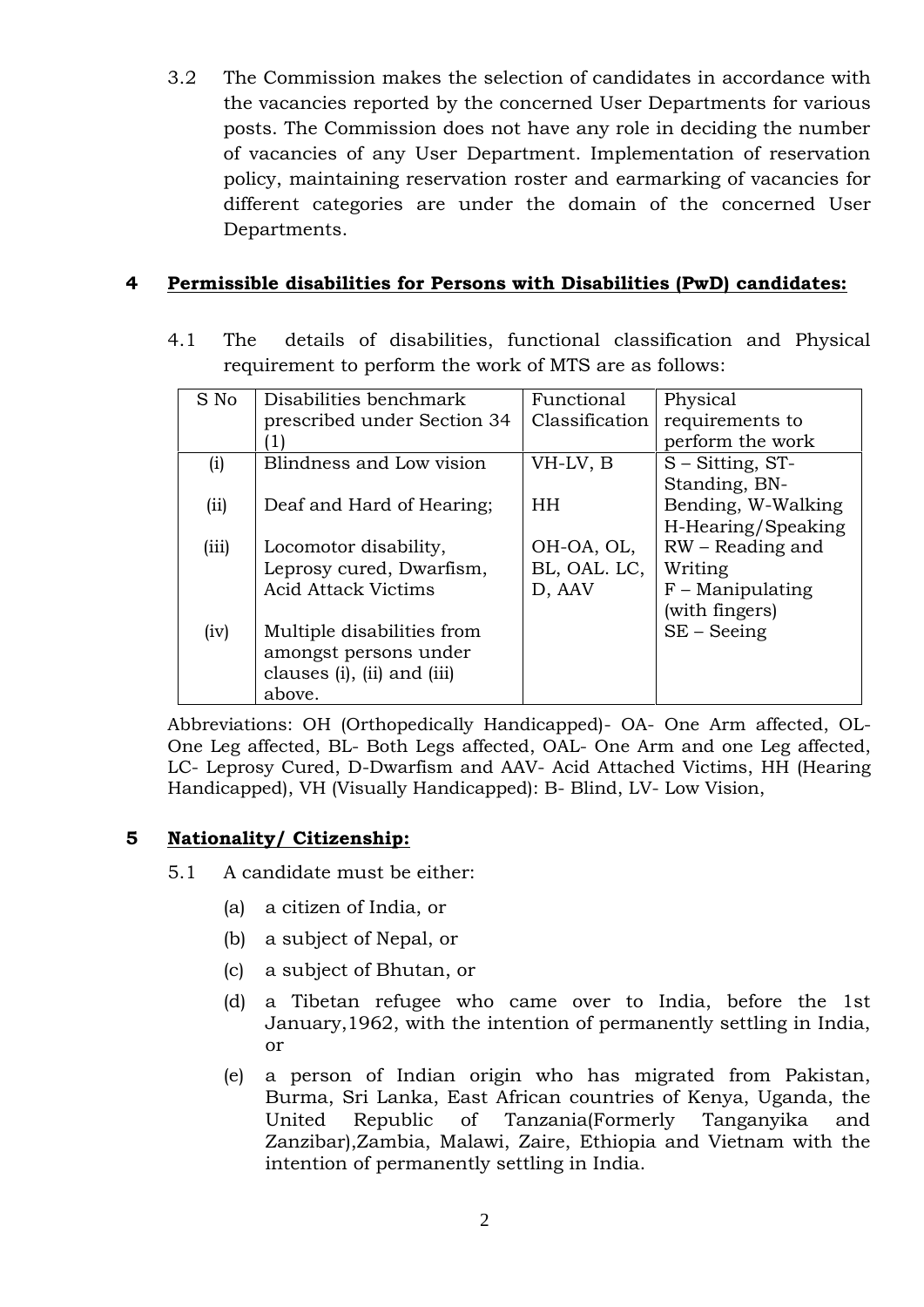- 5.2 Provided that a candidate belonging to categories (b), (c), (d) and (e) above shall be a person in whose favour a certificate of eligibility has been issued by the Government of India.
- 5.3 A candidate in whose case a certificate of eligibility is necessary may be admitted to the Examination but the offer of appointment will be given only after, the necessary eligibility certificate has been issued to him/ her by the Government of India.

### **6 Age Limit (As on cut-off date i.e. 01-01-2021):**

- 6.1 The age limits for the posts as per the Recruitment Rules of various User Departments are:
	- 6.1.1 18-25 years as on cut-off date (i.e. candidates born not before 02-01-1996 and not later than 01-01-2003).
	- 6.1.2 18-27 years as on cut-off date (i.e. candidates born not before 02-01-1994 and not later than 01-01-2003).
- 6.2 Permissible relaxation in Upper age limit for different categories are as under:

| Code<br>No. | Category                                                                                                                                                          | <b>Age-relaxation</b><br>permissible beyond<br>the<br>upper age limit                                                                                                    |
|-------------|-------------------------------------------------------------------------------------------------------------------------------------------------------------------|--------------------------------------------------------------------------------------------------------------------------------------------------------------------------|
| 01          | SC/ST                                                                                                                                                             | 5 years                                                                                                                                                                  |
| 02          | OBC                                                                                                                                                               | 3 years                                                                                                                                                                  |
| 03          | PwD (Unreserved)                                                                                                                                                  | 10 years                                                                                                                                                                 |
| 04          | PwD (OBC)                                                                                                                                                         | 13 years                                                                                                                                                                 |
| 05          | $PwD$ (SC/ST)                                                                                                                                                     | 15 years                                                                                                                                                                 |
| 06          | Ex-Servicemen (ESM)                                                                                                                                               | 03 years after deduction of<br>the<br>military<br>service<br>rendered from the actual<br>age as on closing date of<br>receipt<br><sub>of</sub><br>online<br>application. |
| 08          | Defence Personnel disabled in operation<br>during hostilities with any foreign country<br>or in a disturbed area and released as a<br>consequence thereof.        | 03 years                                                                                                                                                                 |
| 09          | Defence Personnel disabled in operation<br>during hostilities with any foreign country<br>or in a disturbed area and released as a<br>consequence thereof (SC/ST) | 08 years                                                                                                                                                                 |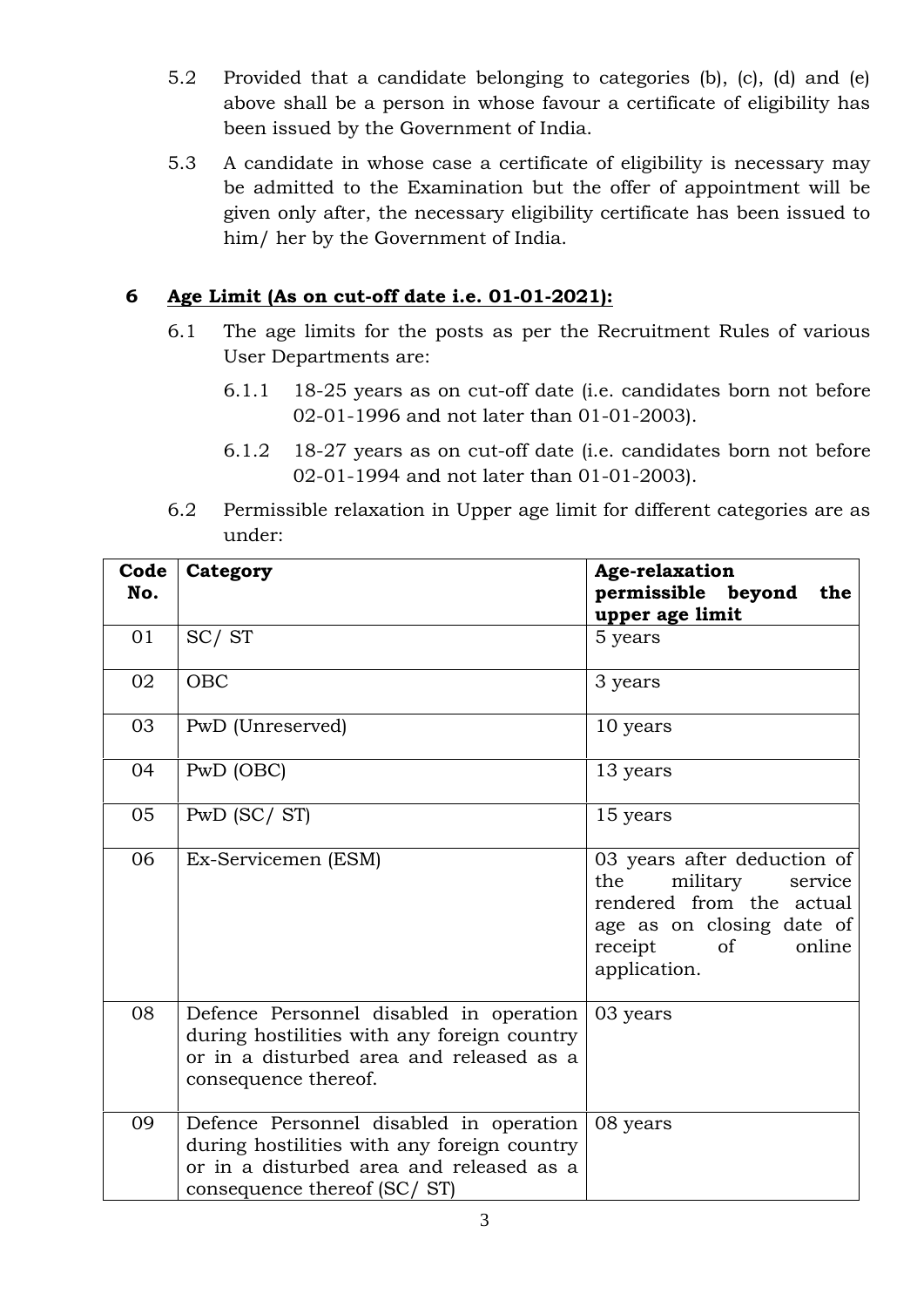| 10 | Central Government Civilian Employees:<br>Who have rendered not less than 3 years<br>regular and continuous service as on<br>closing date for receipt of online<br>applications.         | Up to 40 years of age. |
|----|------------------------------------------------------------------------------------------------------------------------------------------------------------------------------------------|------------------------|
| 11 | Central Government Civilian Employees:<br>Who have rendered not less than 3 years<br>regular and continuous service as on<br>closing date for receipt of online<br>applications. (SC/ST) | Up to 45 years of age. |
| 12 | Widows/ Divorced Women/ Women<br>judicially separated and who are not<br>remarried.                                                                                                      | Up to 35 years of age. |
| 13 | Widows/ Divorced Women/ Women<br>judicially separated and who are not<br>remarried (SC/ST).                                                                                              | Up to 40 years of age. |

- 6.3 Date of Birth filled by the candidate in the online application form and the same recorded in the Matriculation/ Secondary Examination Certificate will be accepted by the Commission for determining the age and no subsequent request for change will be considered or granted.
- 6.4 Ex-servicemen who have already secured employment in civil side under Government in Group 'C' & 'D' posts on regular basis after availing of the benefits of reservation given to ex-servicemen for their re-employment are not eligible for reservation in ESM category and fee concession. However, such candidates can avail of the benefit of reservation as ex-serviceman for subsequent employment if he/ she immediately after joining civil employment, gives self-declaration/ undertaking to the concerned employer about the date-wise details of application for various vacancies for which he/ she had applied for before joining the initial civil employment as mentioned in the OM No: 36034/1/2014-Estt (Res) dated 14.08.2014 issued by DoP&T.
- 6.5 The period of "Call up Service" of an Ex-Serviceman in the Armed Forces shall also be treated as service rendered in the Armed Forces for purpose of age relaxation as per rules.
- 6.6 For any serviceman of the three Armed Forces of the Union to be treated as Ex-Serviceman for the purpose of securing the benefits of reservation, he must have already acquired, at the relevant time of submitting his application for the Post/ Service, the status of ex servicemen or is in a position to establish his acquired entitlement by documentary evidence from the competent authority that he would complete specified term of engagement from the Armed Forces within the stipulated period of one year from the closing date for receipt of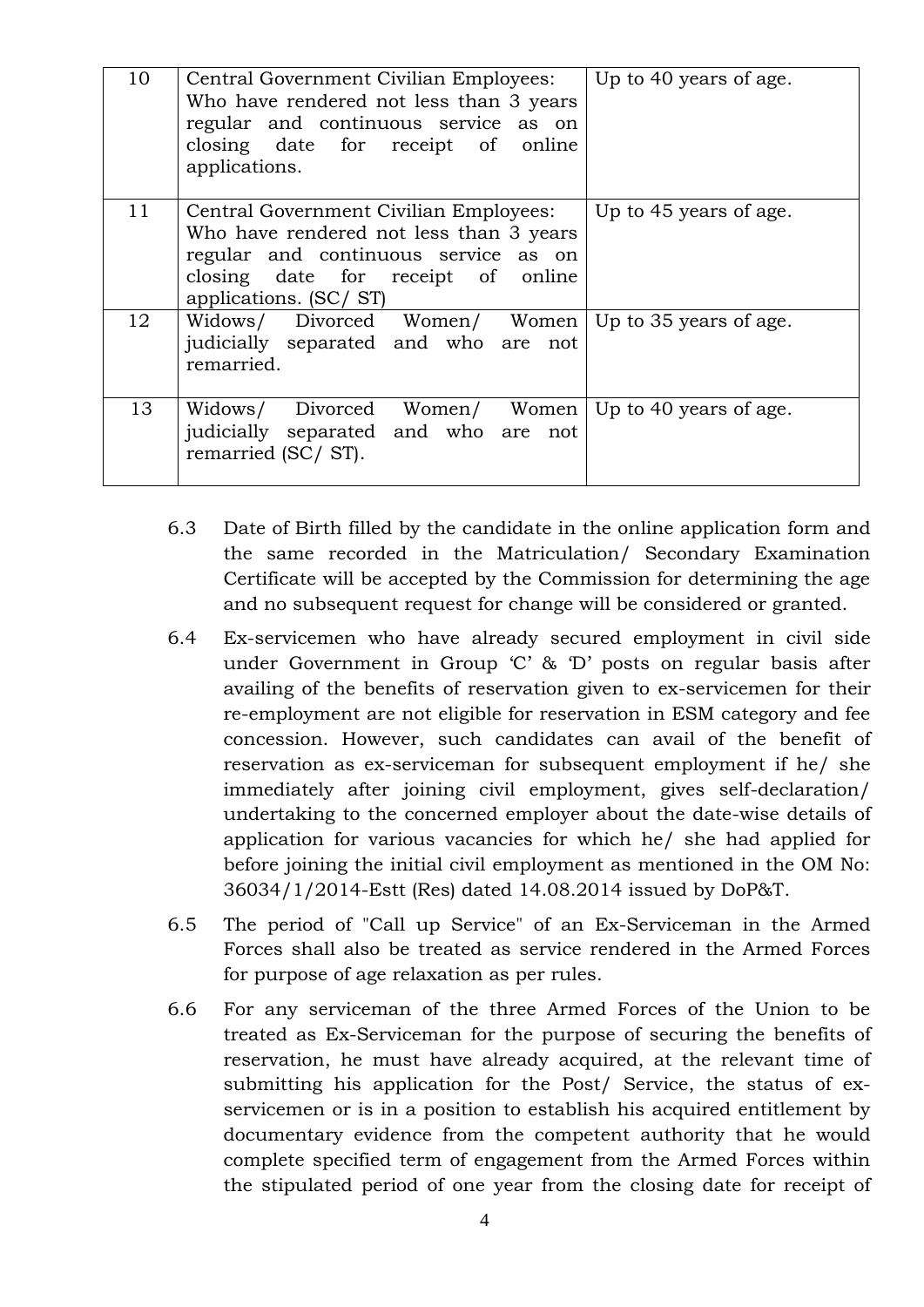applications. Such candidates must also acquire the status of an ex serviceman within the stipulated period of one year from the closing date of receipt of application.

- 6.7 **Explanation:** An 'ex-serviceman' means a person:
	- 6.7.1 Who has served in any rank whether as a combatant or non combatant in the Regular Army, Navy or Air Force of the Indian Union, and
		- 6.7.1.1 who either has been retired or relieved or discharged from such service whether at his own request or being relieved by the employer after earning his or her pension; or
		- 6.7.1.2 who has been relieved from such service on medical grounds attributable to military service or circumstances beyond his control and awarded medical or other disability pension; or
		- 6.7.1.3 who has been released from such service as a result of reduction in establishment;

or

6.7.2 who has been released from such service after completing the specific period of engagement, otherwise than at his own request, or by way of dismissal, or discharge on account of misconduct or inefficiency and has been given a gratuity, and includes personnel of the Territorial Army namely, pension holders for continuous embodies service or broken spells of qualifying service;

or

6.7.3 personnel of the Army Postal Service who are part of Regular Army and retired from the Army Postal Service without reversion to their parent service with pension, or are released from the Army Postal service on medical grounds attributable to or aggravated by military service or circumstance beyond their control and awarded medical or other disability pension;

or

6.7.4 Personnel, who were on deputation in Army Postal Service for more than six months prior to the 14th April, 1987;

or

6.7.5 Gallantry award winners of the Armed forces including personnel of Territorial Army;

or

6.7.6 Ex-recruits boarded out or relieved on medical ground and granted medical disability pension.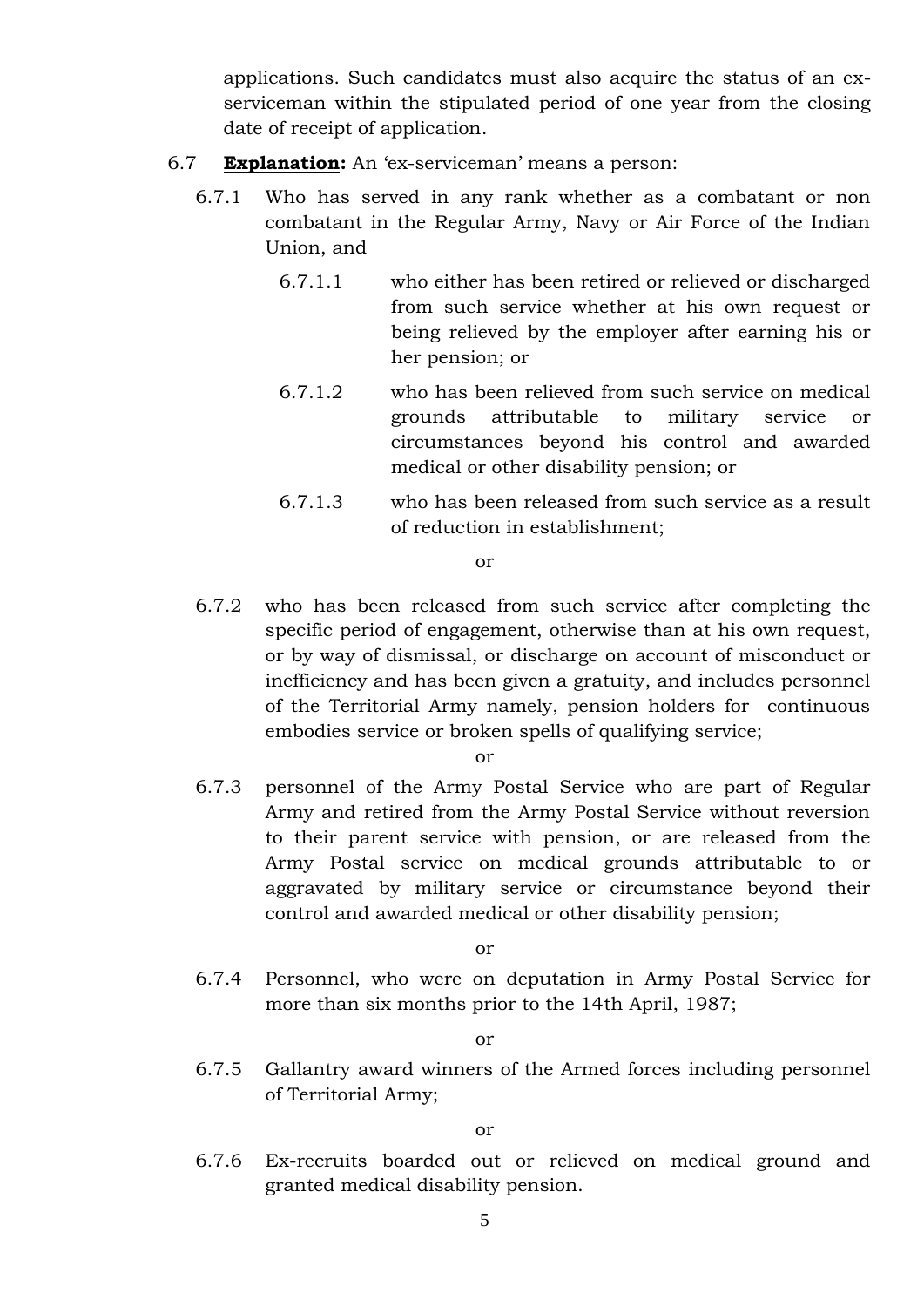### **6.8 Age relaxation/ ESM reservation is not admissible to sons, daughters and dependents of Ex-Servicemen. Therefore, such candidates should not indicate their category as ex-servicemen.**

### **7 Process of certification and format of certificates:**

- 7.1 Candidates who wish to be considered against reserved vacancies or seek age-relaxation must submit requisite certificate from the competent authority, in the prescribed format when such certificates are sought by concerned Regional Offices at the time of Document Verification. Otherwise, their claim for SC/ ST/ OBC/ EWS/ PwD/ ESM category will not be entertained and their candidature/application will be considered under Unreserved (UR)/ relevant category. The formats of the certificates are annexed with the Notice of this Examination. The certificate of disability issued under the Persons with Disabilities (Equal Opportunities, Protection of Rights and Full Participation) Act, 1995 (1 of 1996) will also be valid. Certificates in any other format are liable to be rejected.
- 7.2 Crucial date for claim of SC/ ST/ OBC/ EWS/ PwD status or any other benefit viz. fee concession, reservation, age-relaxation, etc, where not specified otherwise, will be the closing date for receipt of online applications.
- 7.3 A person seeking appointment on the basis of reservation to OBCs must ensure that he/ she possesses the caste/ community certificate and does not fall in creamy layer on the crucial date.
- 7.4 Candidates may also note that in respect of the above, their candidature will remain provisional till the veracity of the concerned document is verified by the Appointing Authority. Candidates are cautioned that they will be debarred from the examinations conducted by the Commission in case they fraudulently claim SC/ ST/ OBC/ EWS/ PwD/ ESM status or avail any other benefit.

### **8 Provision of Compensatory Time and assistance of scribe:**

- 8.1 In case of persons with benchmark disabilities in the category of blindness, locomotor disability (both arms affected-BA) and cerebral palsy, the facility of scribe is provided, if desired by the candidate.
- 8.2 In case of remaining categories of persons with benchmark disabilities, the provision of scribe will be available only on production of a certificate at the time of examination to the effect that the person concerned has physical limitation to write, and scribe is essential to write examination on his/ her behalf, from the Chief Medical Officer/ Civil Surgeon/ Medical Superintendent of a Government health care institution as per proforma at **Annexure-I**.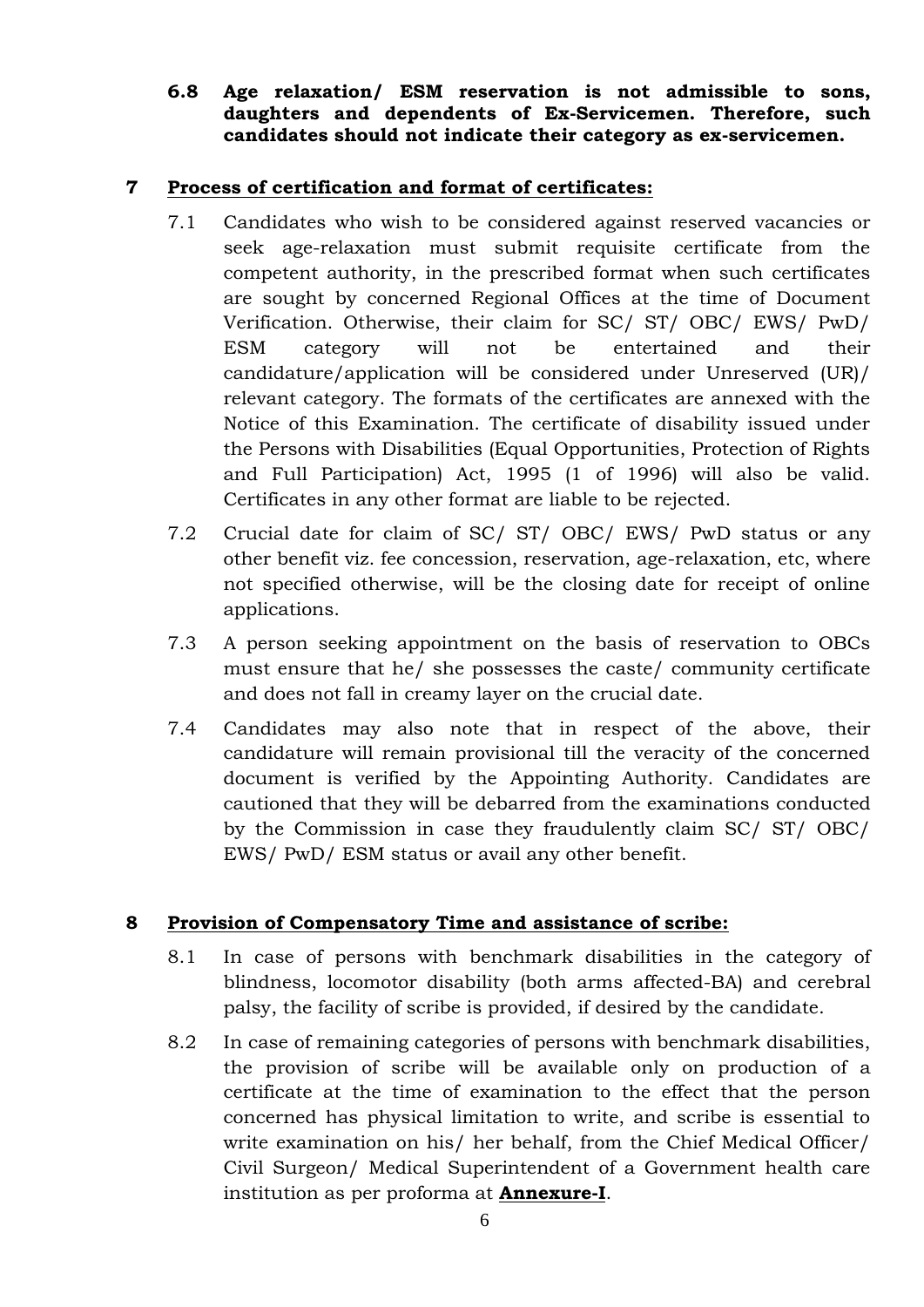- 8.3 The candidate will have the discretion of opting for his/ her own scribe or to avail the facility of scribe provided by the Commission. Appropriate choice in this regard will have to be given by the candidate in the online application form.
- 8.4 In case the candidate opts for his/ her own scribe, the qualification of the scribe should be one step below the qualification of the candidate taking the examination. The candidates with benchmark disabilities opting for own scribe shall be required to submit details of the own scribe at the time of examination as per proforma at **Annexure-II**. In addition, the scribe has to produce a valid ID proof [as per list given at para-14.7] in original at the time of examination. A photocopy of the ID proof of the scribe signed by the candidate as well as the scribe will be submitted along with proforma at **Annexure-II**. If subsequently it is found that the qualification of the scribe is not as declared by the candidate, then the candidate shall forfeit his/ her right to the post and claims relating thereto.
- 8.5 Own scribe should not be a candidate of this examination. If a candidate is detected as assisting another PwD candidate as scribe in this examination, then the candidatures of both the candidates will be cancelled.
- 8.6 A compensatory time of 20 minutes per hour of examination will be provided to the persons who are allowed use of scribe as described at Para 8.1 and 8.2 above.
- 8.7 The candidates referred at Para 8.1 and 8.2 above who are allowed use of scribe but not availing the facility of scribe will also be given compensatory time of 20 minutes per hour of examination.
- 8.8 No attendant other than the scribe for eligible candidates will be allowed inside the Examination Hall.
- 8.9 One eyed candidates and partially blind candidates who are able to read the normal Question Paper set with or without magnifying glass and who wish to write/ indicate the answer with the help of magnifying glass will be allowed to use the same in the Examination Hall and will not be entitled to a Scribe. Such candidates will have to bring their own magnifying glass to the Examination Hall.
- 8.10 The PwD candidates who have availed the facility of Scribes/ Passage Reader and/ or compensatory time must produce relevant documents for the eligibility of scribe/ compensatory time at the time of Document Verification. Failure to produce such supporting documents will lead to cancellation of their candidature for the examination.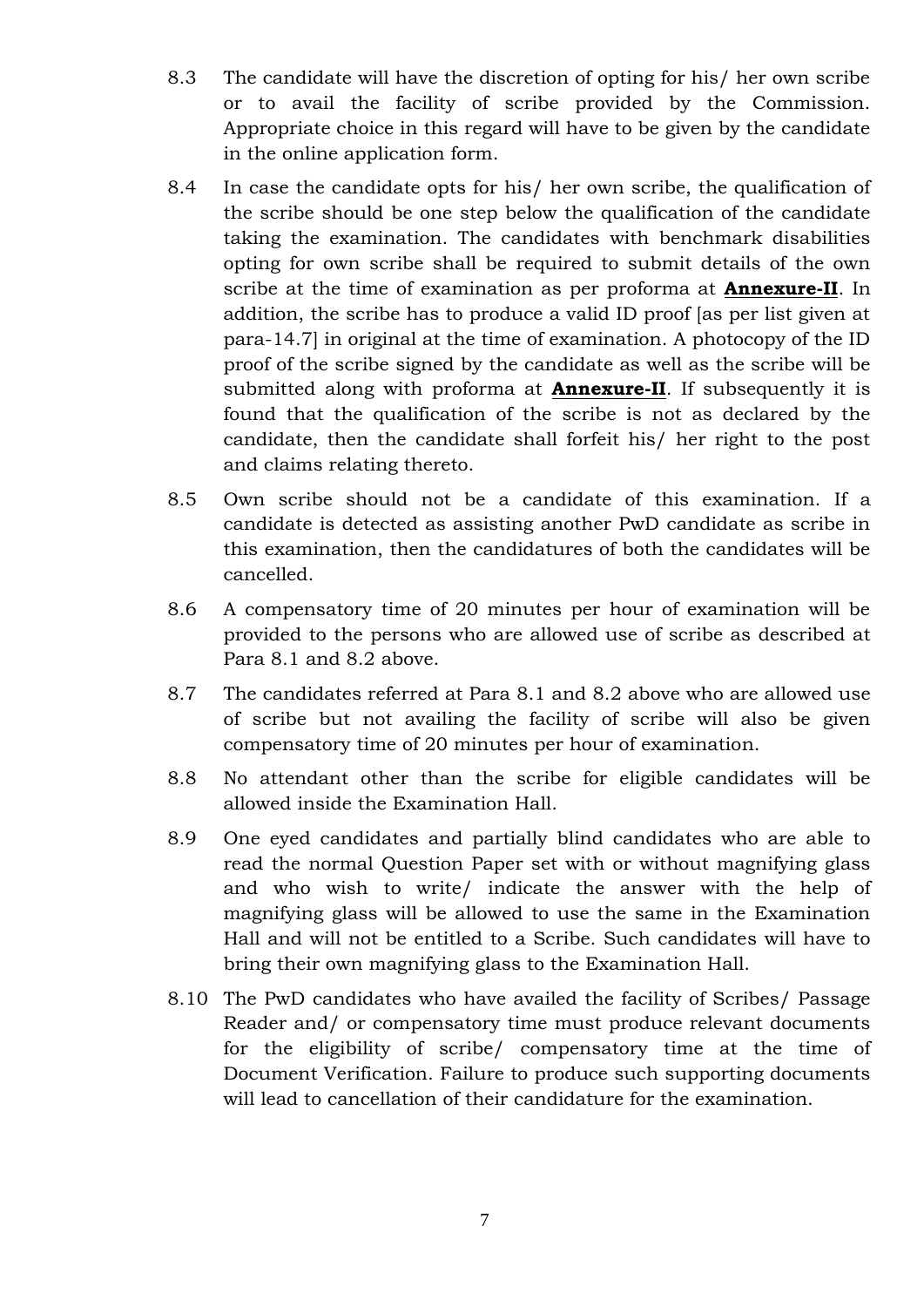### **9 Essential Educational Qualifications (As on 01.01.2021):**

- 9.1 The candidates must have passed Matriculation Examination or equivalent from a recognized Board.
- 9.2 As per Ministry of Human Resource Development Notification dated 10-06-2015 published in the Gazette of India all the degrees/ diplomas/ certificates awarded through Open and Distance Learning mode of education by the Universities established by an Act of Parliament or State Legislature, Institutions Deemed to be Universities under Section 3 of the University Grants Commission Act, 1956 and Institutions of National Importance declared under an Act of Parliament stand automatically recognized for the purpose of employment to posts and services under the Central Government provided they have been approved by the Distance Education Bureau, University Grants Commission. Accordingly, unless such degrees are recognized for the relevant period when the candidates acquired the qualification, they will not be accepted for the purpose of Educational Qualification.
- 9.3 All the candidates who are called for Document Verification will be required to produce the relevant Certificates such as Mark sheets, Provisional Certificates etc. for completion of Matriculation or equivalent in original as proof of having acquired the minimum educational qualification on or before the cut-off date, failing which the candidature of such candidates will be cancelled by the Commission. The candidates who are able to prove, by documentary evidence, that the result of the qualifying examination was declared on or before the cut-off date and he/ she has been declared passed, will also be considered to meet the educational qualification. **It is reiterated that the result of requisite educational qualification must have been declared by the Board/ Institute/ University by the specified date. Mere processing of the result by the Board/ University/ Institute by the cut-off date does not fulfill the EQ requirement.**
- 9.4 Candidates possessing equivalent educational qualification shall also produce relevant Equivalence Certificate from the concerned authorities at the time of Document Verification. However, final decision regarding selection of such candidates will be taken by the concerned User Departments/ Appointing Authorities.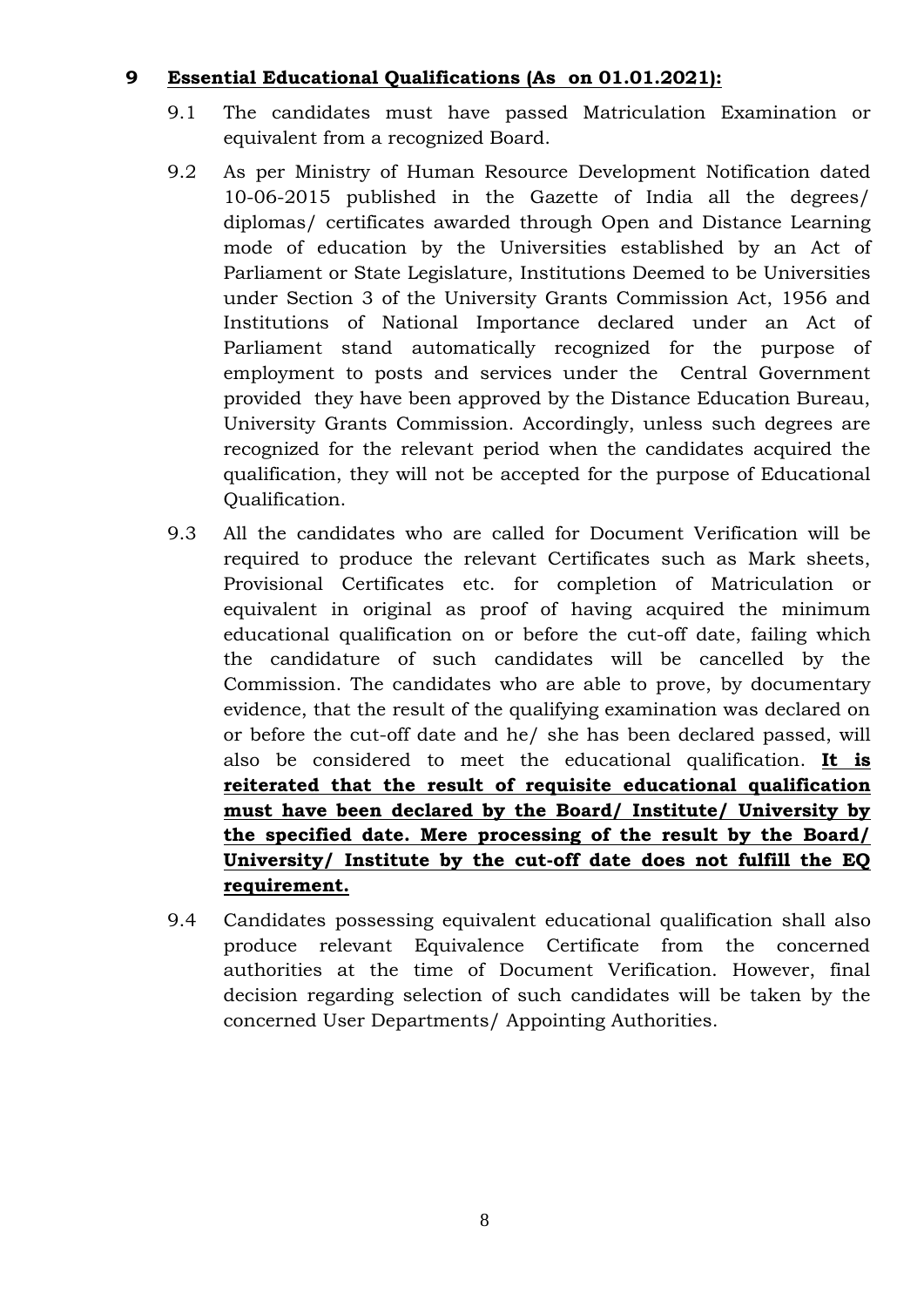### **10 How to apply:**

- 10.1 Applications must be submitted in online mode at the official website of the Commission i.e. https://ssc.nic.in. For detailed instructions, please refer to **Annexure-III** and **Annexure-IV** of this Notice. Sample proforma of One-time Registration and online Application Form are attached as **Annexure-IIIA** and **Annexure-IVA** respectively.
- 10.2 In the online Application Form, candidates are required to upload the scanned colour passport size photograph in JPEG format (20 KB to 50 KB). **The photograph should not be more than three months old from the date of publication of the Notice of Examination, and, the date on which the photograph has been taken should be clearly printed on the photograph. Applications without such date printed on the photograph will be rejected.** Image dimension of the photograph should be about 3.5 cm (width) x 4.5 cm (height). **The photograph should be without cap, spectacles and both ears should be visible.**
- 10.3 Last date and time for submission of online applications is 21-03-2021 (23:30).
- 10.4 **Candidates are advised in their own interest to submit online applications much before the closing date and not to wait till the last date to avoid the possibility of disconnection/ inability or failure to login to the SSC website on account of heavy load on the website during the closing days.**
- 10.5 The Commission will not be responsible for the candidates not being able to submit their applications within the last date on account of the aforesaid reasons or for any other reason beyond the control of the Commission.
- 10.6 Before submission of the online application, candidates must check that they have filled correct details in each field of the form. After submission of the online application form, no change/ correction/ modification will be allowed under any circumstances. Requests received in this regard in any form like Post, Fax, Email, by hand, etc. shall not be entertained.

### **11 Application Fee:**

- 11.1 Fee payable: Rs 100/- (Rs one hundred only).
- 11.2 Women candidates and candidates belonging to Scheduled Castes (SC), Scheduled Tribes (ST), Persons with Disabilities (PwD) and Ex servicemen (ESM) eligible for reservation are exempted from payment of fee.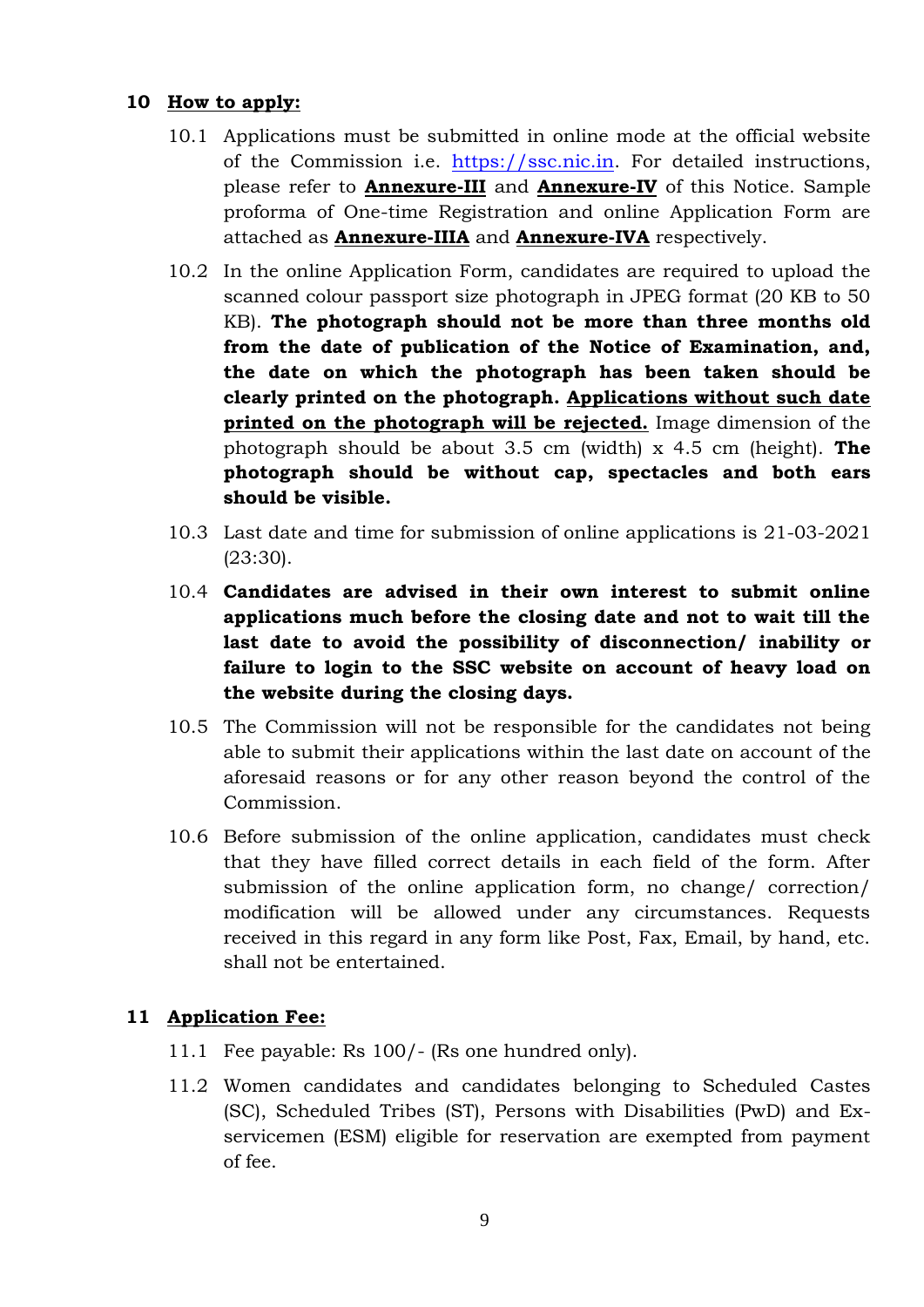- 11.3 Fee can be paid online through BHIM UPI, Net Banking, by using Visa, Mastercard, Maestro, RuPay Credit or Debit cards or through cash in SBI Branches by generating SBI Challan.
- 11.4 Online fee can be paid by the candidates up to **23.03.2021 (23:30 hours)**. However, candidates who wish to make the cash payment through Challan of SBI, may make the payment in cash at the Branches of SBI within the working hours of bank up to **29.03.2021** provided the Challan has been generated by them before **25.03.2021 (23:30 hours).**
- 11.5 Candidates who are not exempted from fee payment must ensure that their fee has been deposited with SSC. If the fee is not received by SSC, status of Application Form is shown as '**Incomplete**' and this information is printed on the top of the Application Form printout. Further, status of fee payment can be verified at the 'Payment Status" link provided in the candidate's login screen. Such applications which remain incomplete due to non-receipt of fee will be SUMMARILY REJECTED and no request for consideration of such applications and fee payment after the period specified in the Notice of Examination shall be entertained.
- 11.6 Fee once paid shall not be refunded under any circumstances nor will it be adjusted against any other examination or selection.

### **12 Centres of Examination:**

12.1 A candidate must indicate the Centre(s) in the online Application Form in which he/ she desires to take the examination. Details about the Examination Centres and Regional Offices under whose jurisdiction these Examination Centres are located are as follows:

| S<br>No<br>$\mathbf{1}$ | Examination Centres and<br>Centre Code<br>Bhagalpur(3201), Darbhanga<br>(3202), Muzaffarpur(3205),<br>Patna(3206), Purnea (3209),<br>Agra(3001), Bareilly (3005),<br>Gorakhpur (3007), Jhansi<br>(3008), Kanpur(3009),<br>Lucknow(3010), Meerut(3011),<br>Prayagraj(3003), Varanasi(3013) | SSC Region and<br>States/UTs<br>under the<br>jurisdiction of<br>the Region<br><b>Central Region</b><br>(CR)<br>Bihar and Uttar<br>Pradesh | Address of the<br>Regional Offices/<br>Website<br>Regional Director (CR),<br>Staff<br>Selection<br>Commission,<br>Mahatma<br>34-A,<br>Gandhi Marg, Civil<br>lines, Kendriya Sadan,<br>Prayagraj $-211001$ .<br>$(http://www.ssc-cr.org)$ |
|-------------------------|-------------------------------------------------------------------------------------------------------------------------------------------------------------------------------------------------------------------------------------------------------------------------------------------|-------------------------------------------------------------------------------------------------------------------------------------------|------------------------------------------------------------------------------------------------------------------------------------------------------------------------------------------------------------------------------------------|
| $\overline{2}$          | Port Blair (4802), Ranchi(4205),<br>Balasore(4601),<br>Berhampore(Odisha) (4602),                                                                                                                                                                                                         | <b>Eastern Region</b><br>(ER) /<br>Andaman &                                                                                              | Regional Director (ER),<br>Staff<br>Selection<br>Commission,                                                                                                                                                                             |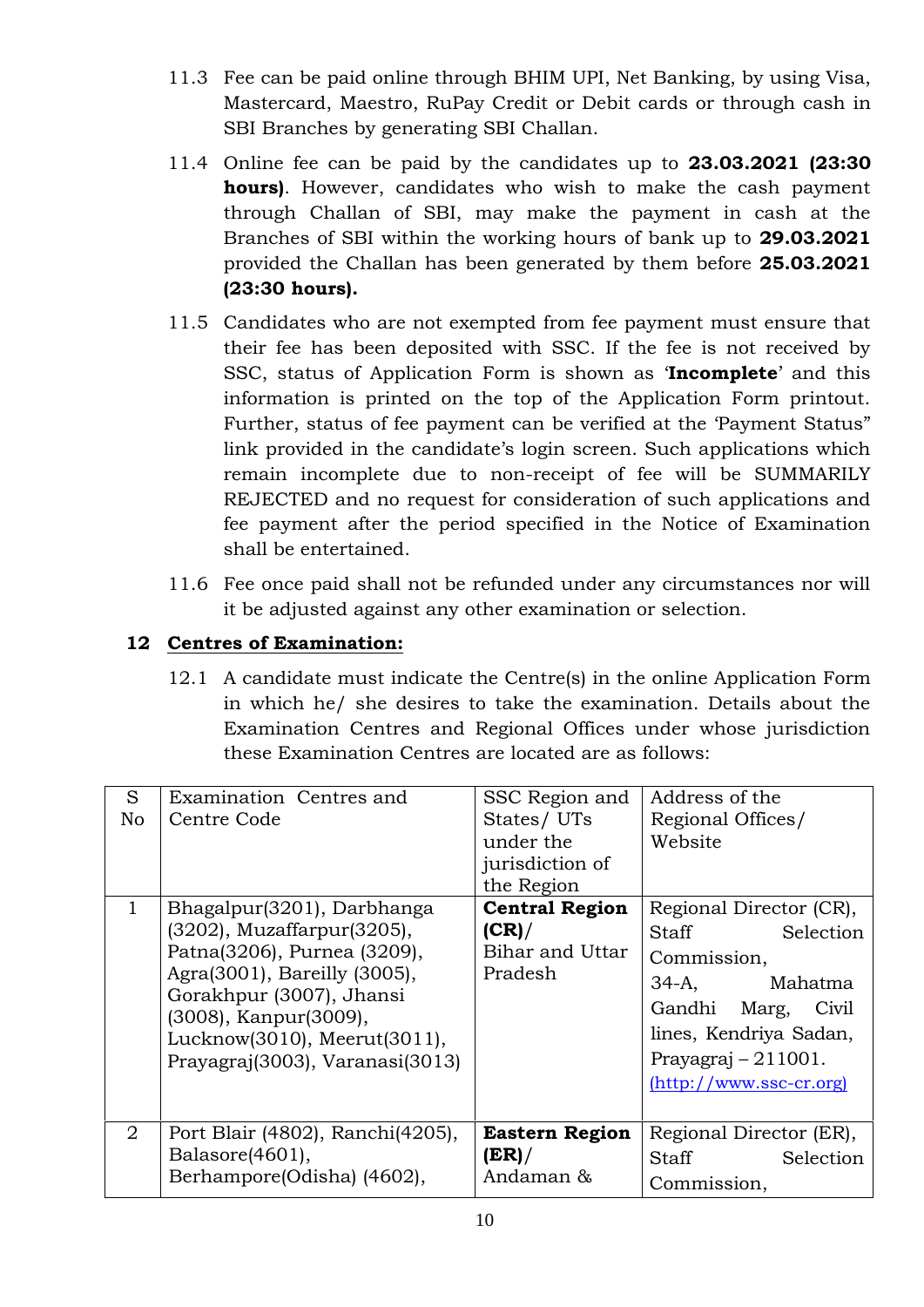|                | Bhubaneshwar(4604),<br>Cuttack(4605),<br>Dhenkenal(4611),<br>Rourkela(4610),<br>Sambalpur(4609),<br>Gangtok(4001), Hooghly (4418),<br>Kolkata(4410), Siliguri(4415)                                                                                                                                              | Nicobar Islands,<br>Jharkhand,<br>Odisha, Sikkim<br>and West<br>Bengal                                                                     | $1st$ MSO Building, $(8th$<br>Floor), 234/4,<br>Acharya<br>Jagadish<br>Chandra Bose Road,<br>Kolkata,<br>West Bengal-700020<br>(www.sscer.org)                                                                                              |
|----------------|------------------------------------------------------------------------------------------------------------------------------------------------------------------------------------------------------------------------------------------------------------------------------------------------------------------|--------------------------------------------------------------------------------------------------------------------------------------------|---------------------------------------------------------------------------------------------------------------------------------------------------------------------------------------------------------------------------------------------|
| 3              | Belagavi (9002), Bengaluru<br>(9001), Hubballi (9011),<br>Kalaburagi (Gulbarga) (9005),<br>Mangaluru (9008), Mysuru<br>(9009), Shivamogga (9010),<br>Udupi (9012). Ernakulam<br>(9213), Kannur (9202), Kollam<br>(9210), Kottayam (9205),<br>Kozhikode (9206), Thrissur<br>(9212), Thiruvananthapuram<br>(9211). | Karnataka,<br><b>Kerala Region</b><br>(KKR) /<br>Lakshadweep,<br>Karnataka and<br>Kerala                                                   | Regional<br>Director<br>$(KKR)$ ,<br><b>Staff</b><br>Selection<br>Commission,<br>1st Floor, "E" Wing,<br>Kendriya Sadan,<br>Koramangala,<br>Bengaluru,<br>Karnataka-560034<br>(www.ssckkr.kar.nic.in)                                       |
| $\overline{4}$ | Bhopal (6001), Gwalior (6005),<br>Indore (6006), Jabalpur (6007),<br>Satna (6014), Sagar (6015),<br>Ujjain (6016), Bilaspur (6202),<br>Raipur (6204),<br>Durg-Bhilai (6205)                                                                                                                                      | <b>Madhya</b><br><b>Pradesh Sub-</b><br>Region (MPR)/<br>Chhattisgarh<br>and Madhya<br>Pradesh                                             | Dy. Director (MPR),<br><b>Staff</b><br>Selection<br>Commission,<br>5 <sup>th</sup> Floor, Investment<br>Building, LIC Campus-<br>Raipur,<br>2,<br>Pandri,<br>Chhattisgarh-492004<br>(www.sscmpr.org)                                        |
| 5              | Itanagar(5001),<br>Dibrugarh(5102),<br>Guwahati(Dispur)(5105),<br>Jorhat(5107), Silchar(5111),<br>Dimapur (5301), Kohima(5302),<br>Shillong(5401), Imphal(5501),<br>Churachandpur(5502),<br>Ukhrul(5503), Agartala(5601),<br>$\text{Aizwal}(5701)$                                                               | <b>North Eastern</b><br>Region (NER)/<br>Arunachal<br>Pradesh,<br>Assam,<br>Manipur,<br>Meghalaya,<br>Mizoram,<br>Nagaland and<br>Tripura. | Regional<br>Director<br>(NER),<br><b>Staff</b><br>Selection<br>Commission,<br>Housefed Complex,<br>Last<br>Gate, Beltola-<br>Basistha<br>Road, P.O.<br>Sachivalaya,<br>Assam<br>Guwahati,<br>Dispur,<br>Assam-781006<br>(www.sscner.org.in) |
| 6              | Dehradun(2002),<br>Haldwani(2003),<br>Haridwar(2005), Roorkee(2006),<br>Delhi(2201), Ajmer(2401),<br>Alwar(2402), Bharatpur(2403),<br>Bikaner(2404), Jaipur(2405),<br>Jodhpur(2406), Kota(2407),                                                                                                                 | <b>Northern</b><br>Region (NR)/<br>Delhi,<br>Rajasthan and<br>Uttarakhand                                                                  | Regional Director (NR),<br><b>Staff</b><br>Selection<br>Commission,<br>Block No. 12,<br>CGO Complex,<br>Lodhi<br>Road,                                                                                                                      |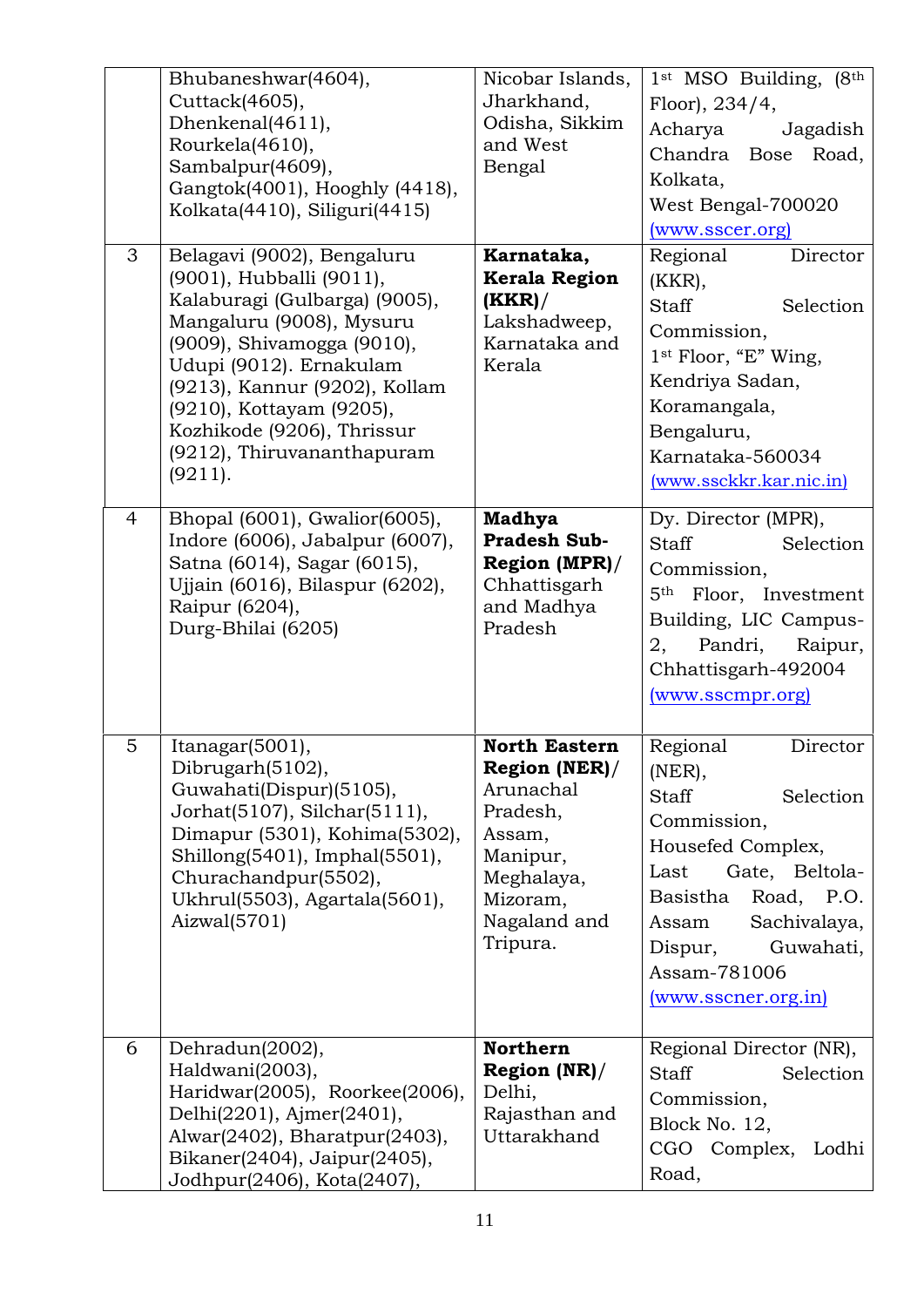|                | Sriganganagar(2408),                                                                                                                                                                                                                                                                                                                                                                                                  |                                                                                                                                                          | New Delhi-110003                                                                                                                                                                                                        |
|----------------|-----------------------------------------------------------------------------------------------------------------------------------------------------------------------------------------------------------------------------------------------------------------------------------------------------------------------------------------------------------------------------------------------------------------------|----------------------------------------------------------------------------------------------------------------------------------------------------------|-------------------------------------------------------------------------------------------------------------------------------------------------------------------------------------------------------------------------|
|                | Udaipur(2409), Sikar(2411)                                                                                                                                                                                                                                                                                                                                                                                            |                                                                                                                                                          | (www.sscnr.net.in)                                                                                                                                                                                                      |
| $\overline{7}$ | Chandigarh/Mohali(1601),<br>Hamirpur(1202), Shimla(1203),<br>Jammu(1004), Leh(1005),<br>Samba $(1010)$ , Srinagar $(J&K)(10$<br>07), Jalandhar(1402),<br>Patiala(1403), Amritsar(1404)                                                                                                                                                                                                                                | <b>North Western</b><br><b>Sub-Region</b><br>(NWR) /<br>Chandigarh,<br>Haryana,<br>Himachal<br>Pradesh,<br>Jammu and<br>Kashmir,<br>Ladakh and<br>Punjab | Dy. Director (NWR),<br><b>Staff</b><br>Selection<br>Commission,<br>Block No. 3, Ground<br>Floor, Kendriya Sadan,<br>Sector-9, Chandigarh-<br>160009<br>(www.sscnwr.org)                                                 |
| 8              | Chirala(8011), Guntur(8001),<br>Kakinada (8009),<br>Kurnool(8003), Nellore (8010),<br>Rajahmundry(8004),<br>Tirupati(8006),<br>Vizianagaram(8012),<br>Vijaywada(8008),<br>Vishakhapatnam(8007),<br>Puducherry(8401),<br>Chennai(8201),<br>Coimbatore(8202),<br>Madurai(8204), Salem(8205),<br>Tiruchirapalli(8206),<br>Tirunelveli(8207), Vellore<br>(8208), Hyderabad(8601),<br>Karimnagar (8604),<br>Warangal(8603) | <b>Southern</b><br>Region (SR)/<br>Andhra<br>Pradesh,<br>Puducherry,<br>Tamil Nadu and<br>Telangana.                                                     | Regional Director (SR),<br><b>Staff</b><br>Selection<br>Commission,<br>2 <sup>nd</sup><br>Floor,<br><b>EVK</b><br>Sampath Building, DPI<br>Campus, College Road,<br>Chennai,<br>Tamil Nadu-600006<br>(www.sscsr.gov.in) |
| 9              | Panaji(7801),<br>Ahmedabad(7001),<br>Anand(7011),<br>Gandhinagar(7012),<br>Mehsana(7013), Rajkot(7006),<br>Surat(7007), Vadodara(7002),<br>Amravati(7201),<br>Aurangabad(7202),<br>Jalgaon(7214), Kolhapur(7203),<br>Mumbai(7204), Nagpur(7205),<br>Nanded (7206), Nashik(7207),<br>Pune(7208)                                                                                                                        | Western<br>Region (WR)/<br>Dadra and<br>Nagar Haveli<br>and Daman and<br>Diu, Goa,<br>Gujarat and<br>Maharashtra                                         | Regional Director (WR),<br><b>Staff</b><br>Selection<br>Commission,<br>1 <sup>st</sup> Floor, South Wing,<br>Pratishtha Bhawan,<br>101, Maharshi Karve<br>Road, Mumbai,<br>Maharashtra-400020<br>(www.sscwr.net)        |

12.2 A candidate has to give option for three centres, in the order of priority, within the same Region. No request for change of centre will be considered later under any circumstances. Hence, the candidates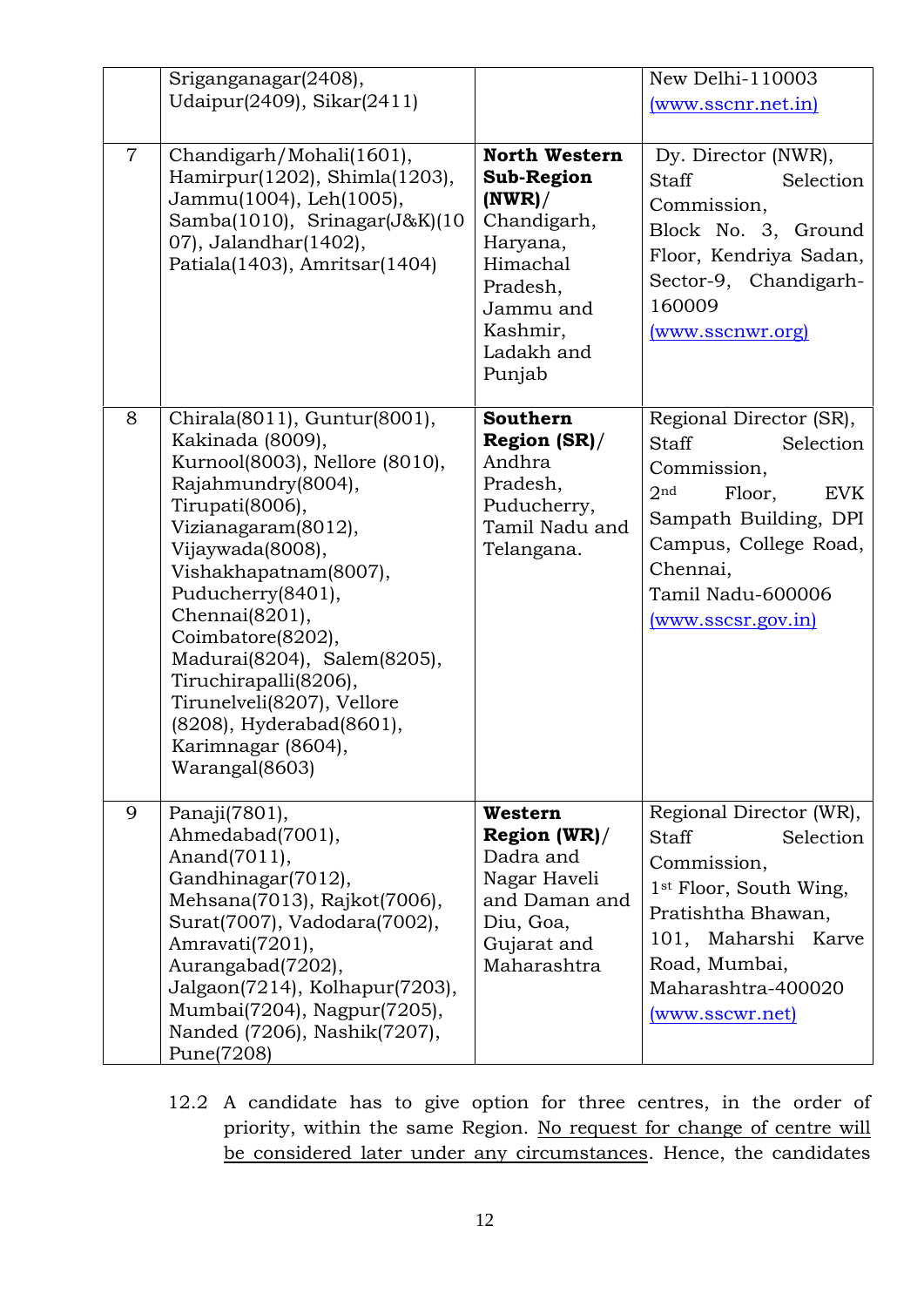should select the centres, carefully and indicate the same correctly in their applications.

- 12.3 The Commission will endeavour to accommodate the candidates in centres opted by them. However, the Commission reserves the right to cancel any Centre and ask the candidates of that centre to appear from another centre. Commission also reserves the right to divert candidates of any centre to some other Centre to take the examination.
- 12.4 The Regional Office, having jurisdiction over the Examination Centres opted by the candidate, will issue Admission Certificate to the candidate for the examinations. All other activities related to this recruitment will be handled by the said Regional Office.

### **13 Scheme of Examination:**

- 13.1 The examination will consist of a Computer Based Examination (Paper-I) and a Descriptive Paper (Paper-II).
- 13.2 The dates of examinations indicated in the Notice are tentative. Any change in the schedule of examinations will be informed to candidates only through the website of the Commission.
- 13.3 There shall be no provision for re-evaluation/ re-checking of the scores. No correspondence in this regard shall be entertained.

| Part     | Subject                             | Number of<br>Questions/<br>Maximum Marks | Time Duration<br>(For all four Parts)               |
|----------|-------------------------------------|------------------------------------------|-----------------------------------------------------|
|          | General English                     | 25/25                                    | 90 Minutes (120<br>Minutes for candidates           |
| $\rm II$ | General Intelligence<br>& Reasoning | 25/25                                    | eligible for scribes as<br>per para $8.1$ and $8.2$ |
| III      | Numerical Aptitude                  | 25/25                                    |                                                     |
| IV       | <b>General Awareness</b>            | 25/25                                    |                                                     |

### 13.4 **Paper-I (Computer Based Examination):**

- 13.4.1 Paper-I will consist of Objective Type, Multiple choice questions. The questions will be set both in English & Hindi for Part-II, III & IV.
- 13.4.2 There will be negative marking of 0.25 marks for each wrong answer. Candidates are, therefore, advised to keep this in mind while answering the questions.
- 13.4.3 Marks scored by candidates in Paper-I (Computer Based Examination), if conducted in multiple shifts, will be normalized by using the formula published by the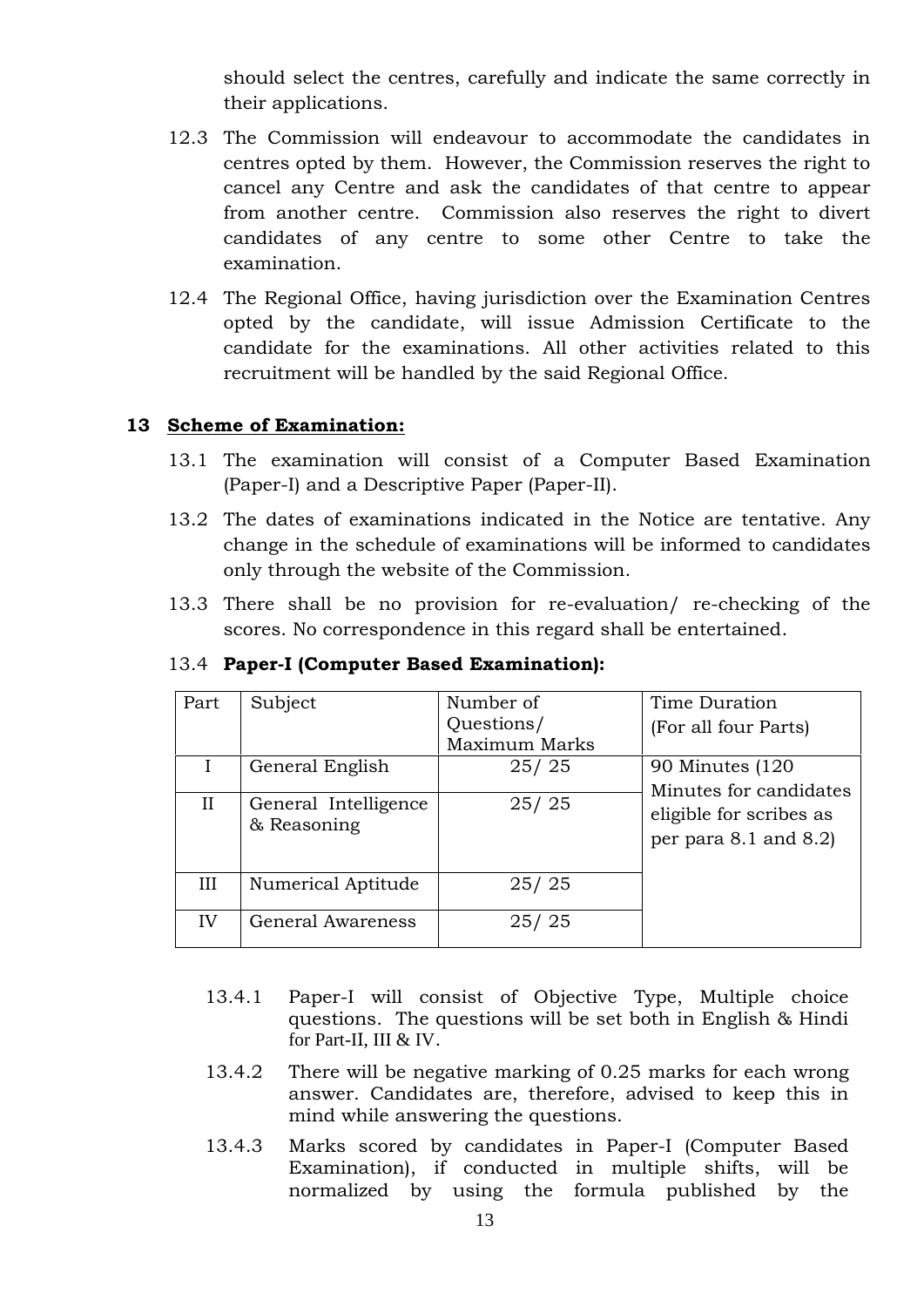Commission through Notice No: 1-1/2018-P&P-I dated 07- 02-2019 and such normalized scores will be used to determine final merit and cut-off marks.

13.4.4 Tentative Answer Keys of the Computer Based Examination will be placed on the website of the Commission after the Examination. Candidates may go through the Answer Keys and submit online representations, if any, within the stipulated time limit on payment of Rs 100/- per question. Representations received through any other mode e.g. letter, application, email, etc. will not be entertained. Representations regarding the Answer Keys will be scrutinized before finalizing the Answer Keys and the decision of the Commission in this regard will be final.

### 13.5 **Paper-II (Descriptive):**

| Subject                        | <b>Maximum</b> | <b>Time Duration</b>        |
|--------------------------------|----------------|-----------------------------|
|                                | <b>Marks</b>   |                             |
| Short Essay/Letter in English  | 50             | 30 minutes (40 minutes)     |
| or in any language included in |                | for the candidates eligible |
| the 8th schedule of the        |                | for scribes as per Para 8.1 |
| Constitution.                  |                | and $8.2$ ).                |
|                                |                |                             |

- 13.5.1 Paper-II will be of descriptive type in 'Pen and Paper' Mode in which the candidates will be required to write a short essay or letter in English or any language included in the Schedule-VIII of the Constitution.
- 13.5.2 Paper-II will only be of qualifying nature and is intended to test elementary language skills in view of categorization of the post as Group-C and in view of job requirements. However, marks scored by the candidates in Paper-II will be used to decide merit in case more than one candidate score equal normalized marks in Paper-I.
- 13.5.3 Paper-II will be held only for those candidates who meet the cut-off prescribed by the Commission in Paper-I for different categories.
- 13.5.4 In Paper-II, candidates must write their correct Roll Number at the prescribed places on the cover page of the Answer Book. Candidates must also affix signature and Left-hand Thumb Impression in the relevant columns in the Answer Book. Answer Books not bearing Roll Number, Signature and Left-hand Thumb Impression shall be awarded zero marks.
- 13.5.5 Candidates must not write any personal identity e.g. name, roll number, mobile number, address, etc. inside the Answer Book (Paper-II). Failure to adhere to these instructions will be treated as Unfair Means (UFM) and such candidates will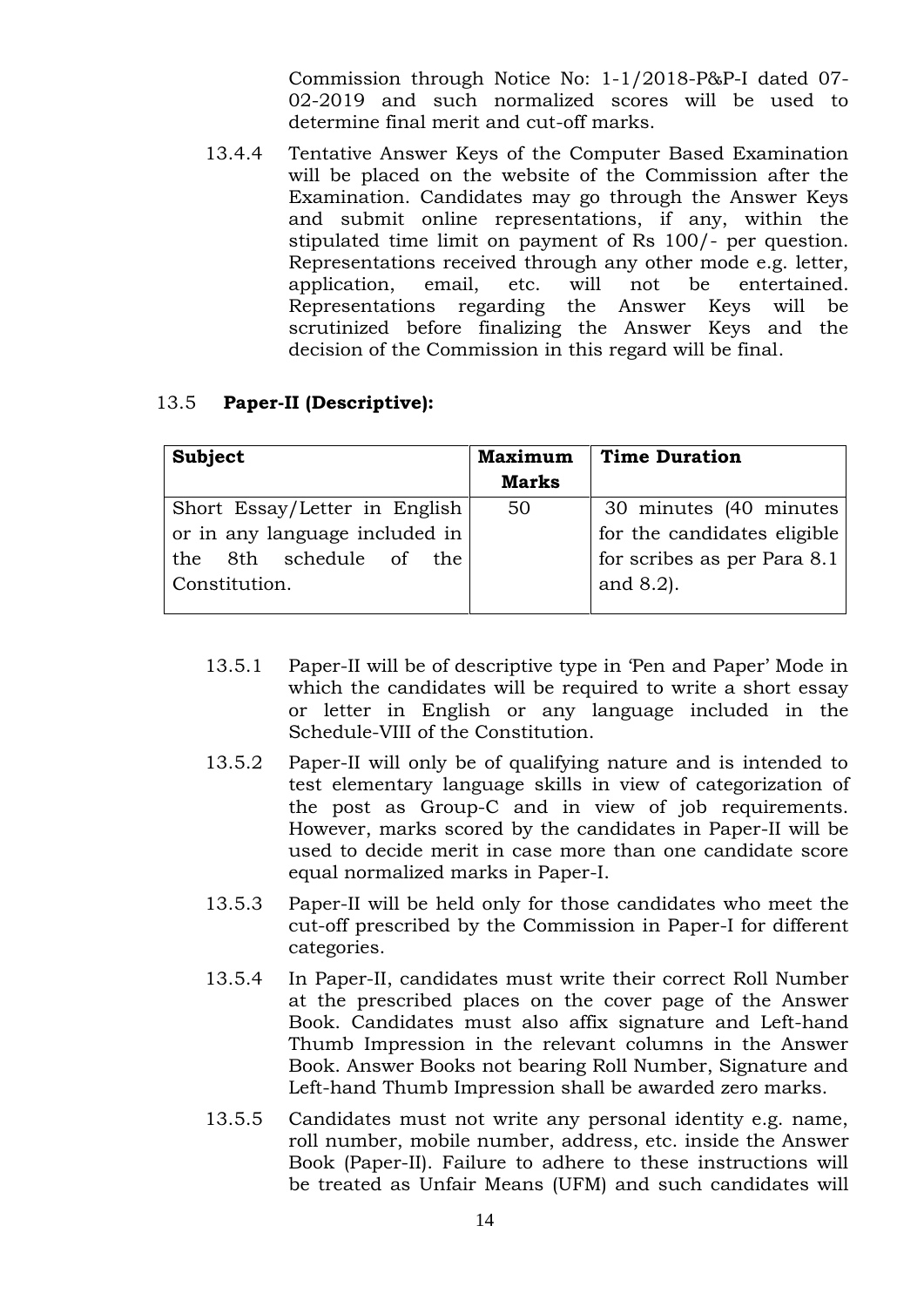be awarded zero marks and their candidature will be rejected.

#### 13.6 **Indicative Syllabus for Computer Based Examination (Paper-I):**

- 13.6.1 Questions on 'General Intelligence and Reasoning' will be non verbal considering the functions attached to the post. Questions on Numerical Aptitude and General English will be simple, of a level that an average matriculate will be in a position to answer comfortably. Questions on General Awareness will also be of similar standard.
- 13.6.2 **English Language**: Candidates' understanding of the basics of English Language, its vocabulary, grammar, sentence structure, synonyms, antonyms and its correct usage, etc. and writing ability would be tested.
- 13.6.3 **General Intelligence and Reasoning:** It would include questions of non-verbal type. The test will include questions on similarities and differences, space visualization, problem solving, analysis, judgment, decision making, visual memory, discriminating observation, relationship concepts, figure classification, arithmetical number series, non-verbal series etc. The test will also include questions designed to test the candidate's abilities to deal with abstract ideas and symbols and their relationship, arithmetical computation and other analytical functions.
- 13.6.4 **Numerical Aptitude:** This paper will include questions on problems relating to Number Systems, Computation of Whole Numbers, Decimals and Fractions and relationship between Numbers, Fundamental arithmetical operations, Percentages, Ratio and Proportion, Averages, Interest, Profit and Loss, Discount, use of Tables and Graphs, Mensuration, Time and Distance, Ratio and Time, Time and Work, etc.
- 13.6.5 **General Awareness**: Questions will be designed to test the ability of the candidate's general awareness of the environment around him and its application to society. Questions will also be designed to test knowledge of current events and of such matters of everyday observation and experience in their scientific aspects as may be expected of an educated person. The test will also include questions relating to India and its neighbouring countries especially pertaining to Sports, History, Culture, Geography, Economic scene, General Polity including Indian Constitution, and Scientific Research etc. These questions will be such that they do not require a special study of any discipline.
- 13.6.6 For VH candidates of 40% and above visual disability, there will be no component of Maps/ Graphs/ Diagrams/ Statistical Data in the Paper.
- 13.7 **Paper-II**: The Paper will be set in Hindi, English and in other languages mentioned in the Schedule-VIII of the Constitution as given in **Annexure-XIII**, to test basic language skills commensurate with the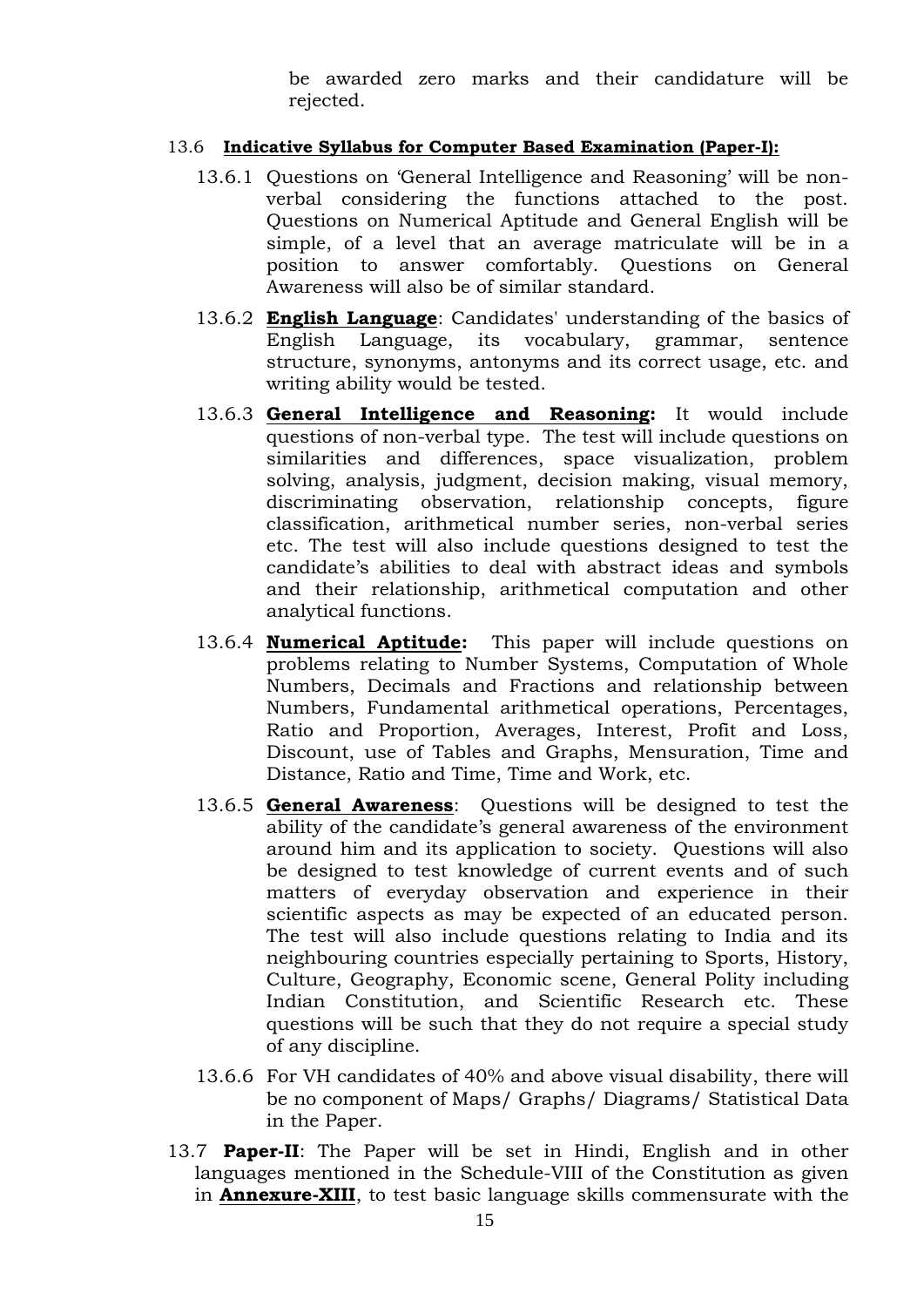educational qualification prescribed for the post. Candidates will be required to write one short essay/ letter.

### **14 Admission to the Examination:**

- 14.1 All candidates who register themselves in response to this advertisement by the closing date and time and whose applications are found to be in order and are provisionally accepted by the Commission as per the terms and conditions of this Notice of Examination, will be assigned Roll numbers and issued Admission Certificate (AC) for appearing in the Computer Based Examination (Paper-I). Subsequently, qualified candidates will be issued Admission Certificates for the next stages of the Examination.
- 14.2 The Commission will not undertake detailed scrutiny of applications for the eligibility and other aspects at the time of written examination and, therefore, candidature will be accepted only provisionally. The candidates must to go through the requirements of educational qualification, age, physical and medical standards etc. and satisfy themselves that they are eligible for the post. Copies of supporting documents will be sought at the time of Document Verification. Physical and medical standards will be ascertained by the User Departments after the declaration of result. When scrutiny is undertaken, if any claim made in the application is not found substantiated, the candidature will be cancelled and the Commission's decision shall be final.
- 14.3 Admission Certificates for all stages of examination will be issued online on the websites of concerned Regional Office of the Commission. Candidates are therefore advised to regularly visit the websites of the Commission Headquarters (i.e. https://ssc.nic.in) and concerned Regional Office of the Commission under whose jurisdiction the examination centres opted by the candidate are located (detail at para-12.1).
- 14.4 Information about the Examination indicating the time table and City/ Centre of examination for the candidates will be uploaded on the websites of the concerned Regional Office of the Commission about two weeks before the date of examination. If any candidate does not find his/ her detail on the website of the Commission, one week before the date of examination, he/ she must immediately contact the concerned Regional Office of the Commission with proof of having submitted his/ her application. Failure to do so will deprive him/ her of any claim for consideration.
- 14.5 Candidates must write Registration-ID, registered Email-ID and Mobile Number along with name, date of birth and name of the examination, while addressing any communication to the Commission.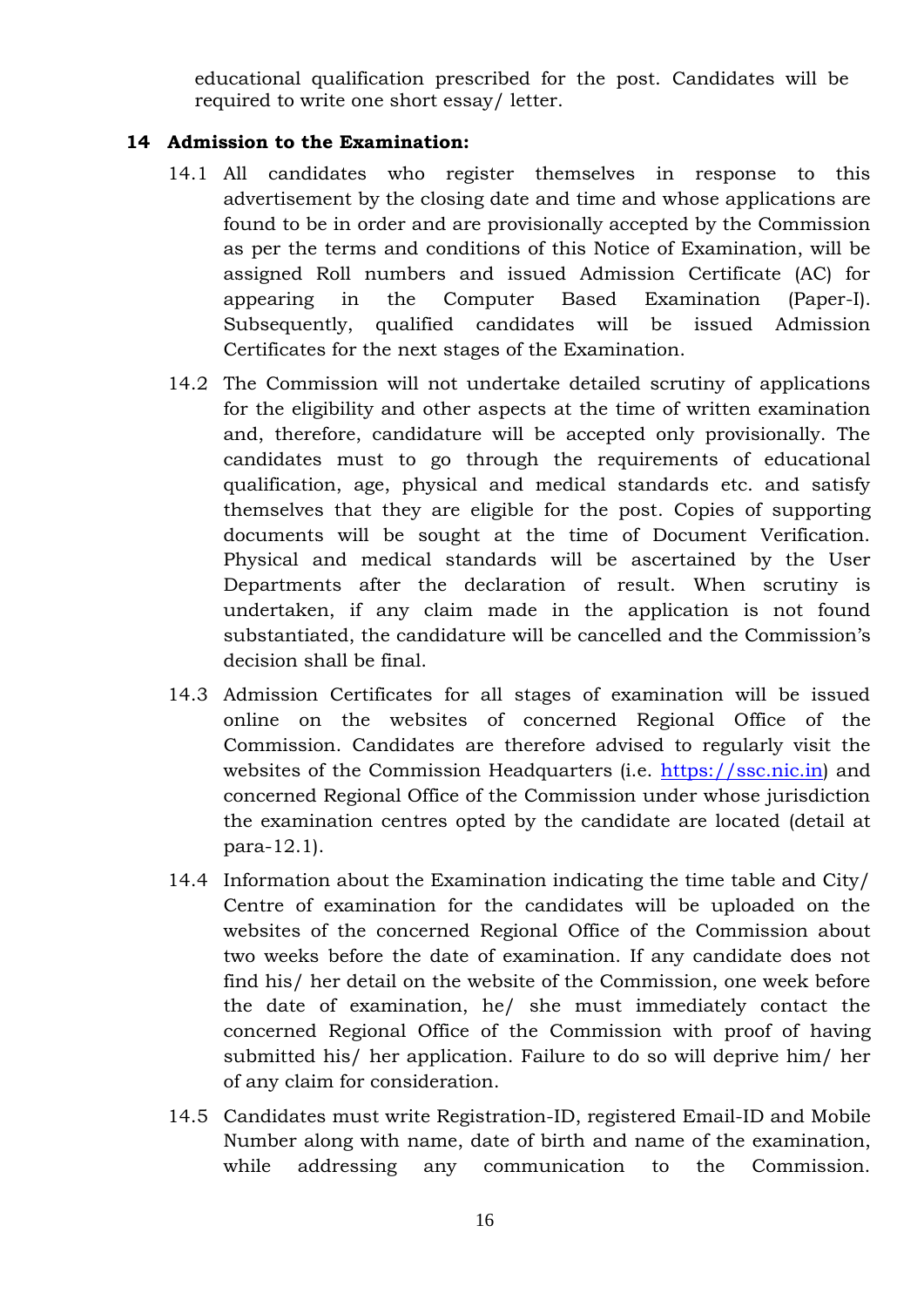Communication from the candidate not furnishing these particulars shall not be entertained.

- 14.6 Facility for downloading of Admission Certificates will be available about 3-7 days before the examination on the website of concerned Regional Office. Candidate must bring printout of the Admission Certificate to the Examination Hall.
- 14.7 In addition to the Admission Certificate, it is mandatory to carry at least two passport size recent colour photographs, Original valid Photo-ID proof having the Date of Birth as printed on the Admission Certificate, such as:
	- 14.7.1 Aadhaar Card/ Printout of E-Aadhaar,
	- 14.7.2 Voter's ID Card,
	- 14.7.3 Driving License,
	- 14.7.4 PAN Card,
	- 14.7.5 Passport,
	- 14.7.6 ID Card issued by University/ College/ School,
	- 14.7.7 Employer ID Card (Govt./ PSU),
	- 14.7.8 Ex-Serviceman Discharge Book issued by Ministry of Defence,
	- 14.7.9 Any other photo bearing ID Card issued by the Central/ State Government.
- 14.8 If Photo Identity Card does not have the date of birth printed on it then the candidate must carry an additional original document (e.g. Matriculation Certificate, Marks Sheet issued only by CBSE/ ICSE/ State Boards; Birth Certificate, Category Certificate) as proof of their date of birth. In case of mismatch in the date of birth mentioned in the Admission Certificate and photo ID/ Certificate brought in support of date of birth, the candidate will not be allowed to appear in the examination.
- 14.9 PwD candidates availing the facility of scribes as per Para 8.1 and 8.2 shall also be required to carry requisite Medical Certificate/ Undertaking/ Photocopy of the Scribe's Photo ID Proof, as specified therein. Candidates without these documents will not be allowed to appear in the examination.
- 14.10 Any other document mentioned in the Admission Certificate shall also be carried by the candidates while appearing in the Examination.
- 14.11 Applications with blurred photograph and/or signature will be rejected.

### **15 Document Verification (DV):**

15.1 All the candidates qualified for Document Verification are required to appear for Document Verification along with the photocopies and original documents as mentioned at Para no. 15.3.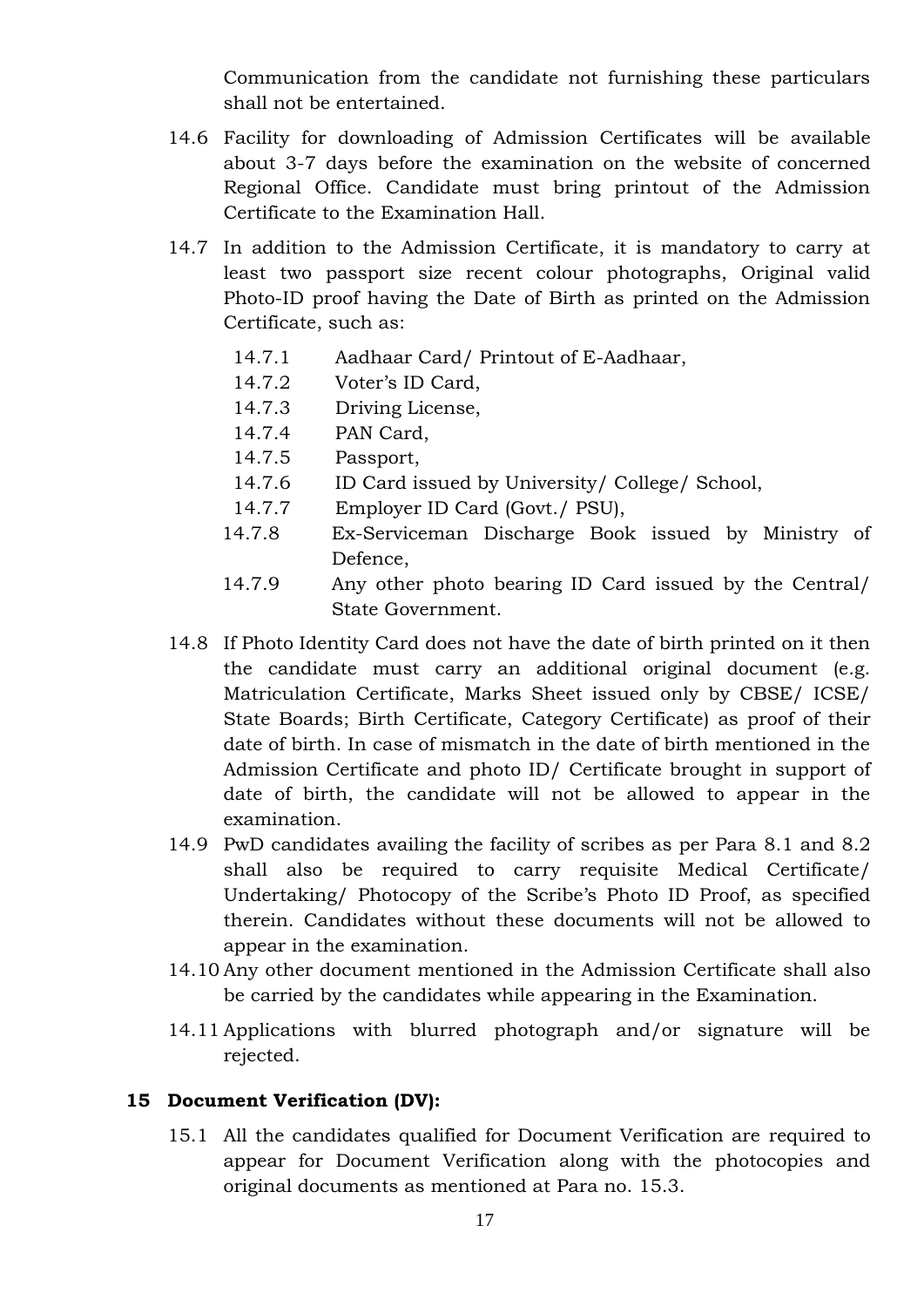- 15.2 Candidates have to bring two passport size recent colour photographs and one original Photo ID Proof as listed at Para 14.7 above while appearing for the Document Verification.
- 15.3 Candidates will have to submit copies of various documents like:
	- 15.3.1 Matriculation/ Secondary Certificate.
	- 15.3.2 Order/ letter in respect of equivalent Educational Qualifications, indicating the Authority (with number and date) under which it has been so treated, in respect of equivalent clause in Essential Qualifications, if a candidate is claiming a particular qualification as equivalent qualification.
	- 15.3.3 Caste/ Category Certificate, if belongs to reserved categories.
	- 15.3.4 Persons with Disabilities Certificate in the required format, if applicable.
	- 15.3.5 For Ex-Servicemen (ESM):
		- 15.3.5.1 Serving Defence Personnel Certificate as per **Annexure-VI**, if applicable.
		- 15.3.5.2 Undertaking as per **Annexure-VII.**
		- 15.3.5.3 Discharge Certificate, if discharged from the Armed Forces,
	- 15.3.6 Relevant Certificate if seeking any age relaxation.
	- 15.3.7 No Objection Certificate, in case already employed in Government/ Government undertakings.
	- 15.3.8 A candidate who claims change in name after matriculation on marriage or remarriage or divorce, etc. the following documents shall be submitted:
		- 15.3.8.1 In case of marriage of women: Photocopy of Husband's passport showing names of spouses or an attested copy of marriage certificate issued by the Registrar of Marriage or an Affidavit from husband and wife along with a joint photograph duly sworn before the Oath Commissioner;
		- 15.3.8.2 In case of re-marriage of women: Divorce Deed/ Death Certificate as the case may be in respect of first spouse; and photocopy of present husband's passport showing names of spouse or an attested copy of marriage certificate issued by the Registrar of Marriage or an Affidavit from the husband and wife along with joint photograph duly sworn before the Oath Commissioner.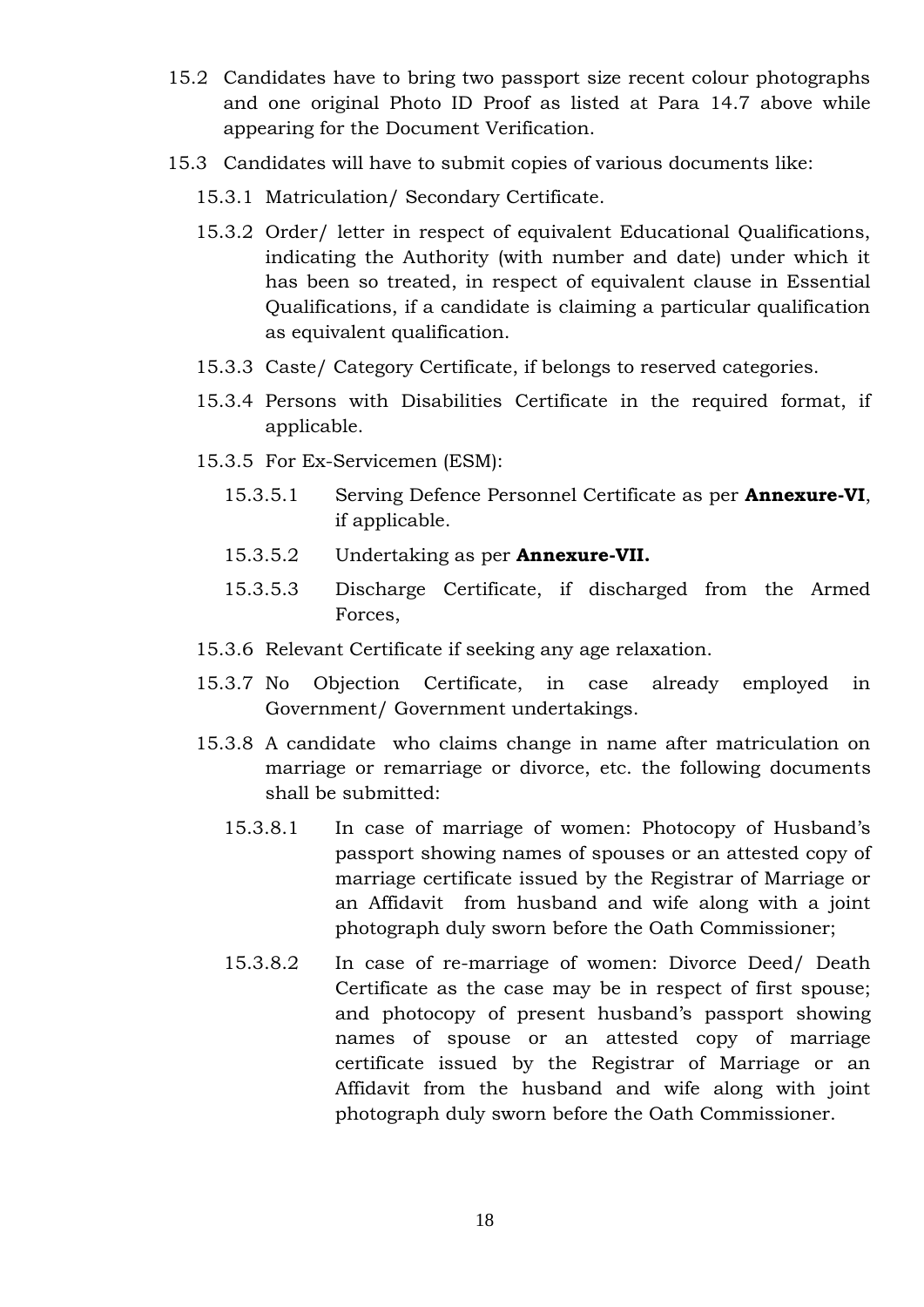- 15.3.8.3 In case of divorce of women: Certified copy of Divorce Decree and Deed Poll/ Affidavit duly sworn before the Oath Commissioner.
- 15.3.8.4 In other circumstances for change of name for both male and female: Deed Poll/ Affidavit duly sworn before the Oath Commissioner and paper cuttings of two leading daily newspaper in original (One daily newspaper should be of the area of applicant's permanent and present address or nearby area) and Gazette Notification.
- 15.3.9 Any other document specified in the Admission Certificate for DV.

### **16 Preferences of States/ Union Territories (UTs)/ 'All India':**

- 16.1 The candidates selected through this examination will be posted in different Ministries/ Departments/ Offices of the Government of India in various States/ UTs. The candidates are required to give preferences of States/ UTs/ 'All India', in the order of priority, in the online application form. Codes for giving preferences are given at **Annexure-XIV**.
- 16.2 Candidates can give preferences for all the States/ UTs listed in **Annexure-XIV** or give limited preferences as per their choice/ convenience. If a candidate wishes to opt for the limited preferences, then he/ she has to fill 'no choice' i.e. 'X' in the remaining columns/ boxes for giving preferences. For example, if a candidate wishes to opt for only three States/ UTs of Delhi, Rajasthan, Haryana and 'All India' in that order of priority, then he/ she has to give preferences as G,H,C,12,X,X,X…..
- 16.3 **Candidates will be considered for selection against the vacancies of only those States/ UTs for which they have given their preference in the online Application Form. If a candidate has opted for all the States/ UTs, he/ she will be considered for the vacancies of all the States/ UTs. However, if a candidate has given limited preferences, he/ she shall be considered for the vacancies of only those States/ UTs for which he/ she has given the preference in the online Application Form. For example if a candidate has given preference for only three States/ UTs of Delhi, Rajasthan and Haryana and 'All India' then he/ she shall only be considered against the vacancies of Delhi, Rajasthan, Haryana and 'All India' and shall not be considered for any other State/ UT irrespective of the merit of the candidate and available vacancies in other States/ UTs.**
- 16.4 Preference of States/ UTs exercised by the candidates in the online Application Form will be treated as final and no change in the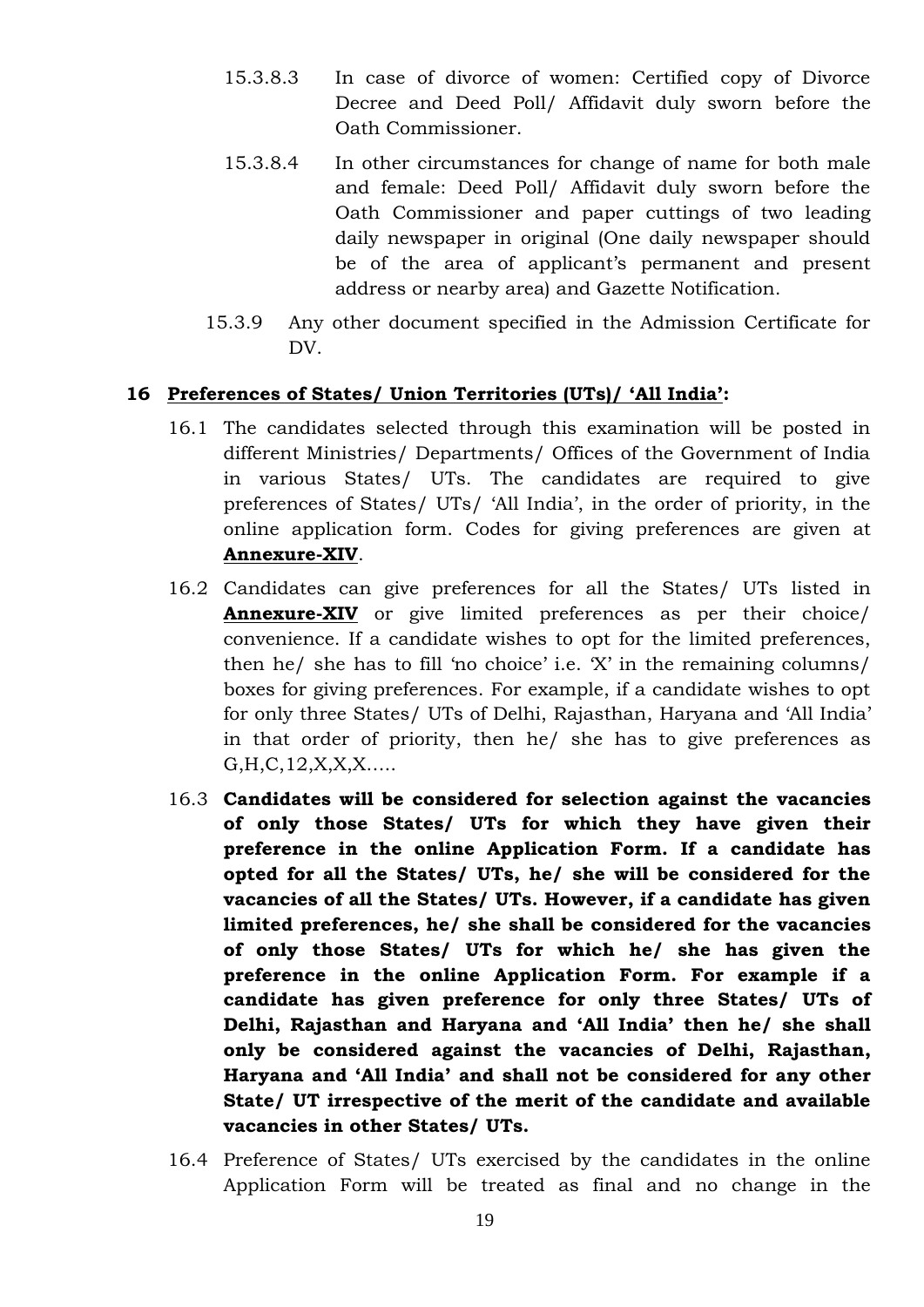preference of States/ UTs will be allowed later under any circumstances.

16.5 **The candidates therefore must exercise due diligence and caution while giving preferences of States/ UTs.**

### **17 Mode of selection:**

- 17.1 Candidates will be shortlisted for appearing in Paper-II on the basis of their performance in Paper-I. Normalized scores of the candidates will be used to determine merit in Paper-I.
- 17.2 There will be separate category-wise, State/ UT-wise cut-offs in Paper-I. As the vacancies for MTS are in two age groups i.e. (i) 18 to 25 years and (ii) 18 to 27 years, the Commission may fix separate age group-wise, category-wise and State/ UT-wise cut-offs in Paper-I.
- 17.3 Paper-II will be qualifying in nature. Qualifying marks in Paper-II will be 40% for unreserved category and 35% for all reserved category candidates. However, marks scored by the candidates in Paper-II will be used to decide merit in case more than one candidate score equal normalized marks in Paper-I.
- 17.4 Based on the performance in Paper-I and scoring the cut-off marks in Paper-II, candidates will be shortlisted for appearing in the Document Verification to check their eligibility as per the information given by them in the online Application Form. The eligible candidates whose documents are found in order will be considered for final selection.
- 17.5 Final selection and allocation of States/ UTs will be made on the basis of performance of the candidates in Paper-I, the preference of States/ UTs given by them in the online Application Form and the age-group of the candidates. Normalized scores of the candidates in Paper-I will be used to determine merit and the candidates will only be considered against the vacancies of States/ UTs for which they have given their preference in the online Application Form.
- 17.6 As the vacancies for MTS are in two age groups i.e. (i) 18 to 25 years and (ii) 18 to 27 years, in the final result, there will be separate age group-wise, State/ UT-wise and category-wise cut-offs. For the candidates who are eligible for both the age-groups, vacancies will first be filled in the age-group of 18-25 years.
- 17.7 Further allocation of Ministries/ Department/ Offices in the allocated States/ UTs will be made by the Regional Offices of the Commission by using the standard methodology.
- 17.8 Candidates belonging to Scheduled Castes, Scheduled Tribes, OBC, EWS, ESM and PwD categories may be qualified by applying relaxed standards if the Commission is of the opinion that sufficient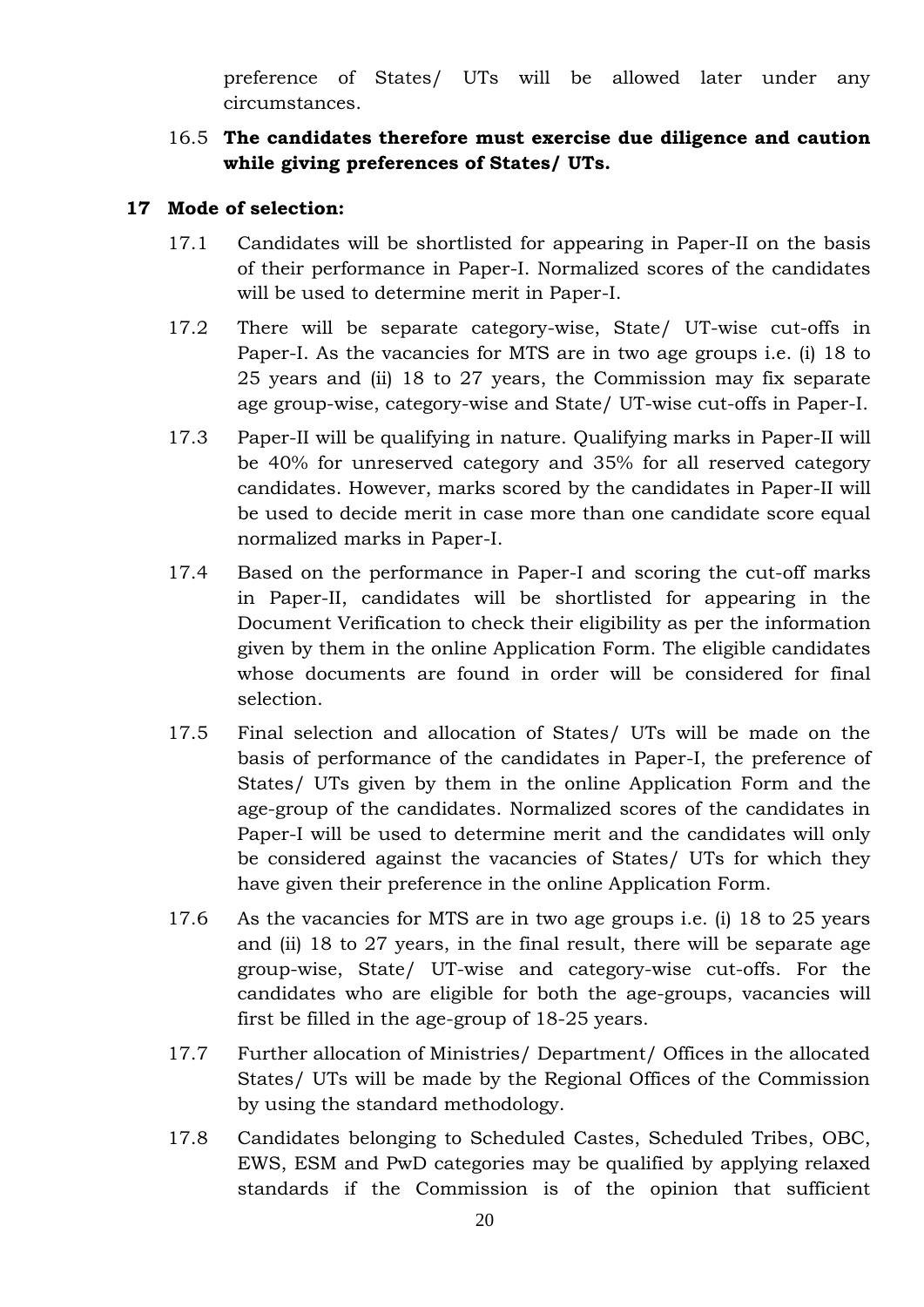numbers of candidates of these categories are not likely to be available in order to fill up the vacancies reserved for these categories.

- 17.9 SC, ST, OBC, EWS, ESM, and PwD candidates, who are selected on their own merit without relaxed standards, will not be adjusted against the reserved share of vacancies. Such candidates will be accommodated against the general/ unreserved vacancies in the post as per their position in the overall merit or vacancies earmarked for their category, whichever is advantageous to them. The reserved vacancies will be filled up separately from amongst the eligible SC, ST, OBC, ESM, EWS and PwD candidates.
- 17.10 SC, ST, OBC, EWS, ESM, and PwD candidates who qualify on the basis of relaxed standards viz. age limit, experience or qualifications, permitted number of chances, extended zone of consideration, etc., irrespective of his/ her merit position, is to be counted against reserved vacancies and not against un-reserved vacancies. Such candidates may also be recommended at the relaxed standards to the extent of number of vacancies reserved for them, to make up for the deficiency in the reserved quota, irrespective of their rank in the order of merit. In so far as cases of ex-serviceman are concerned, deduction of the military service rendered from the age of ex servicemen is permissible against the reserved or unreserved posts and such exemption will not be termed as relaxed standards in regard to age. Similarly for PwD candidates, relaxation of 10 years in upper age limit will not be termed as relaxed standards.
- 17.11 A person with disability who is selected on his/ her own merit can be appointed against an unreserved vacancy provided the post is identified suitable for Persons with Disability of relevant category.
- 17.12 Success in the examination confers no right of appointment unless Government is satisfied after such enquiry as may be considered necessary that the candidate is suitable in all respects for appointment to the service/ post.
- 17.13 The candidates applying for the examination should ensure that they fulfill all the eligibility conditions for admission to the examination. Their admission at all stages of the examination will be purely provisional, subject to their satisfying the prescribed eligibility conditions. If, on verification, at any time before or after the written examination, it is found that they do not fulfill any of the eligibility conditions, their candidature for the examination will be cancelled.
- 17.14 Candidates on final selection may be required to acquire the proficiency in local language of the allotted State/ UT for confirmation of a candidate to the allotted post by the concerned User Ministry/ Department/ Office.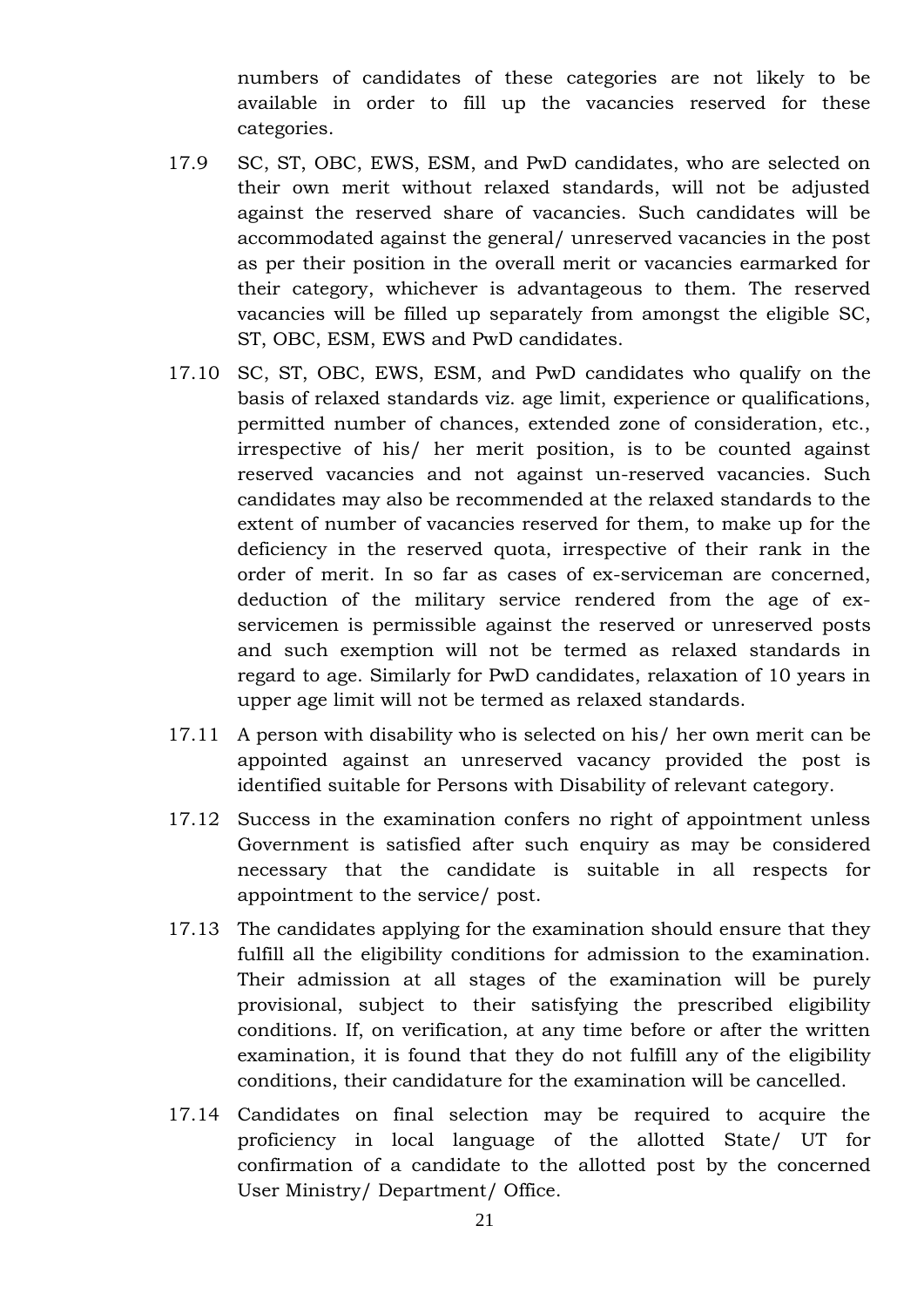- 17.15 If a candidate scoring more than cut-off marks in any Tier/ stage of the examination is not qualified for the subsequent stage/ final selection due to any reason, he/ she must represent to the concerned Regional Office of the Commission within two months of the declaration of the result or two weeks prior to the conduct of next stage of the examination, whichever is earlier.
- 17.16 If a candidate is finally selected and does not receive any correspondence from the Commission or the concerned User Department within a period of one year from the declaration of final result, he must communicate immediately thereafter with the concerned User Department.

### **18 Resolution Of Tie Cases:**

- 18.1 In cases where more than one candidate secure the equal aggregate marks, tie will be resolved by applying the following methods one after another, till the tie is resolved:
	- 18.1.1 Total marks in Paper-II.
	- 18.1.2 Date of birth i.e. the candidate older in age gets preference.
	- 18.1.3 Alphabetical order of the names.

### **19 Action against candidates found guilty of misconduct:**

19.1 If candidates are found to indulge at any stage in any of the malpractices listed below during the conduct of examination or thereafter, their candidature for this examination will be cancelled and they will be debarred from the examinations of the Commission for the period mentioned below:

| S<br><b>No</b> | <b>Type of Malpractice</b>                                                                                                                                                                                                                                   | <b>Debarment</b><br>period |
|----------------|--------------------------------------------------------------------------------------------------------------------------------------------------------------------------------------------------------------------------------------------------------------|----------------------------|
| $\mathbf{1}$   | Taking away any Examination related material such as OMR<br>sheets, Rough Sheets, Commission Copy of Admission<br>Certificate, Answer Sheet etc. from the examination hall or<br>passing it on to unauthorized persons during the conduct of<br>examination. | 2 Years                    |
| $\overline{2}$ | Leaving the Examination Venue uninformed during<br>the<br>Examination.                                                                                                                                                                                       | 2 Years                    |
| $\mathcal{S}$  | Misbehaving, intimidating or threatening in any manner with the<br>examination functionaries' i.e. Supervisor, Invigilator, Security<br>Guard or Commission's representatives etc.                                                                           | 3 Years                    |
| $\overline{4}$ | Obstruct the conduct of examination/ instigate other candidates<br>not to take the examination.                                                                                                                                                              | 3 Years                    |
| 5              | Making statements which are incorrect or false, suppressing<br>material information, submitting fabricated documents, etc.                                                                                                                                   | 3 Years                    |
| 6              | Obtaining support/ influence for his/ her candidature by any<br>irregular or improper means in connection with his/ her<br>candidature.                                                                                                                      | 3 Years                    |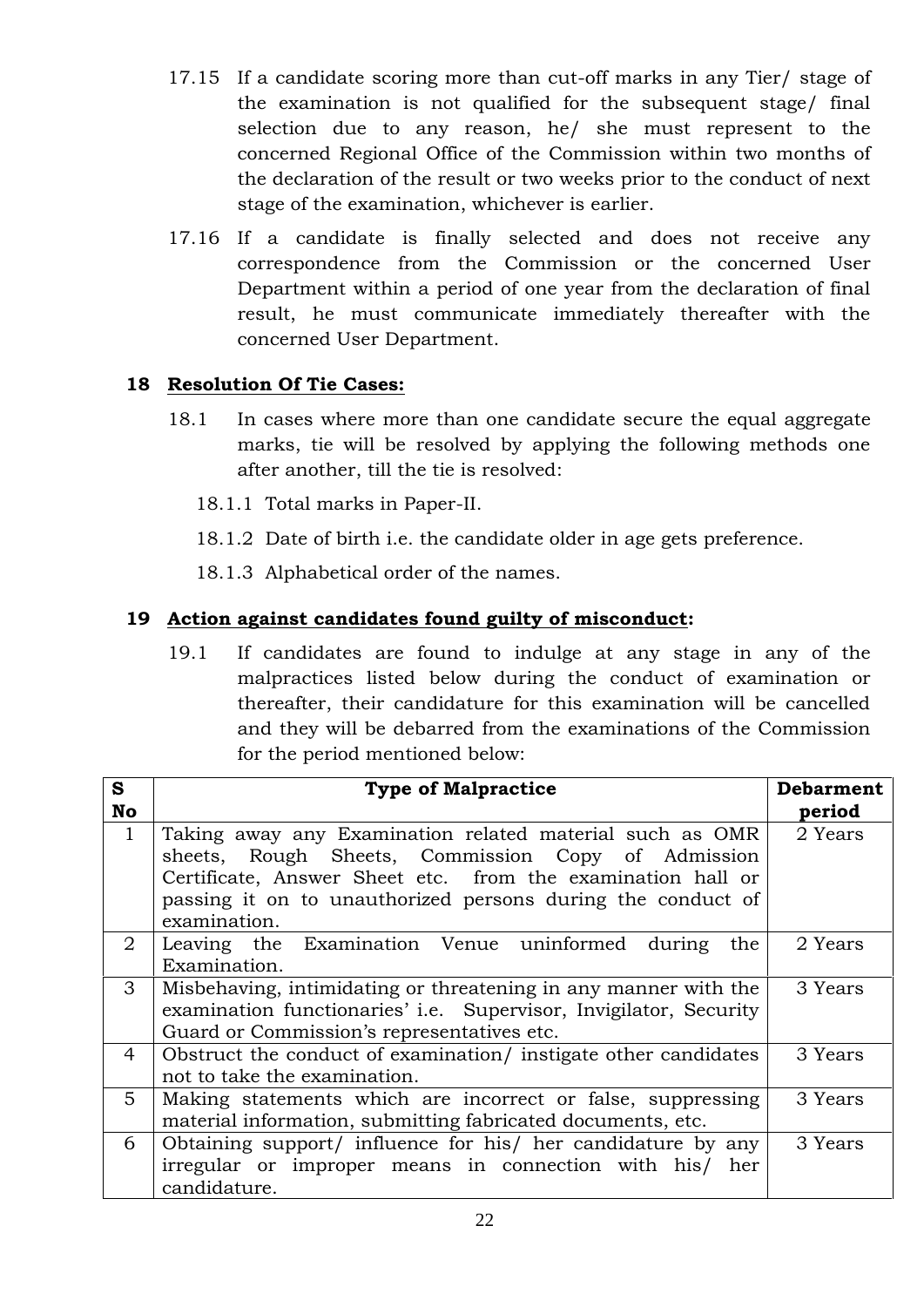| $\overline{7}$ | Possession of Mobile Phone either in 'switched on' or 'switched                                                                                                                    | 3 Years |
|----------------|------------------------------------------------------------------------------------------------------------------------------------------------------------------------------------|---------|
|                | off' mode.                                                                                                                                                                         |         |
| 8              | Appearing in the same examination more than once<br>in<br>contravention of the rules.                                                                                              | 3 Years |
| 9              | A candidate who is also working on examination related matters<br>in the same examination.                                                                                         | 3 Years |
| 10             | Damaging examination related infrastructure/equipments.                                                                                                                            | 5 Years |
| 11             | Appearing in the Exam with forged Admit Card, identity proof,<br>etc.                                                                                                              | 5 Years |
| 12             | Possession of fire arms/ weapons during the examination.                                                                                                                           | 5 Years |
| 13             | Assault, use of force, causing bodily harm in any manner to the<br>examination functionaries' i.e. Supervisor, Invigilator, Security<br>Guard or Commission's representatives etc. | 7 Years |
| 14             | Threatening/ intimidating examination functionaries<br>with<br>weapons/ fire arms.                                                                                                 | 7 Years |
| 15             | Using unfair means in the examination hall like copying from<br>unauthorized sources such as written material on any paper or<br>body parts, etc.                                  | 7 Years |
| 16             | Possession of Bluetooth Devices, spy cameras, or any other<br>electronic gadgets in the examination hall.                                                                          | 7 Years |
| 17             | Impersonate/ Procuring impersonation by any person.                                                                                                                                | 7 Years |
| 18             | Taking snapshots, making videos of question papers<br><sub>or</sub><br>examination material, labs, etc.                                                                            | 7 Years |
| 19             | Sharing examination terminal<br>through<br>desktop<br>remote<br>softwares/ Apps/ LAN/ VAN, etc.                                                                                    | 7 Years |
| 20             | Attempt to hack or manipulate examination servers, data and<br>examination systems at any point before, during or after the<br>examination.                                        | 7 Years |

- 19.2 The Commission may also report the matter to Police/ Investigating Agencies, as deemed fit. Commission may also take appropriate action to get the matter examined by the concerned authorities/ forensic experts, etc.
- **20 Commission's Decision Final:** The decision of the Commission in all matters relating to eligibility, acceptance or rejection of the applications, penalty for false information, mode of selection, conduct of examination(s), allotment of examination centres, selection and allotment of posts/ organizations to selected candidates will be final and binding on the candidates and no enquiry/ correspondence will be entertained in this regard.
- **21 Courts' Jurisdiction:** Any dispute in regard to this recruitment will be subject to courts/tribunals having jurisdiction over the place of concerned Regional Office of SSC where the candidate has appeared in the examination(s).
- **22** In accordance with the directions issued by DOPT vide its O.M. No.39020/1/2016-Estt. (B) dated 21.06.2016 for increasing access of the unemployed candidates to job opportunities it has been decided that after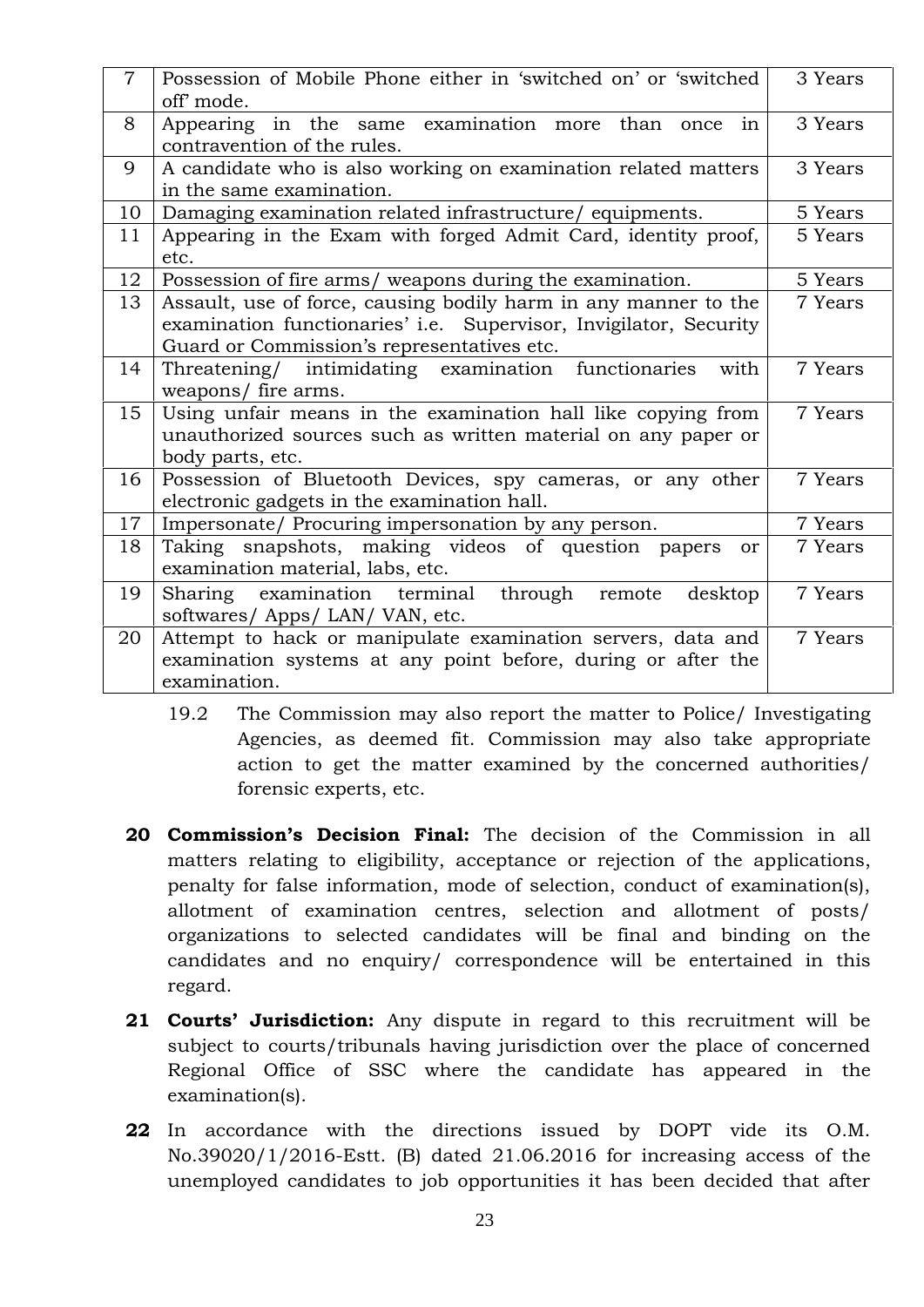declaration of final result the Commission will make the scores and rankings in the said open Competitive Examinations conducted by the Commission available on its website in descending order of ranking. Accordingly, it has been decided that the following details of the candidates will be made available on its website: (i) Name of candidate. (ii) Father/Husband's name (iii) Date of Birth (iv) Category (Gen/SC/ST/OBC/EWS/PH/Minority) (v) Gender of the candidate. (vi) Educational Qualifications. (vii) Total Marks obtained in the qualifying examination (viii) Ranking by which the merit is decided. (ix) Complete address (x) E-mail address However, the candidate will have the option, at the time of filling up of his/her application form, from opting out of disclosing the above details publicly. Accordingly, the scores and rankings in respect of only those candidates who have opted for disclosing the above details or else have inadvertently not exercised their option will be made available on the website of the Commission.

**23 Disqualifications:** No person, (a) who has entered into, or contracted a marriage with a person having a spouse living, or (b) who, having a spouse living has entered into, or contracted a marriage with any person shall be eligible for appointment to the service provided that the Central Government may, if satisfied that such marriage is permissible under the personal law applicable to such person and the other party to the marriage and there are other grounds for so doing, exempt any person from the operation of this rule.

### **24 Important Instructions to Candidates:**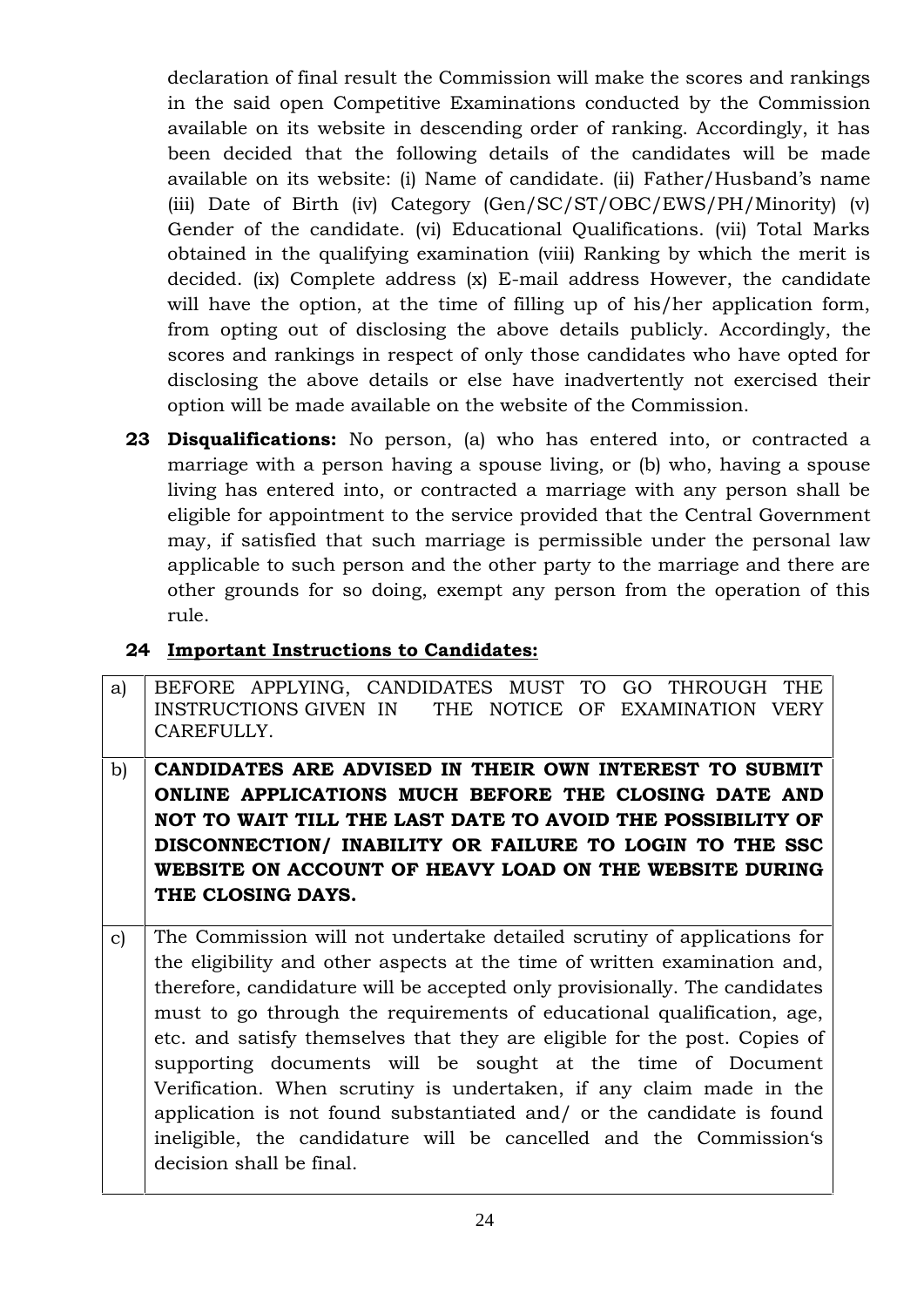| d)           | Candidates seeking reservation benefits available for SC/ ST/ OBC/                                                                                                                                                                                                                                                                                                                                                                                                                                                          |
|--------------|-----------------------------------------------------------------------------------------------------------------------------------------------------------------------------------------------------------------------------------------------------------------------------------------------------------------------------------------------------------------------------------------------------------------------------------------------------------------------------------------------------------------------------|
|              | EWS/ ESM/ PwD must ensure that they are entitled to such reservation<br>as per eligibility prescribed in the Notice. They should also be in                                                                                                                                                                                                                                                                                                                                                                                 |
|              | possession of the certificates in the prescribed format in support of their                                                                                                                                                                                                                                                                                                                                                                                                                                                 |
|              | claim.                                                                                                                                                                                                                                                                                                                                                                                                                                                                                                                      |
| $\epsilon$ ) | Candidates with benchmark physical disability will be considered as<br>Persons with Disabilities (PwD) and entitled to age-relaxation/<br>reservation for Persons with Disabilities.                                                                                                                                                                                                                                                                                                                                        |
| $\mathbf{f}$ | Central Government Civilian Employees claiming age relaxation should<br>produce a certificate in the prescribed format ( <b>Annexure-V</b> ) from their<br>office at the time of document verification in respect of the length of<br>continuous service which should be for not less than three years during<br>the period immediately preceding the closing date for receipt of<br>application. They should remain Central Government civilian employees<br>till the time of appointment in the event of their selection. |
| g)           | When application is successfully submitted, it will be accepted<br>'Provisionally'. Candidate should take printout of the application form for<br>their own records. Normally, printout of the 'Application Form' is not<br>required to be submitted to the Commission.                                                                                                                                                                                                                                                     |
| h)           | Only one online application is allowed to be submitted by a<br>candidate for the Examination. Therefore, the candidates must<br>exercise due diligence at the time of filling their online Application<br>Forms. In case, more than one application of a candidate is<br>detected, all the applications will be rejected by the Commission<br>and his/ her candidature for the examination will be cancelled. If a<br>candidate submits multiple applications and appears in the                                            |
|              | examination (at any stage) more than once, his/ her candidature<br>will be cancelled and he/ she will be debarred from the<br>examinations of the Commission as per rules.                                                                                                                                                                                                                                                                                                                                                  |
| i)           | The candidates must write their name, date of birth, father's name and<br>mother's name strictly as given in the matriculation certificate otherwise<br>their candidature may be cancelled at the time of Document Verification<br>or as and when it comes into the notice of the Commission.                                                                                                                                                                                                                               |
| j)           | Applications with blurred/ illegible Photograph/ Signature will be<br>rejected.                                                                                                                                                                                                                                                                                                                                                                                                                                             |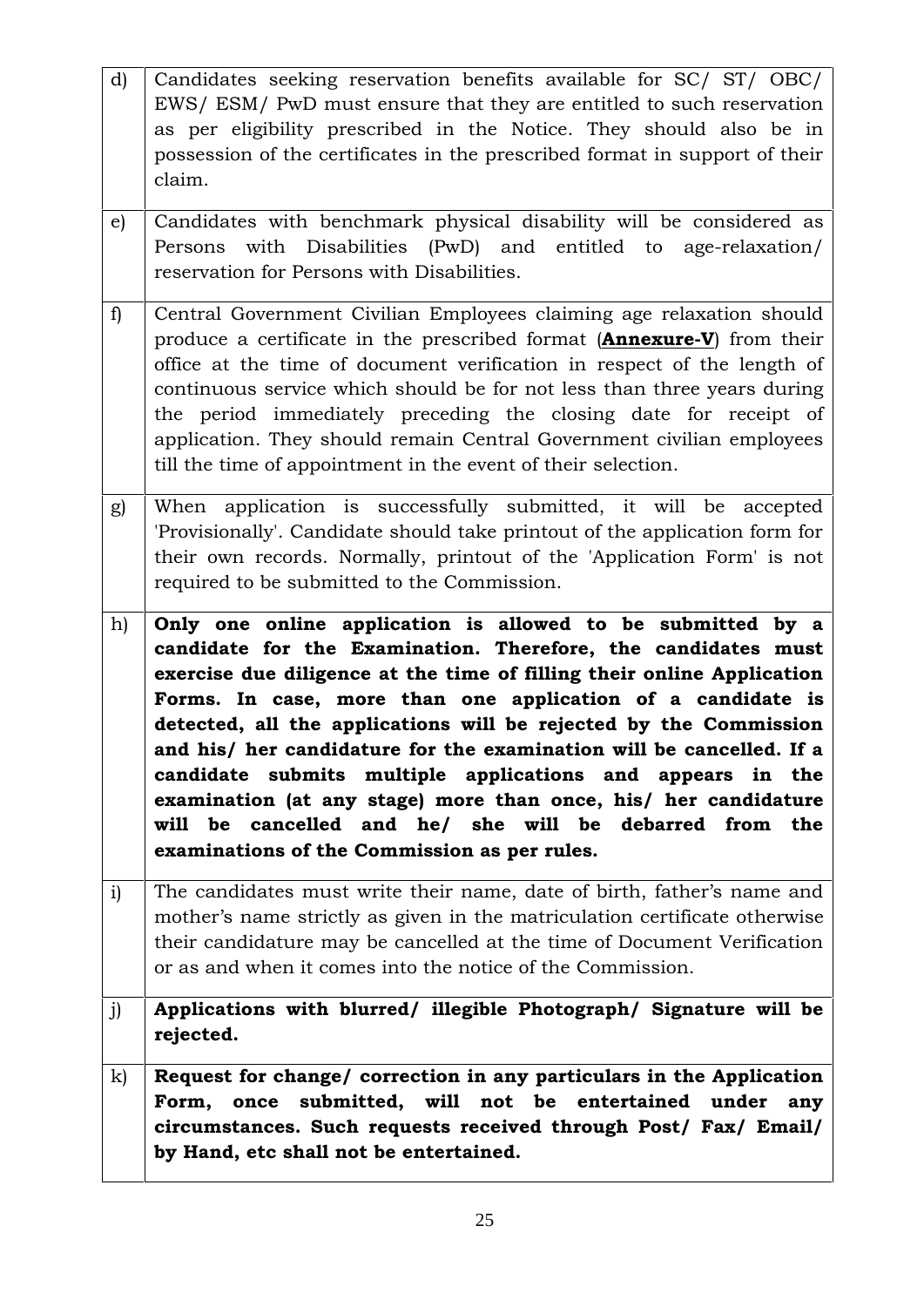| 1)           | Candidates must fill their correct and active e-mail addresses and mobile<br>number in the online application as correspondence may be made by the<br>Commission through e-mail/ SMS.                                                                                                                                                                                                                                                                                                                                                                                                                                                                                                                                                                                                                                                                                                                                                                                                                                                                                                                                                                                 |
|--------------|-----------------------------------------------------------------------------------------------------------------------------------------------------------------------------------------------------------------------------------------------------------------------------------------------------------------------------------------------------------------------------------------------------------------------------------------------------------------------------------------------------------------------------------------------------------------------------------------------------------------------------------------------------------------------------------------------------------------------------------------------------------------------------------------------------------------------------------------------------------------------------------------------------------------------------------------------------------------------------------------------------------------------------------------------------------------------------------------------------------------------------------------------------------------------|
| m)           | The candidates must carry two passport size recent colour photographs<br>and one original Photo ID Proof such as Aadhaar Card/ printout of E-<br>Aadhaar, Voter ID Card, Driving License, PAN Card, Passport, Identity<br>Card issued by University/ College/ School, Employer ID Card (Govt./<br>PSU), ESM Discharge Book issued by MoD, or any photo bearing ID card<br>issued by Central/ State Government to the Examination Venue, failing<br>which they will not be allowed to appear for the same. If Photo Identity<br>Card does not have the Date of Birth printed in it, then the<br>candidate must carry an additional original certificate (as listed at<br>para-14.8) in proof of their Date of Birth. In case of mismatch in the<br>date of birth mentioned in the Admission Certificate and Photo ID/<br>Certificate brought in support of date of birth, the candidate will<br>not be allowed to appear in the examination. PwD candidates using<br>the facility of scribes as per Para 8.1 and 8.2 shall also be required to<br>carry requisite Medical Certificate/ Undertaking/ Photocopy of the<br>Scribe's Photo ID Proof, as specified therein. |
| n)           | In case of fake/ fabricated application/ registration by misusing any<br>dignitaries name/ photo, such candidate/ cyber cafe will be held<br>responsible for the same and liable for suitable legal action under cyber/<br>IT act.                                                                                                                                                                                                                                                                                                                                                                                                                                                                                                                                                                                                                                                                                                                                                                                                                                                                                                                                    |
| $\circ$ )    | If a candidate scoring more than cut-off marks in any Paper/ stage of the<br>examination is not qualified for the subsequent stage/ final selection due<br>to any reason, he/ she must represent to the concerned Regional Office<br>of the Commission within two months of the declaration of the result or<br>two week prior to the conduct of next stage of the examination,<br>whichever is earlier.                                                                                                                                                                                                                                                                                                                                                                                                                                                                                                                                                                                                                                                                                                                                                              |
| $\mathbf{p}$ | If a candidate is finally selected and does not receive any correspondence<br>from the Commission or the concerned User Department within a period<br>of one year after declaration of result, he/ she must communicate<br>immediately thereafter with the concerned User Department.                                                                                                                                                                                                                                                                                                                                                                                                                                                                                                                                                                                                                                                                                                                                                                                                                                                                                 |
| q)           | Fee payable: Rs 100/- (Rs. one hundred only). Women candidates and<br>candidates belonging to Scheduled Caste (SC), Scheduled Tribe (ST),<br>Persons with disabilities (PwD) and Ex-servicemen (ESM) eligible for<br>reservation are exempted from payment of fee.                                                                                                                                                                                                                                                                                                                                                                                                                                                                                                                                                                                                                                                                                                                                                                                                                                                                                                    |
| r)           | In the online application form, candidates are required to upload the<br>scanned colour passport size photograph in JPEG format (20 KB to 50<br>KB). The photograph should not be more than three months old and the<br>date on which the photograph has been taken must be clearly printed on                                                                                                                                                                                                                                                                                                                                                                                                                                                                                                                                                                                                                                                                                                                                                                                                                                                                        |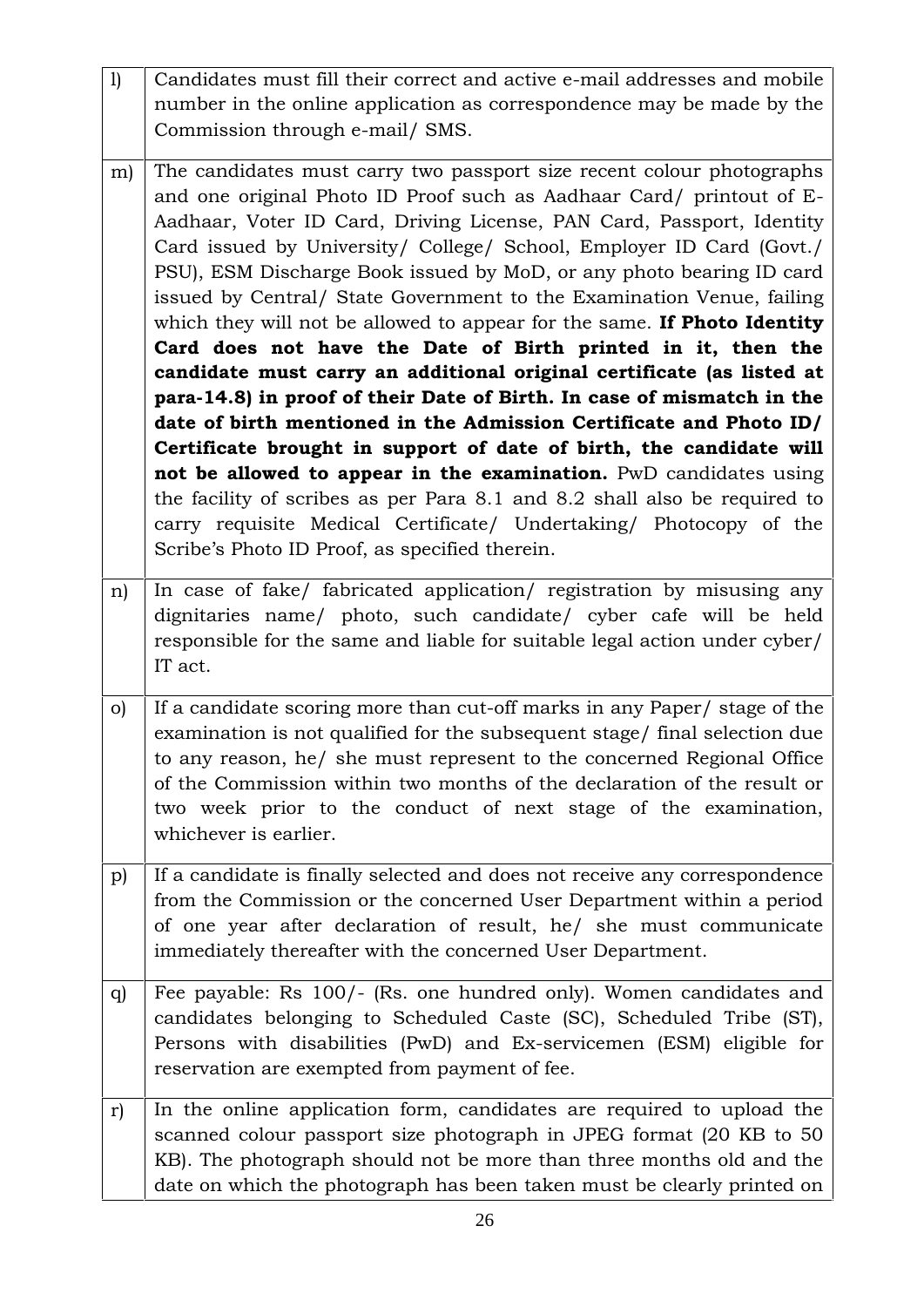the photograph. **Applications without such date printed on the photograph will be rejected.** Image dimension of the photograph should be about 3.5 cm (width) x 4.5 cm (height). The photograph should be without cap, spectacles and both ears should be visible.

**Under Secretary (P&P-I)**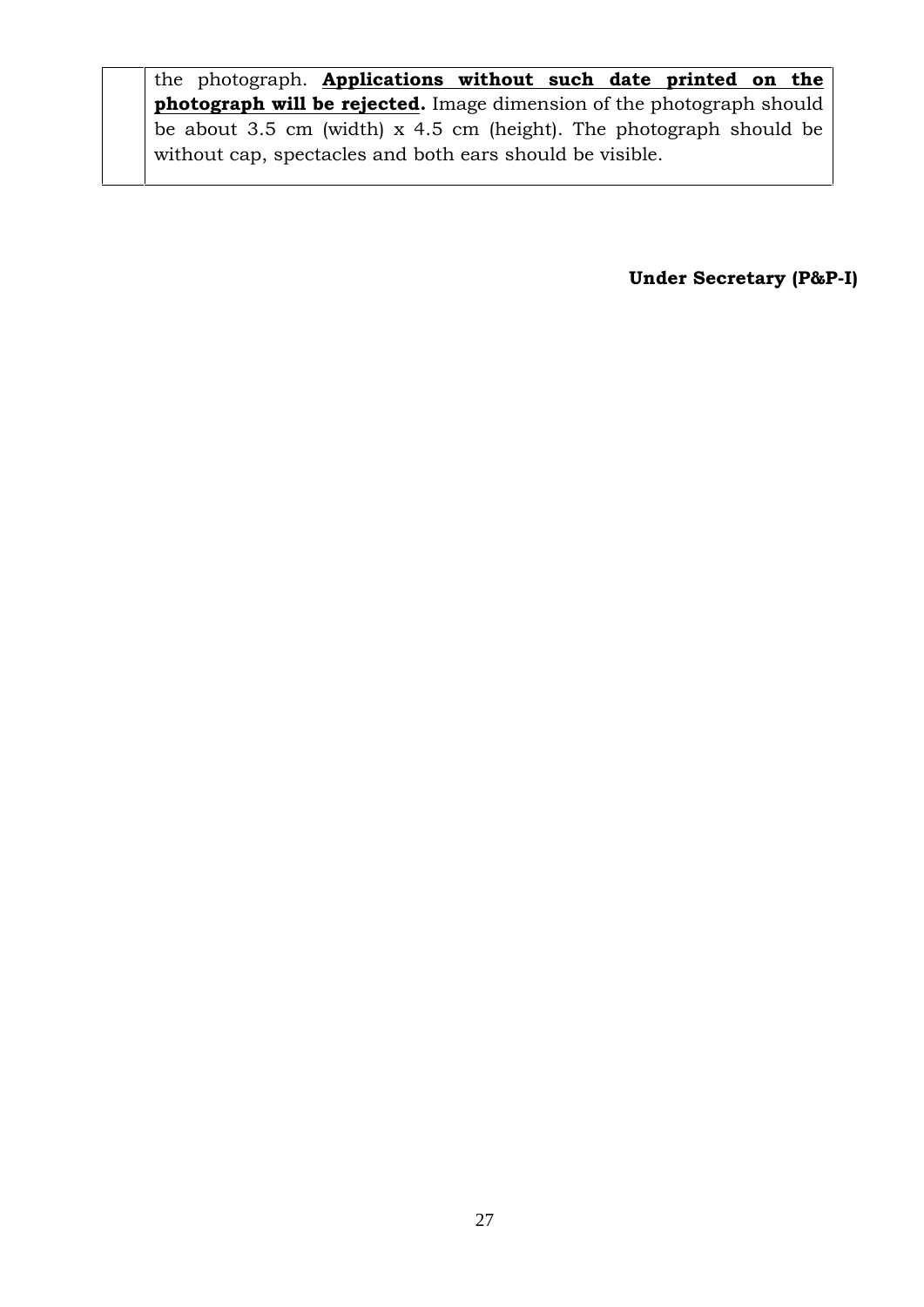### **Annexure-I**

#### **Certificate regarding physical limitation in an examinee to write**

This is to certify that, I have examined Mr/Ms/Mrs \_\_\_\_\_\_\_\_\_\_\_\_\_\_\_\_\_\_\_\_\_\_\_\_\_\_\_\_\_\_\_\_\_\_(name of the candidate with disability), a person with  $\qquad \qquad$   $\qquad \qquad$   $\qquad$   $\qquad$   $\qquad$   $\qquad$   $\qquad$   $\qquad$   $\qquad$   $\qquad$   $\qquad$   $\qquad$   $\qquad$   $\qquad$   $\qquad$   $\qquad$   $\qquad$   $\qquad$   $\qquad$   $\qquad$   $\qquad$   $\qquad$   $\qquad$   $\qquad$   $\qquad$   $\qquad$   $\qquad$   $\qquad$   $\qquad$   $\qquad$   $\qquad$   $\qquad$   $\qquad$   $\qquad$  disability as mentioned in the certificate of disability), S/o / D/o \_\_\_\_\_\_\_\_\_\_\_\_\_\_\_\_\_\_\_\_\_ a resident of \_\_\_\_\_\_\_\_\_\_\_\_\_\_\_\_\_\_\_\_ Village/District/State) and to state that he/ she has physical limitation which hampers his/ her writing capabilities owning to his/ her disability.

> Signature Chief Medical Officer/ Civil Surgeon/ Medical Superintendent of a Government health care institution

Name & Designation Name of Government Hospital/ Health Care Centre with Seal

Place:

Date:

### **Note**:

Certificate should be given by a specialist of the relevant stream/ disability (e.g. Visual impairment-Ophthalmologist, Locomotor disability-Orthopaedic specialist/ PMR).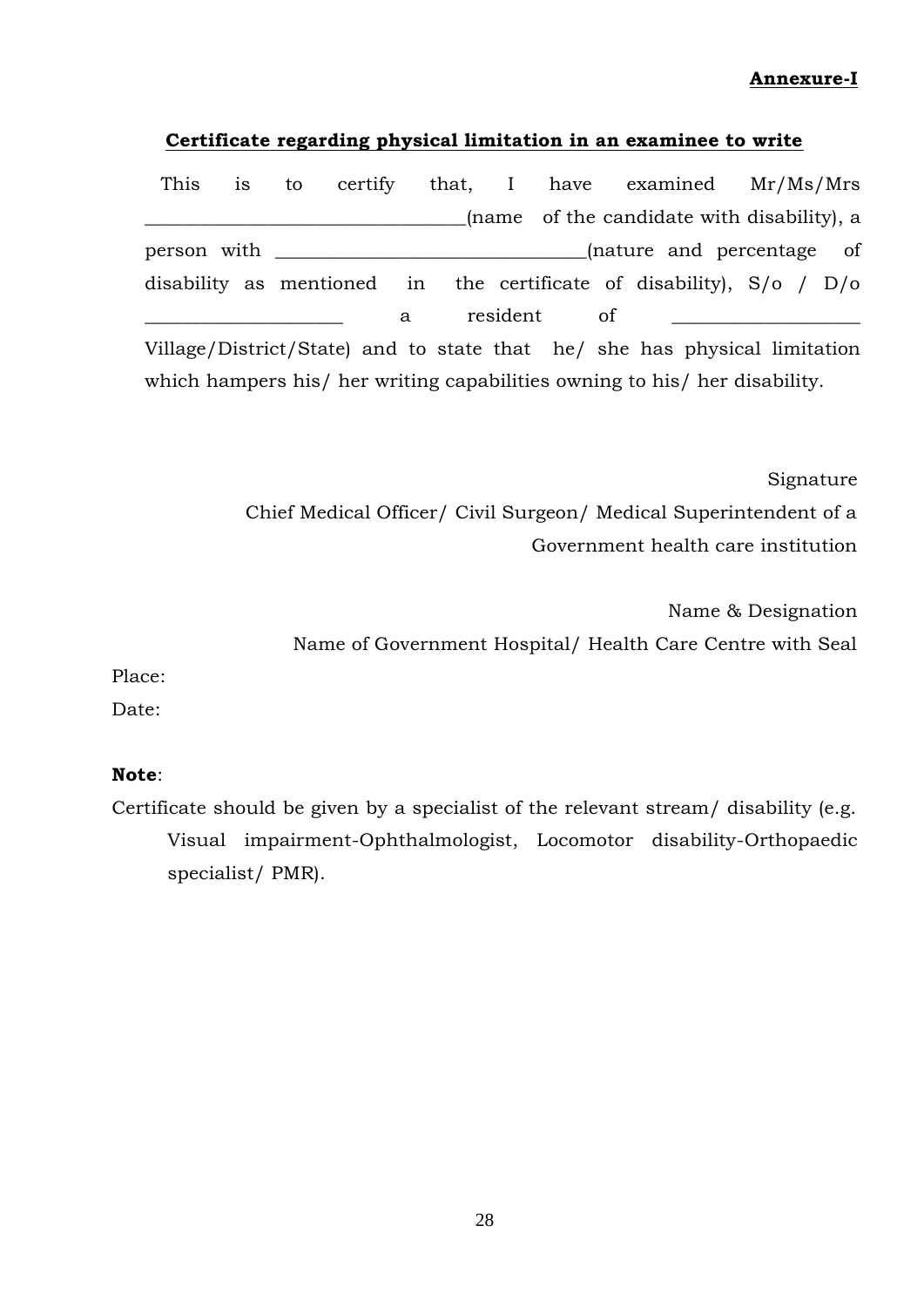### **Annexure-II**

### **Letter of Undertaking for Using Own Scribe**

| (name of the examination) bearing Roll No. |                                                                                     |  |                                      |  |  |
|--------------------------------------------|-------------------------------------------------------------------------------------|--|--------------------------------------|--|--|
|                                            |                                                                                     |  | (name of the centre) in the District |  |  |
|                                            | $\frac{1}{1}$ , $\frac{1}{1}$ , $\frac{1}{1}$ , $\frac{1}{1}$ ame of the State/ UT. |  |                                      |  |  |
|                                            |                                                                                     |  |                                      |  |  |

I do hereby state that \_\_\_\_\_\_\_\_\_\_\_\_\_\_\_\_\_\_\_\_\_\_\_\_\_ (name of the scribe) will provide the service of scribe/ reader/ lab assistant for the undersigned for taking the aforesaid examination.

I do hereby undertake that his/ her qualification is \_\_\_\_\_\_\_\_\_\_\_\_\_\_\_\_. In case, subsequently it is found that his/ her qualification is not as declared by the undersigned and is beyond my qualification, I shall forfeit my right to the post and claims relating thereto.

(Signature of the candidate with Disability)

Place:

Date: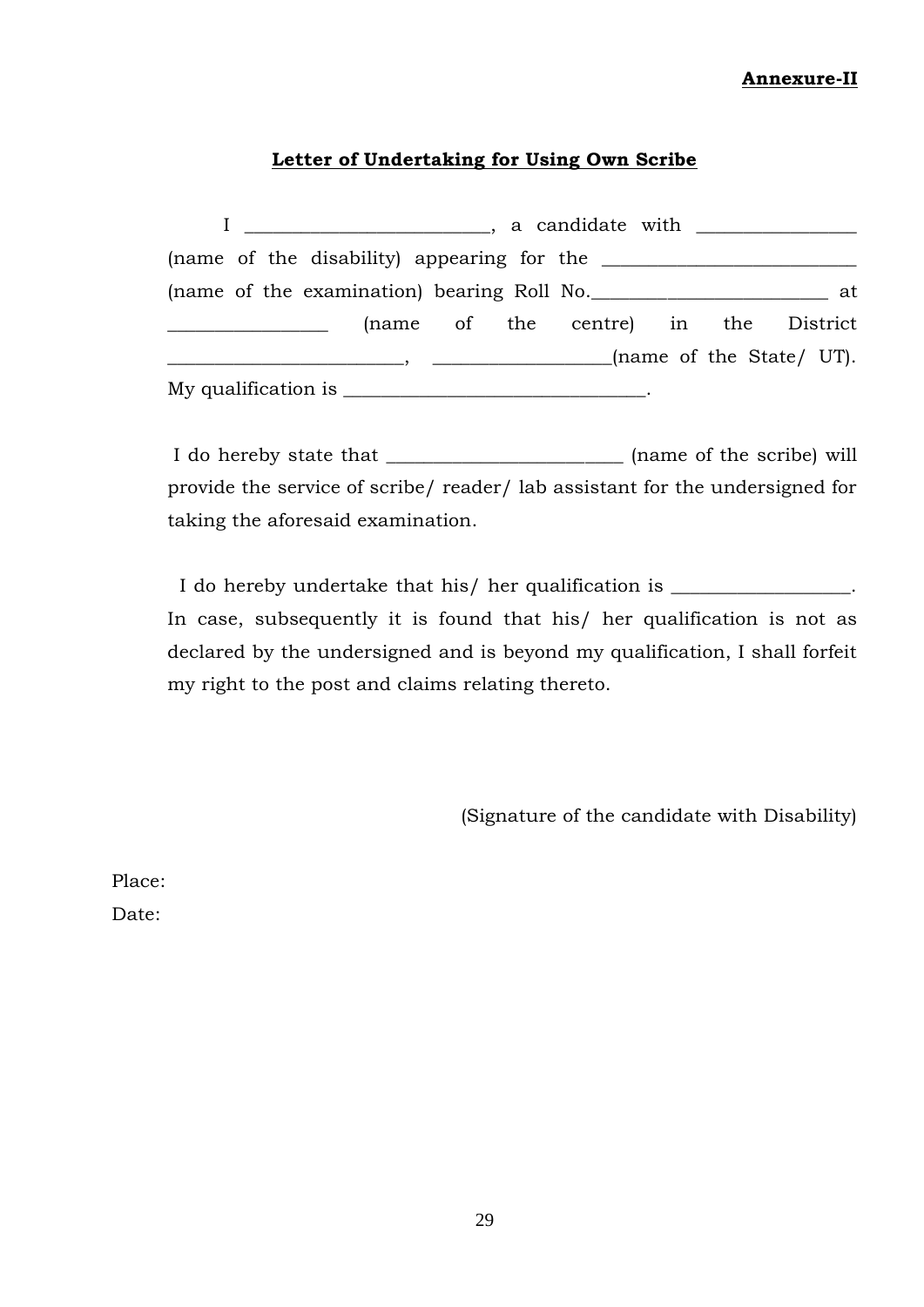### **(Procedure for filling online Application)**

The process of filling online application for the examination consists of two parts:

- I. One Time Registration
- II. Filling of online Application for the Examination

### **Part-I (One-Time Registration)**

- 1. Read the instructions given in the Notice of Examination carefully before filling up the online 'Registration Form' and 'Application Form'.
- 2. Before proceeding with One-Time Registration, keep the following information/ documents ready:
	- a. Mobile Number (to be verified through OTP)
	- b. Email ID (to be verified through OTP).
	- c. Aadhaar Number. If Aadhaar Number is not available, please give one of the following ID Numbers. (You will be required to show the original document at a later stage):
		- i. Voter ID Card
		- ii. PAN
		- iii. Passport
		- iv. Driving License
		- v. School/ College ID
		- vi. Employer ID (Govt./ PSU/ Private)
	- d. Information about the Board, Roll Number and Year of Passing the Matriculation (10<sup>th</sup>) Examination.
	- e. Disability Certificate Number, if you are a person with benchmark disability.
- 3. For One-Time Registration, click on 'Register Now' link provided in 'Login' Section on https://ssc.nic.in.
- 4. One-Time Registration process requires filling up of following information:
	- a. Basic details
	- b. Additional and contact details
	- c. Declaration.
- **5. For filling up the 'One-Time Registration Form', please follow the following steps:**
	- a. Few critical details (e.g. Aadhaar Number, name, father's name, mother's name, date of birth etc.) are required to be entered twice, in the relevant columns of the Registration Form to avoid any inadvertent mistakes in filling up of the form. If there is mismatch between the original and verify data columns, it will not be accepted and an indication to this effect will be given in red text.
	- b. S No-1, provide information about Aadhaar Number/ Identity Card and its Number. Any one of these Numbers is required to be given.
	- c. S No-2: Fill your name **exactly** as given in Matriculation (10th Class) Certificate. In case, you have made any changes in your name after matriculation, indicate the same at S No-2c and 2d.
	- d. S No-3: Fill your father's name **exactly** as given in Matriculation (10th Class) Certificate.
	- e. S No-4: Fill your mother's name **exactly** as given in Matriculation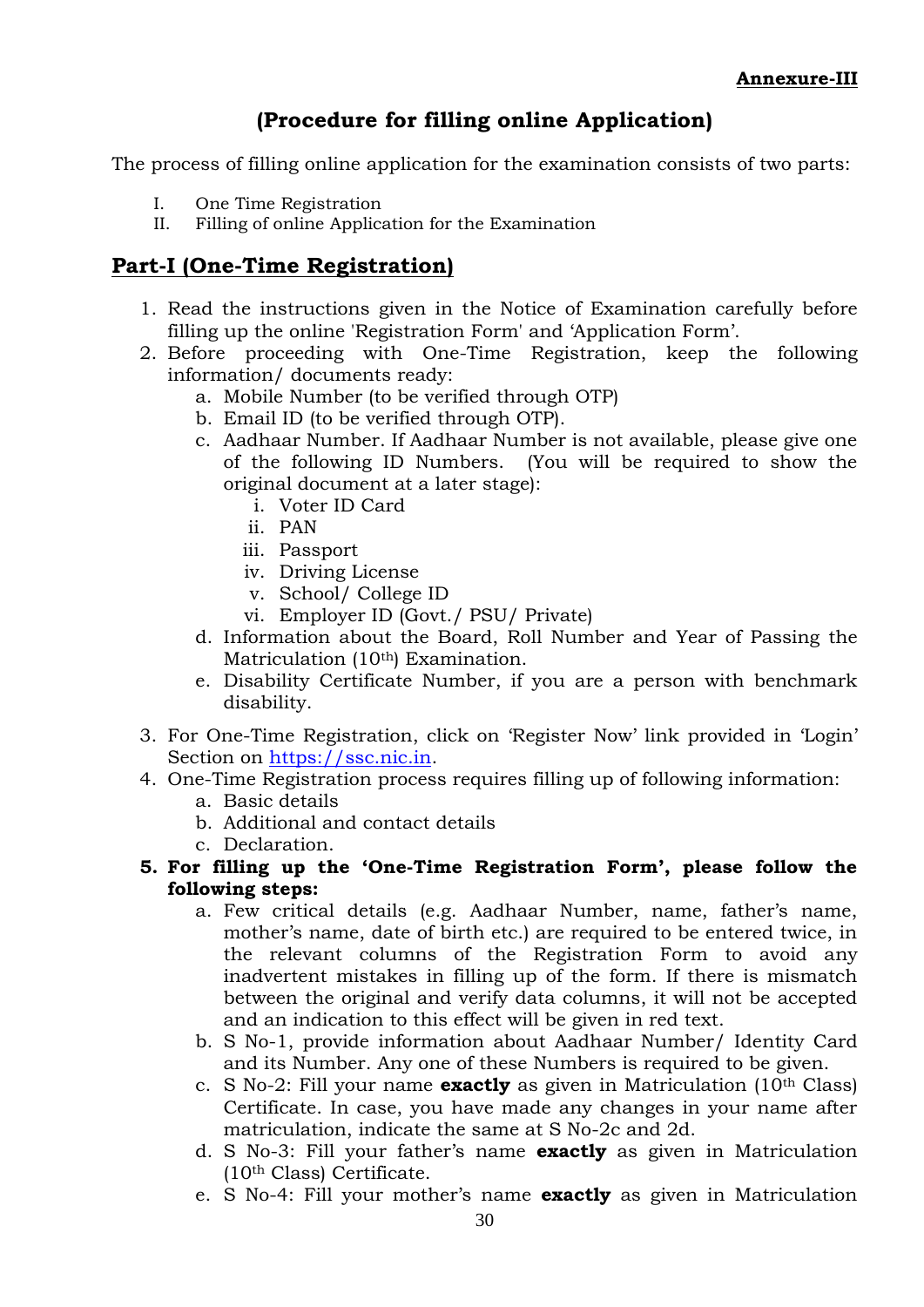(10th Class) Certificate.

- f. S No-5: Fill your date of birth **exactly** as given in Matriculation (10th Class) Certificate.
- g. S No-6: Matriculation (10th Class) Examination Details which include:
	- i. Name of Education Board
	- ii. Roll Number
	- iii. Year of passing
- h. S No-7: Gender
- i. S No-8: Level of Educational Qualification (highest).
- j. S No-9: Your Mobile Number which must be a working mobile number as it will be verified through 'One Time Password' (OTP). It may be noted that any information which the Commission may like to communicate with you, will be sent on this mobile number only. Your mobile number will also be used for retrieval of password, if required.
- k. S No-10: Your Email ID which must be a working Email ID as it will be verified through OTP. It may also be noted that any information which the Commission may like to communicate with you, will be sent on this Email ID only. Your Email ID will also be used for retrieval of password/ Registration Number, if required.
- l. Provide detail of State/ UT of your Permanent Address.
- m. When the Basic Details provided at S No-1 to 10 are saved, you will be required to confirm your mobile number and email ID. On confirmation, your data will be saved and your Registration Number will be displayed on the screen. Your Registration Number and Password will be provided to you on your mobile number and Email ID.
- n. You have to complete the Registration Process within 14 days failing which your Registration Details saved so far will be deleted.
- o. Login using your Registration Number as username and auto generated password provided to you on your mobile and email. Change your password, when prompted on first login.
- p. After successful password change, you need to login again using your Registration Number and changed password.
- q. On successful login, information about the 'Basic Details' so far filled by you will be displayed. You may edit it, if required or proceed further by clicking on 'Next' button at the bottom to complete your one-time Registration.
- r. S No-11: Provide information about your Category.
- s. S No-12: Provide information about your Nationality
- t. S No-13: Provide information about visible Identification Mark. You may be required to show the above Identification Mark at various stages of examination.
- u. S No-14: Provide information about benchmark disabilities, if any. If you are suffering from any specific benchmark disability identified suitable for government jobs, then provide Disability Certification Number.
- v. S No: 15 to 18: Provide information about your Permanent and Present Address. Save the data and proceed further to the last Part of the Registration Process.
- w. Save the information provided. Take draft printout and review the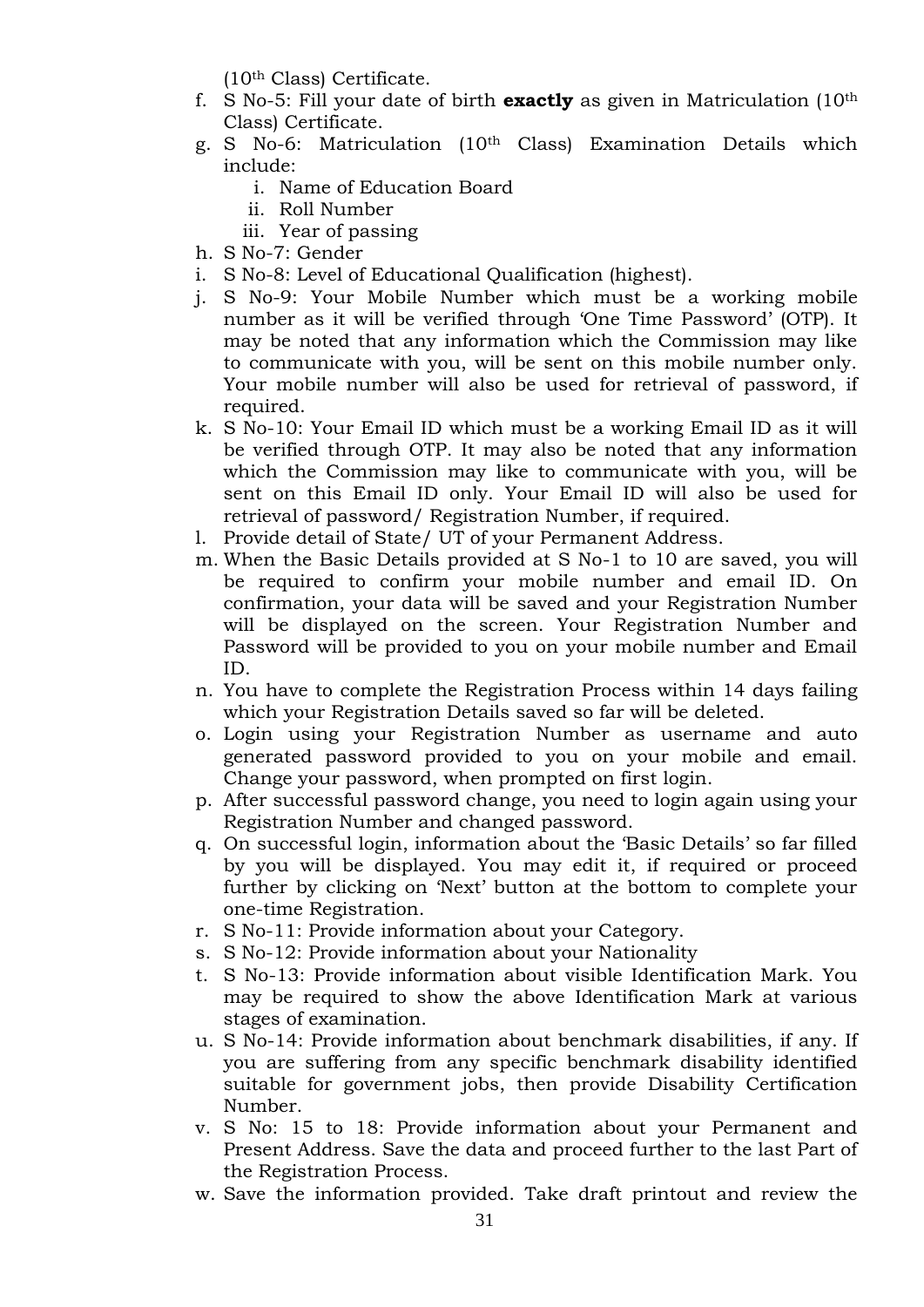information filled in the Registration Form carefully, before 'Final Submit'.

- x. Read the 'Declaration' carefully, if you agree with the declaration, click 'I Agree'.
- y. Upon clicking 'Final Submit' different OTPs will be sent on your mobile number and Email ID. You need to enter one of the two OTPs at designated field to complete the Registration Process.
- z. After submission of Basic information, if the registration process is not completed within 14 days, your data will be deleted from the system.
- 6. After completion of registration process, 'Basic Details' can be changed only twice. **THEREFORE, BE EXTREMELY CAUTIOUS WHILE MAKING ONE TIME REGISTRATION**.
- **7. YOU ARE AGAIN CAUTIONED THAT NAME, FATHER'S NAME, MOTHER'S NAME, DATE OF BIRTH, MATRICULATION EXAMINATION DETAILS SHOULD BE FILLED EXACTLY AS RECORDED IN MATRICULATION CERTIFICATE. YOUR CANDIDATURE MAY GET CANCELLED IN CASE OF INCORRECT/ WRONG INFORMATION.**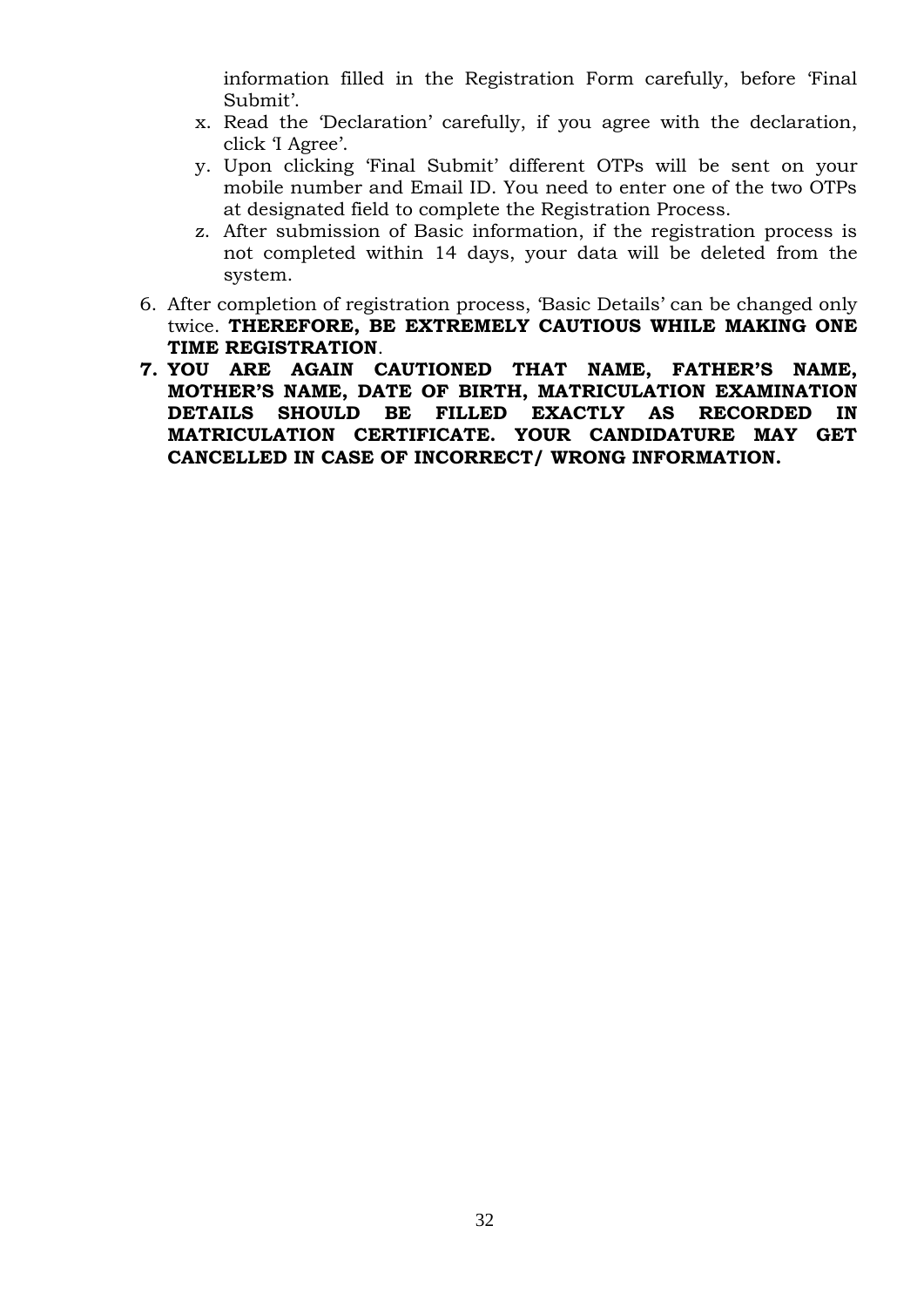### **Annexure-IIIA (1/4)**

| <b>BASIC DETAILS</b>            |                                                                                                                                                             | <b>Z</b> Edit |
|---------------------------------|-------------------------------------------------------------------------------------------------------------------------------------------------------------|---------------|
| 1a. Do you have Aadhaar ? *     | Yes<br>No                                                                                                                                                   |               |
| 1a. Aadhaar Number              |                                                                                                                                                             |               |
| 1b. Verify Aadhaar Number       |                                                                                                                                                             |               |
|                                 |                                                                                                                                                             |               |
| 1c. Type of ID *                | Voter ID Card                                                                                                                                               |               |
|                                 | Type of ID and ID Number to be provided f you don't want to give Aadhaar number                                                                             |               |
| 1d. ID Number *                 | BRHPK3731M                                                                                                                                                  |               |
| 2a. Name *                      | SAMPLE NAME                                                                                                                                                 |               |
|                                 | Name should be same as mentioned in Matriculation Certificate<br>Please enter name without any salutation (i e Shri/ Smt/ Mr/ Mrs/ Ms/ Dr/ Prof)            |               |
| 2b. Verify Name *               | SAMPLE NAME                                                                                                                                                 |               |
| 2c. Have you ever changed Name? | Yes<br>No.                                                                                                                                                  |               |
| 2d. New Name / Changed Name     |                                                                                                                                                             |               |
|                                 |                                                                                                                                                             |               |
| 3a. Father's Name *             | SAMPLE FATHER NAME                                                                                                                                          |               |
|                                 | 1. Fathers Name should be same as mentioned in Matriculation Certificate<br>2. Flease enter name without any salutation (i e Mr/ Shri/ Late/ Dr/ Prof etc)  |               |
| 3b. Verify Father's Name *      | SAMPLE FATHER NAME                                                                                                                                          |               |
| 4a. Mother's Name *             | SAMPLE MOTHER NAME                                                                                                                                          |               |
|                                 | 1. Mother's Name should be same as mentioned in Matriculation Certificate<br>2. Flease enter name without any salutation (i e Mrs/ Smt/ Late/ Dr/ Prof etc) |               |
| 4b. Verify Mother's Name *      | SAMPLE MOTHER NAME                                                                                                                                          |               |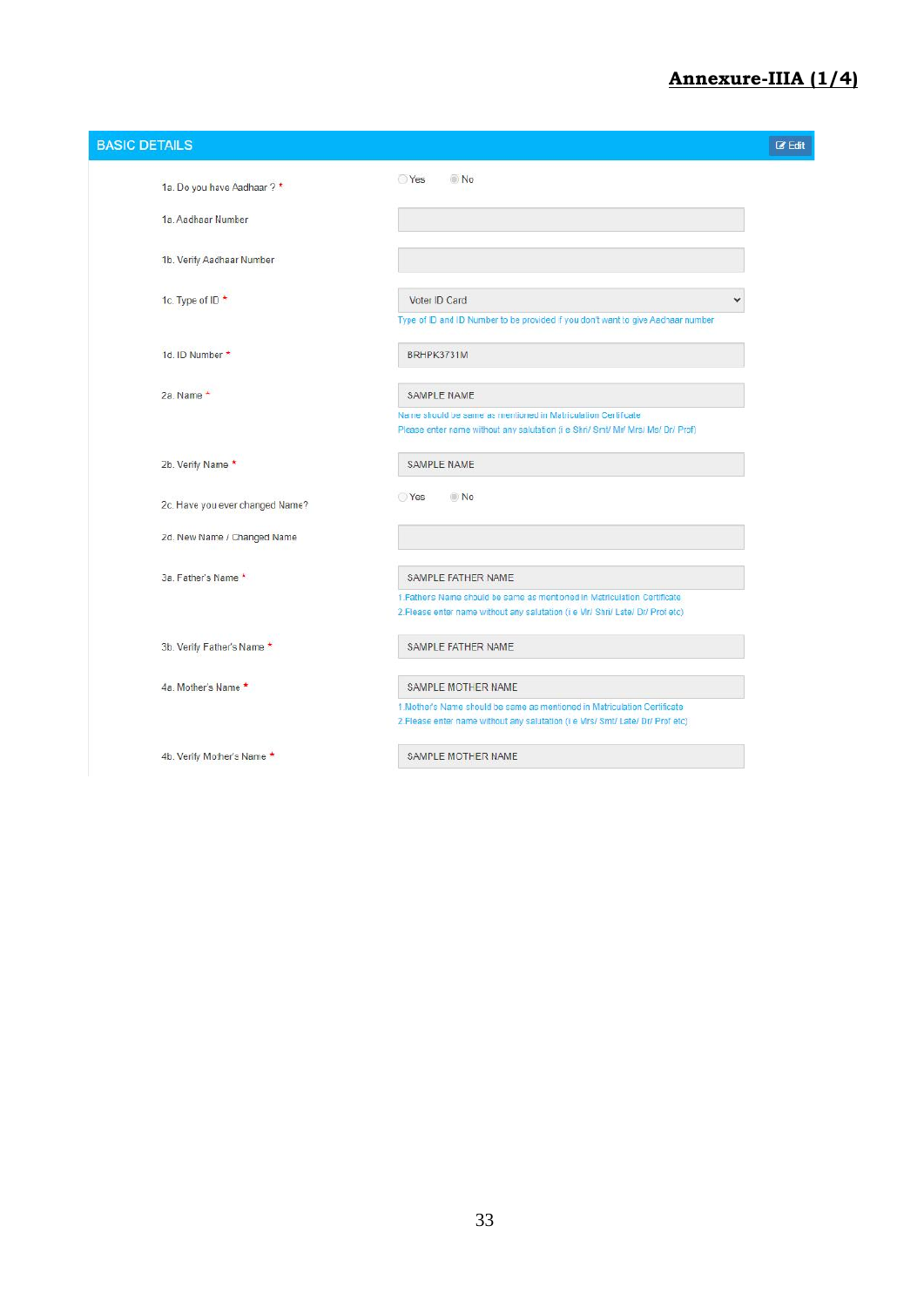### **Annexure-IIIA (2/4)**

| 5a. Date Of Birth (DD/MM/YYYY) *                    | 01/01/1996                                                                                                                                                                                                                                                                    |              |
|-----------------------------------------------------|-------------------------------------------------------------------------------------------------------------------------------------------------------------------------------------------------------------------------------------------------------------------------------|--------------|
|                                                     | Date Of Birth should be same as mentioned in Matriculation Certificate                                                                                                                                                                                                        |              |
| 5b. Verify Date of Birth (DD/MM/YYYY) *             | 01/01/1996                                                                                                                                                                                                                                                                    |              |
| 6. Matriculation (10th Class) Examination details : |                                                                                                                                                                                                                                                                               |              |
| (i). Education Board *                              | Central Board of Secondary Education (CBSE)                                                                                                                                                                                                                                   | $\checkmark$ |
|                                                     | <b>Education Board of Matriculation Examination</b>                                                                                                                                                                                                                           |              |
| (ii). Verify Education Board *                      | Central Board of Secondary Education (CBSE)                                                                                                                                                                                                                                   | v            |
| (iii). Roll Number *                                | 301739                                                                                                                                                                                                                                                                        |              |
|                                                     | 1. Roll Number should be same as mentioned in Matriculation Certificate<br>2. Only / and - are allowed, Please enter Roll number without any other special<br>character(s)<br>3. If Roll Code is given in your Matriculation Certificate then enter "Roll Code - Roll<br>No." |              |
| (iv). Verify Roll Number *                          | 301739                                                                                                                                                                                                                                                                        |              |
| (v). Year of Passing *                              | 2010                                                                                                                                                                                                                                                                          | $\check{ }$  |
| (vi). Verify Year of Passing *                      | 2010                                                                                                                                                                                                                                                                          | ◡            |
| 7a. Gender                                          | <b>Female</b><br>Transgender<br>Male                                                                                                                                                                                                                                          |              |
| 7b. Verify Gender *                                 | <b>Female</b><br>Transgender<br>Male                                                                                                                                                                                                                                          |              |
| 8. Level of Education Qualification *               | Graduation                                                                                                                                                                                                                                                                    | ◡            |
| 9a. Mobile Number *                                 | 8111111111                                                                                                                                                                                                                                                                    |              |
| 9b. Verify Mobile Number *                          | 8111111111                                                                                                                                                                                                                                                                    |              |
| 10a. Email ID*                                      | sample123@gmail.com                                                                                                                                                                                                                                                           |              |
| 10b. Verify Email ID*                               | sample123@gmail.com                                                                                                                                                                                                                                                           |              |

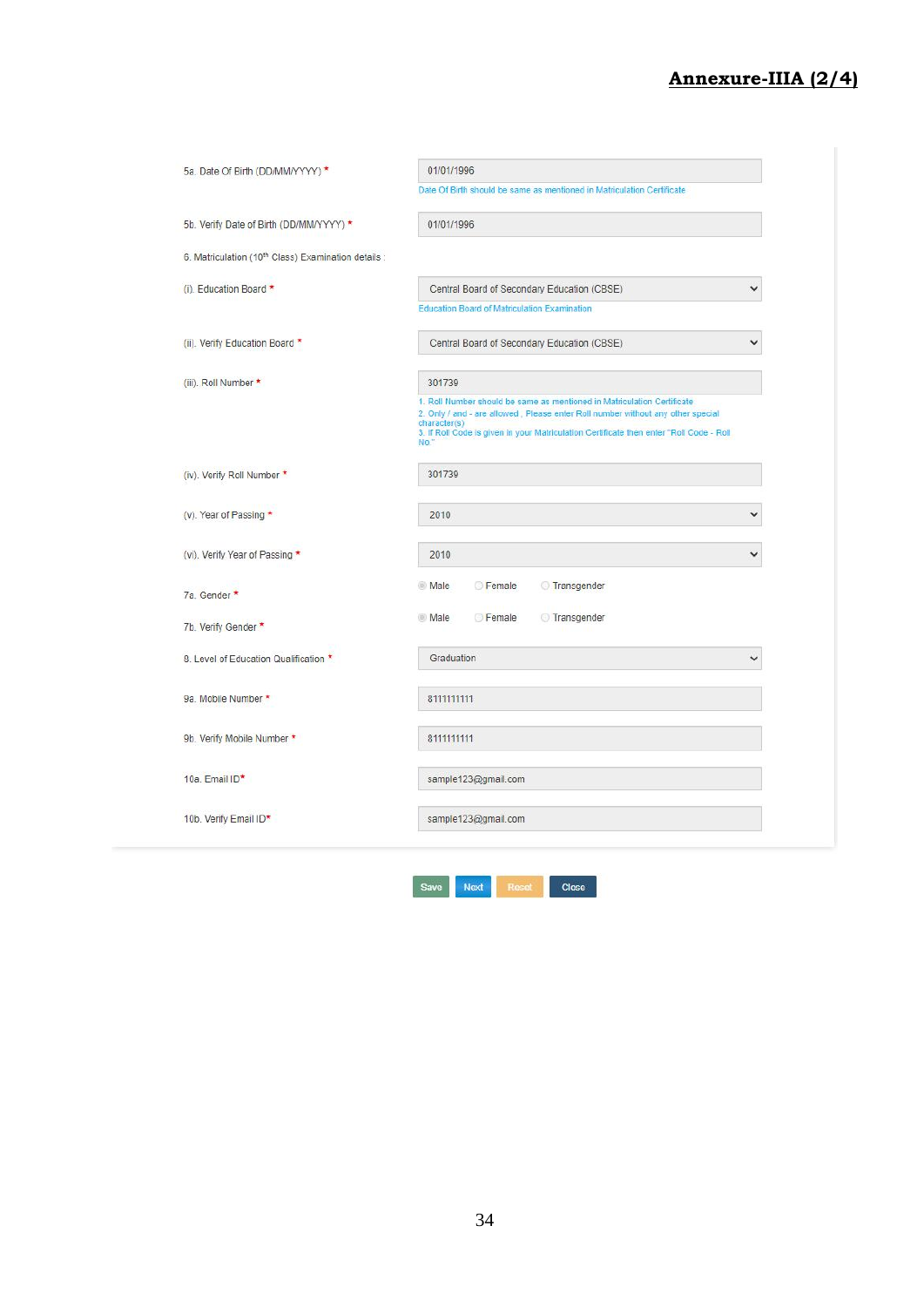### **Annexure-IIIA (3/4)**

| ADDITIONAL AND CONTACT DETAILS                     |                                                                                                                                                                                                                                                                                                                                                                                                                       | $\Box$ Edit |
|----------------------------------------------------|-----------------------------------------------------------------------------------------------------------------------------------------------------------------------------------------------------------------------------------------------------------------------------------------------------------------------------------------------------------------------------------------------------------------------|-------------|
| 11a. Category *                                    | General<br><b>EWS</b><br>$\circ$ OBC<br>$\circ$ ST<br>SC.                                                                                                                                                                                                                                                                                                                                                             |             |
| 11b. Verify Category *                             | <b>General</b><br>EWS:<br>$O$ OBC<br>$\circ$ ST<br><b>SC</b>                                                                                                                                                                                                                                                                                                                                                          |             |
| 12. Nationality *                                  | Citizen of India<br>◡                                                                                                                                                                                                                                                                                                                                                                                                 |             |
| 13. Identification Marks*                          | MOLE ON RIGHT CHEEK                                                                                                                                                                                                                                                                                                                                                                                                   |             |
| 14a. Are you a Person with Benchmark Disability? * | <b>Yes</b><br>O No                                                                                                                                                                                                                                                                                                                                                                                                    |             |
| 14b. Type of Disability                            | ◡<br>Others                                                                                                                                                                                                                                                                                                                                                                                                           |             |
|                                                    | <b>NOTE</b><br>VH: Blindness and low vision.<br>HH: Deaf and hard of hearing.<br>OH: Locomotor disability including cerebral palsy, leprosy cured, dwarfism,<br>acid attack victims and muscular dystrophy.<br>Others: Autism, intellectual disability, specific learning disability and mental<br>illness, multiple disabilities from amongst persons under the above mentioned<br>clauses including deaf-blindness. |             |
| 14c. Disability Certificate Number                 | OT357                                                                                                                                                                                                                                                                                                                                                                                                                 |             |
| 15a. Permanent Address *                           | SAMPLE PERMANENT ADDRESS                                                                                                                                                                                                                                                                                                                                                                                              |             |
| 15b. State/ UT *                                   | Delhi<br>◡                                                                                                                                                                                                                                                                                                                                                                                                            |             |
| 15c. District *                                    | New Delhi                                                                                                                                                                                                                                                                                                                                                                                                             |             |
| 15d, PIN Code *                                    | 110001                                                                                                                                                                                                                                                                                                                                                                                                                |             |
| 16. Is Present Address same as Permanent Address?  | O Yes<br><b>No</b>                                                                                                                                                                                                                                                                                                                                                                                                    |             |
| 17a. Present Address *                             | SAMPLE PRESENT ADDRESS                                                                                                                                                                                                                                                                                                                                                                                                |             |
| 17b. State/ UT *                                   | ◡<br>Delhi                                                                                                                                                                                                                                                                                                                                                                                                            |             |
| 17c. District *                                    | ◡<br>Central Delhi                                                                                                                                                                                                                                                                                                                                                                                                    |             |
| 17d. PIN Code *                                    | 110003                                                                                                                                                                                                                                                                                                                                                                                                                |             |
| 18. Contact details for other nationals            |                                                                                                                                                                                                                                                                                                                                                                                                                       |             |
|                                                    | Previous<br>Save<br>Next<br>Reset<br>Close                                                                                                                                                                                                                                                                                                                                                                            |             |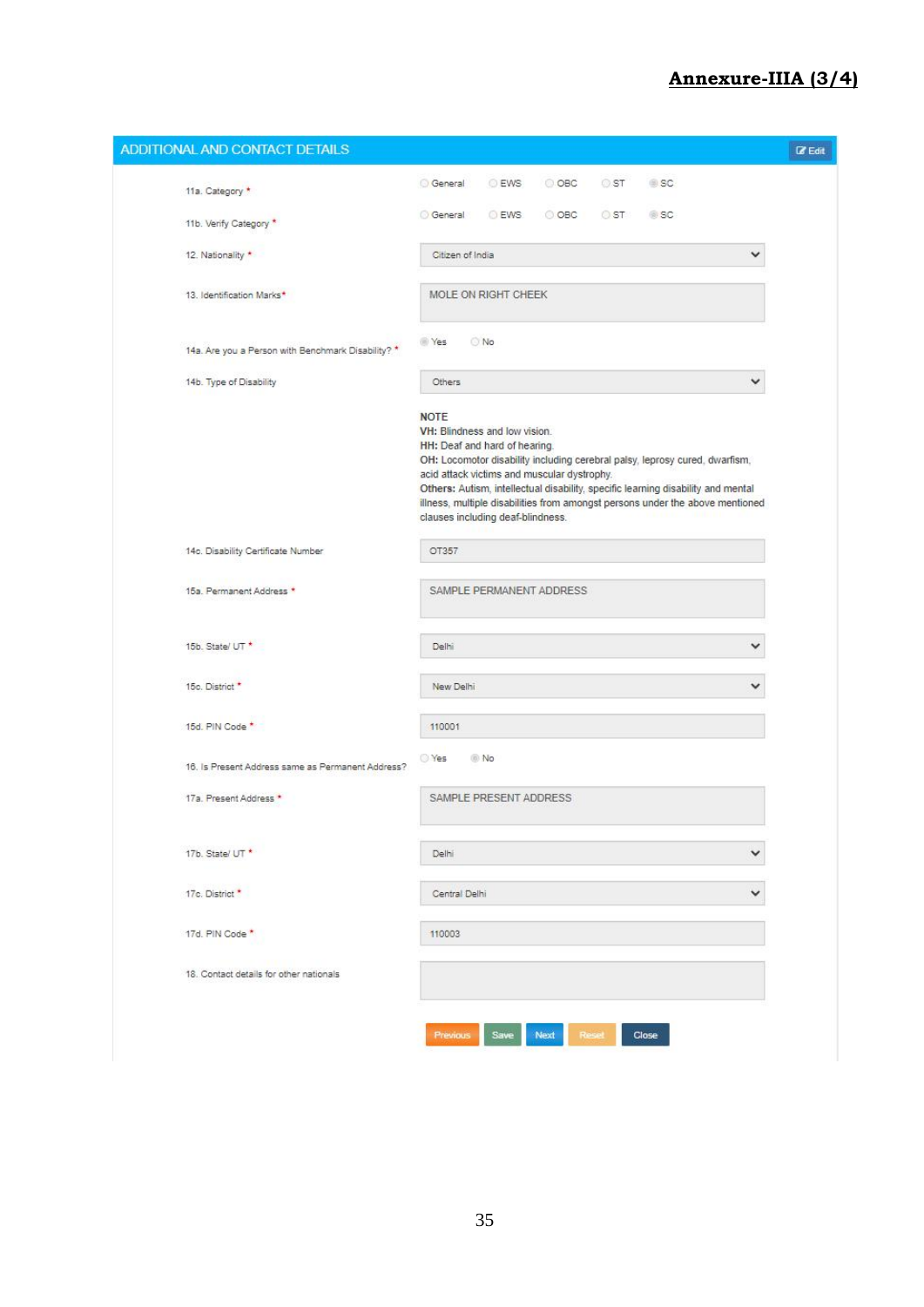|                                   | Declaration : I hereby declare that the information given by me in this form is true, complete and correct to the best of my knowledge   |
|-----------------------------------|------------------------------------------------------------------------------------------------------------------------------------------|
|                                   |                                                                                                                                          |
|                                   | and belief. I understand that in the event of any information being found false or incorrect at any stage, my candidature/appointment is |
| liable to be cancelled/terminated |                                                                                                                                          |
|                                   |                                                                                                                                          |
| □   Agree.                        |                                                                                                                                          |
|                                   |                                                                                                                                          |
|                                   | <b>Take Draft Print</b><br>Previous<br><b>Final Submit</b><br>Close                                                                      |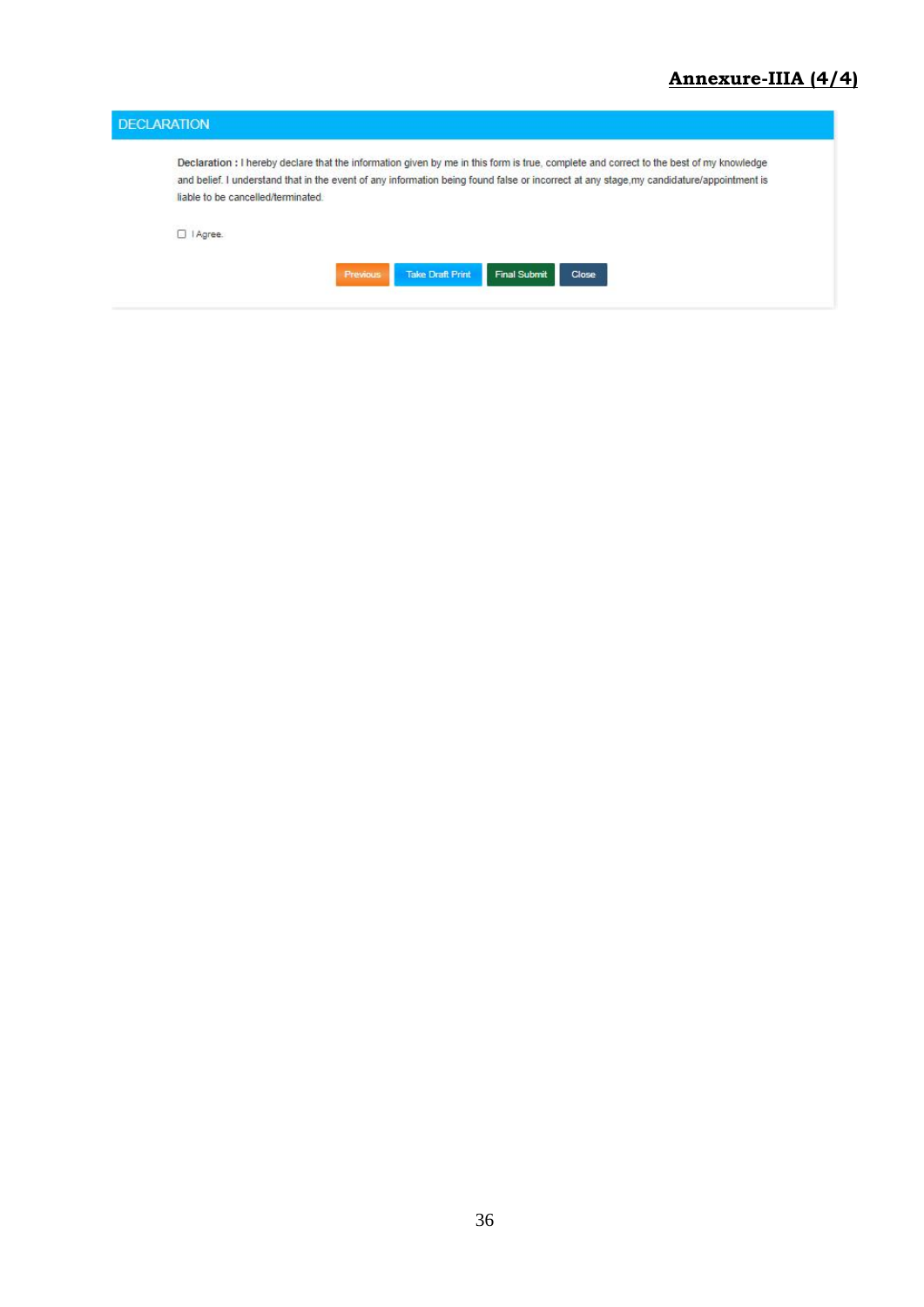### **Part-II (Online Application Form)**

- 1. Before proceeding with filling of online application, keep the following data ready:
	- **a.** Recent scanned colour passport size photograph (**i.e. not more than three months old from the date of publication of the Notice of Examination**) in JPEG format (20 KB to 50 KB). Image dimension of the photograph should be about  $3.5 \text{ cm}$  (width) x  $4.5 \text{ cm}$  (height). The photograph should be without cap, spectacles and both ears should be visible. **The date on which the photograph has been taken must be clearly printed on the photograph**. **Applications without the date printed on the photograph will be rejected. Applications with blurred photograph will also be rejected.**
	- b. Scanned signature in JPEG format (10 to 20 KB). Image dimension of the signature should be about 4.0 cm (width) x 2.0 cm (height). **Applications with illegible signature will be rejected**.
	- c. Details of qualifying educational qualification like passing year, roll number, percentage/ CGPA, name of Board, etc.
- 2. Login to online system through your 'Registration Number' and password.
- 3. Click 'Apply' link in '**Multi Tasking (Non-Technical) Staff Examination 2020'** section under 'Latest Notifications' tab.
- 4. Information in columns at S No-1 to 14 will be filled automatically from your One-time Registration Data which is non-editable. **However, if you want to modify any of One-time Registration details, click on 'Modify Registration' tab provided at the left-hand top corner of your dashboard and make suitable corrections before proceeding further**.
- 5. S No-15: Give your preference of Examination Centers. You may choose examination Centers within the same Region. Choice for all the three Centers must be given in the order of preference.
- 6. S No-16: If you are serving in Armed Forces or are an ex-serviceman, fill up the required information. Wards of servicemen/ ex-servicemen are not treated as ex-servicemen and therefore they should select 'No'.
- 7. S No-17.1: Provide information on whether you are suffering from Cerebral Palsy or not.
- 8. S No-17.2: Indicate if you have physical limitation to write and scribe is required to write on your behalf. Please go through Para-8 of the Notice of Examination for more information.
- 9. S No-17.3 to 17.5: If you are eligible for availing the facility of scribe as per Para-8 of the Notice of examination, provide information about the requirement of scribe.
- 10. S No-18: If you are seeking age relaxation, select appropriate age-relaxation category.
- 11. S No-19: Indicate your preferences for the States/ UTs in the order of priority. You are advised to give as many preferences of States/ UTs as you may like.
- 12. S No-20: Indicate your highest qualification.
- 13. S No-21: Provide details of the qualifying educational qualification.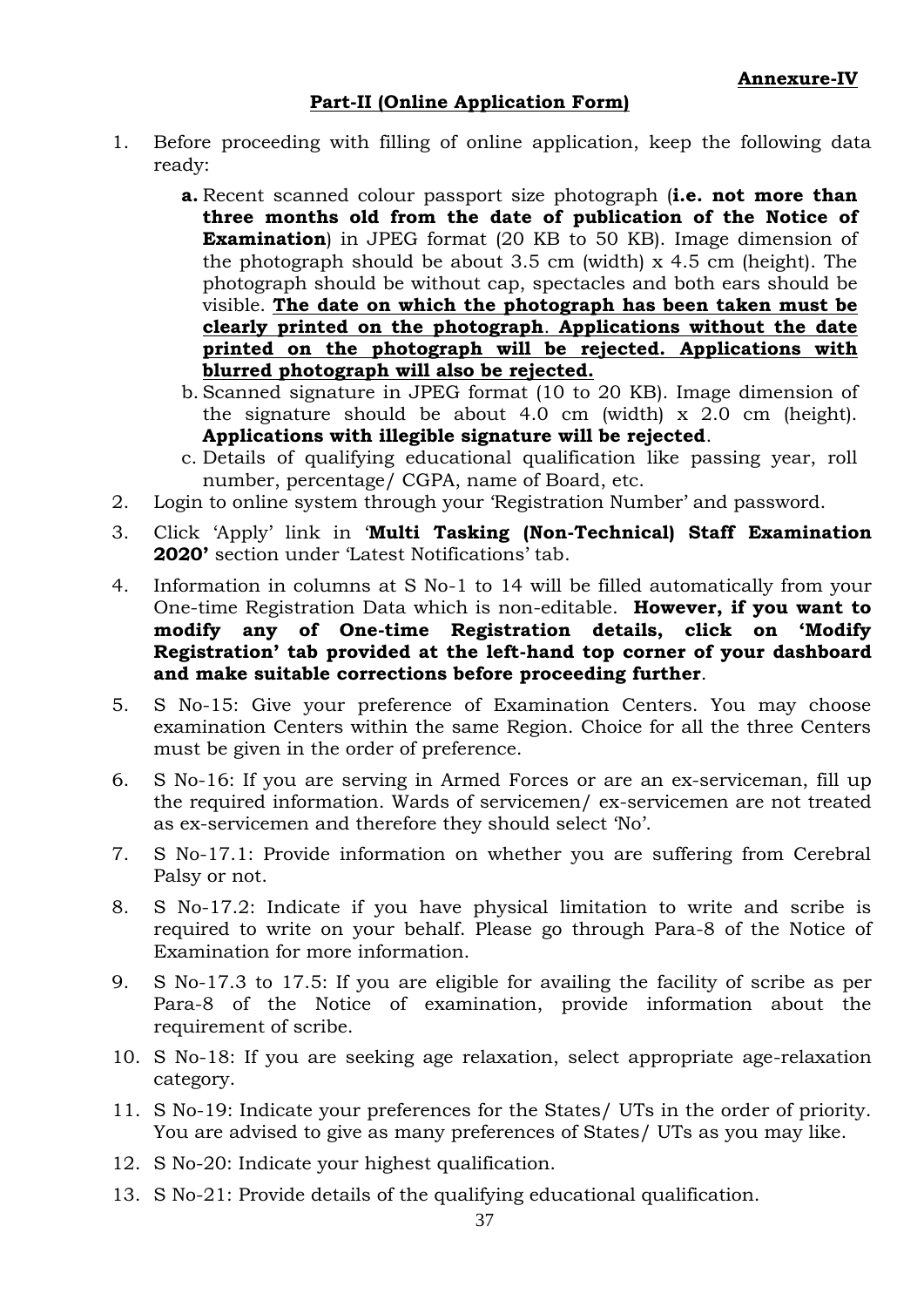- 14. S.No-22: Please see Notice of Examination, Para No: 22 and fill up accordingly.
- 15. S No-23, 24 and 25: Information with regard to Present and Permanent Address will be filled up automatically from the One-time Registration Data.
- 16. **Upload your recent Photograph (not more than three months old from the date of publication of the Notice of Examination) as specified at S. No-1a above. Ensure that the date on which the photograph has been taken is clearly printed on it as the applications without the date on the photograph will be rejected. Applications with blurred photograph will also be rejected.**
- 17. Upload your signature as specified at S.No.-1b above. **Applications with blurred signatures will be rejected.**
- 18. S No-26: The photograph uploaded above should not be more than three months old from the date of publication of the Notice of Examination and the date on which the photograph has been taken should be clearly printed on it. Fill-up the date on which your photograph has been taken.
- 19. S No-27: Click 'Yes', if the date on which the uploaded photograph has been taken is clearly printed on it.
- 20. Go through the declaration carefully and click on "I agree" check box if you accept the same. Fill up Captcha code.
- 21. Preview and verify the information provided by you. **If you want to modify any entry, click on 'Edit/ Modify' button and make requisite corrections before proceeding further**. When you are satisfied that the information is correctly filled, preview and verify the information and submit the Application. **You will not be able to make any correction in the online application after submission of the application.**
- 22. Proceed to make fee payment if you are not exempted from payment of fee.
- 23. Fee can be paid online through BHIM UPI, Net Banking, by using Visa, Mastercard, Maestro, RuPay Credit or Debit cards or in cash at SBI Branches by generating SBI Challan. Refer Para-11 of the Notice of Examination for further information on the payment of fee.
- 24. When application is successfully submitted, it will be accepted 'Provisionally'. Candidate should take printout of the application form for their own records. Printout of the 'Application Form' is normally not required to be submitted to the Commission at any stage. However, you may be required to provide printout of the online application form to address grievances related to online application, if any.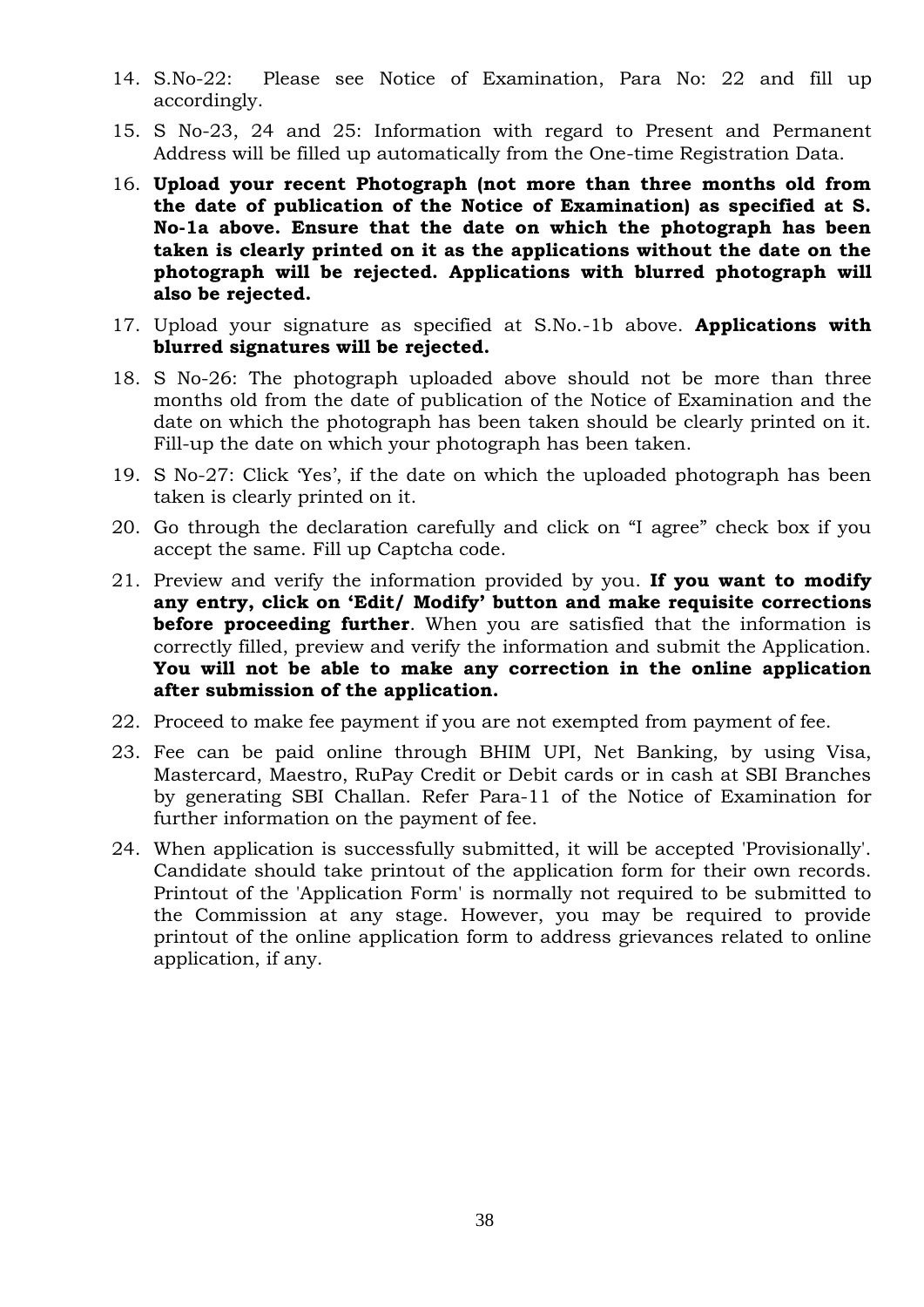### **Annexure-IVA (1/4)**

| MULTI TASKING (NON-TECHNICAL) STAFF EXAMINATION, 2020                    |                                                                               |  |  |  |  |  |
|--------------------------------------------------------------------------|-------------------------------------------------------------------------------|--|--|--|--|--|
|                                                                          | <b>Instructions</b>                                                           |  |  |  |  |  |
|                                                                          | PLEASE BE VERY CAREFUL WHILE FILLING THE APPLICATION FORM                     |  |  |  |  |  |
| 1. Candidate's Name: (As per the Matriculation<br>Certificate)           | SAMPLE NAME                                                                   |  |  |  |  |  |
| 2. New / Changed Name:                                                   |                                                                               |  |  |  |  |  |
| 3. Father's Name:                                                        | SAMPLE FATHER NAME                                                            |  |  |  |  |  |
| 4. Mother's Name:                                                        | SAMPLE MOTHER NAME                                                            |  |  |  |  |  |
| 5. Date of Birth (DD/MM/YYYY) (As per the<br>Matriculation Certificate): | 01/01/1996                                                                    |  |  |  |  |  |
| 6. Age as on 01/01/2021:                                                 | 25.0                                                                          |  |  |  |  |  |
| 7. Gender:                                                               | Male                                                                          |  |  |  |  |  |
| 8. Category:                                                             | SC                                                                            |  |  |  |  |  |
| 9. Whether Person with Disability (PwD)?:                                | Yes                                                                           |  |  |  |  |  |
| 9.1. If Yes, Type of Disability:                                         | Others                                                                        |  |  |  |  |  |
| 10. Nationality:                                                         | Citizen of India                                                              |  |  |  |  |  |
| 11. Mark of Visible Identification:                                      | MOLE ON RIGHT CHEEK                                                           |  |  |  |  |  |
| 12. Matriculation (10th Class) Examination Board:                        | Central Board of Secondary Education (CBSE)                                   |  |  |  |  |  |
| 13. Matriculation (10th Class) Roll No.:                                 | 301739                                                                        |  |  |  |  |  |
| 14. Matriculation (10 <sup>th</sup> Class) Year of Passing:              | 2010                                                                          |  |  |  |  |  |
| 15. Preference of Examination Centres:*                                  | CR-Agra(3001)<br>v<br>CR-Jhansi(3008)<br>$\checkmark$<br>CR-Bhagalpur(3201) V |  |  |  |  |  |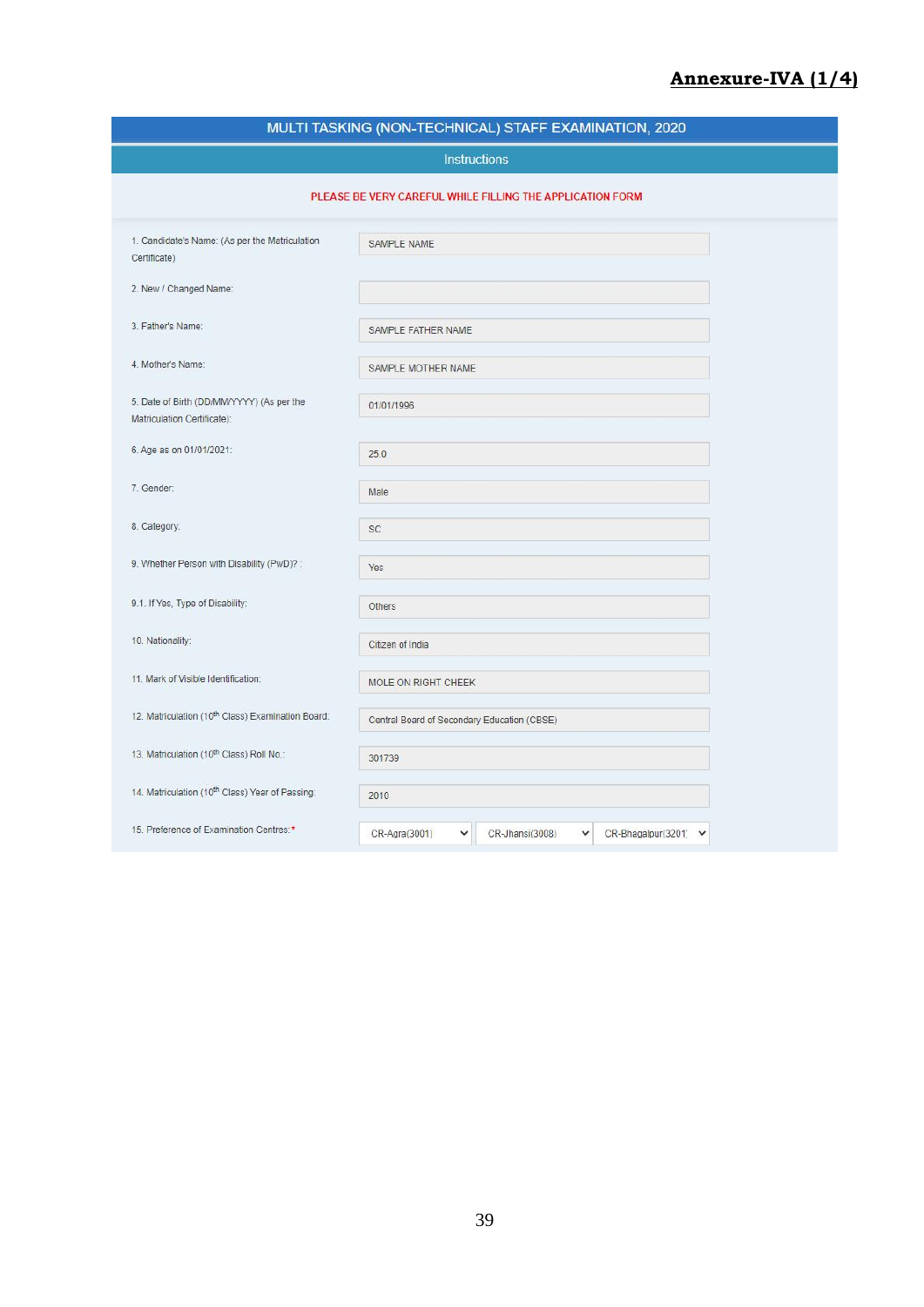### **Annexure-IVA (2/4)**

| 16.2. Length of Service in the Armed Forces (In years):<br>16.3. Date of Discharge from Armed Forces<br>(DD/MM/YYYY):<br>◯ Yes ◯ No<br>16.4. Have you already joined a civil post by availing<br>benefit of reservation for Ex-Serviceman (ESM) :<br>Please refer to the Notice of Examination, Para-6.4<br>16.5. Date of Joining to Civil Post (DD/MM/YYYY):<br>OYes ONo<br>17.1 Whether suffering from Cerebral-Palsy:<br>OYes ONo<br>17.2 Do you have a physical limitation to write and<br>Scribe is required to write on your behalf (Certificate to<br>this effect from the Chief Medical Officer/ Civil<br>Surgeon/ Medical Superintendent of a Government<br>Health Care institution as per Notice of the<br>Examination, would be required at the time of<br>Examination.)?:<br>Yes No<br>17.3 Whether scribe is required?:<br>Please see Para - 8 of the Notice<br>Yes No<br>17.4 Will you make your own arrangement of Scribe?:<br>17.5 If Scribe is to be arranged by SSC, then indicate<br>Please Select<br>medium:<br>18. Whether seeking Age Relaxation?:<br>O Yes O No<br>18.1. If Yes, Age Relaxation code:<br>--Select Age Relaxation Code--<br>Please see Para - 6.2 of the Notice<br>19. Preference of State(s)/ UT(s): *<br>B<br>F<br>$\mathbf{1}$<br>ø<br>Α<br>D<br>3<br>X<br>x<br>x<br>X<br>$\times$<br>X<br>X<br>X<br>X<br>$\mathbb X$<br>$\times$<br>X<br>$\times$<br>X.<br>X<br>X.<br>X.<br>X<br>X<br>Χ<br>x<br>×<br>X<br>X<br>X<br>x<br>X<br>X<br>X<br>X<br>Filling of all preferences is mandatory. However, if you want to give limited preferences<br>then enter 'X' in remaining boxes.<br>Verify Preference of State(s)/UT(s):<br>B.<br>$\overline{\mathsf{F}}$ .<br>g<br>A<br>D<br>$\cdot$ 1<br>3<br>X<br>x<br>X.<br>x<br>X<br>$\mathsf{X}% _{T}=\mathsf{X}_{T}\!\left( a,b\right) ,\ \mathsf{X}_{T}=\mathsf{X}_{T}$<br>X.<br>X<br>X.<br>X<br>X<br>X<br>X.<br>X<br>$\mathsf X$<br>$\mathsf{X}% _{T}=\mathsf{X}_{T}\!\left( a,b\right) ,\mathsf{X}_{T}=\mathsf{X}_{T}$<br>X<br>X<br>X<br>$\mathbb X$<br>X<br>x<br>X<br>X<br>$\mathbb X$<br>X<br>X<br>X<br>$\mathsf{X}$<br>$\mathsf{X}$<br><b>Details</b><br>Reset | 16.1. Whether Ex-Serviceman (ESM)? :* | OYes ONo |  |  |  |  |  |
|---------------------------------------------------------------------------------------------------------------------------------------------------------------------------------------------------------------------------------------------------------------------------------------------------------------------------------------------------------------------------------------------------------------------------------------------------------------------------------------------------------------------------------------------------------------------------------------------------------------------------------------------------------------------------------------------------------------------------------------------------------------------------------------------------------------------------------------------------------------------------------------------------------------------------------------------------------------------------------------------------------------------------------------------------------------------------------------------------------------------------------------------------------------------------------------------------------------------------------------------------------------------------------------------------------------------------------------------------------------------------------------------------------------------------------------------------------------------------------------------------------------------------------------------------------------------------------------------------------------------------------------------------------------------------------------------------------------------------------------------------------------------------------------------------------------------------------------------------------------------------------------------------------------------------------------------------------------------------------------------------------------------------------------------------------------------------------------------------------------------------------------------------|---------------------------------------|----------|--|--|--|--|--|
|                                                                                                                                                                                                                                                                                                                                                                                                                                                                                                                                                                                                                                                                                                                                                                                                                                                                                                                                                                                                                                                                                                                                                                                                                                                                                                                                                                                                                                                                                                                                                                                                                                                                                                                                                                                                                                                                                                                                                                                                                                                                                                                                                   |                                       |          |  |  |  |  |  |
|                                                                                                                                                                                                                                                                                                                                                                                                                                                                                                                                                                                                                                                                                                                                                                                                                                                                                                                                                                                                                                                                                                                                                                                                                                                                                                                                                                                                                                                                                                                                                                                                                                                                                                                                                                                                                                                                                                                                                                                                                                                                                                                                                   |                                       |          |  |  |  |  |  |
|                                                                                                                                                                                                                                                                                                                                                                                                                                                                                                                                                                                                                                                                                                                                                                                                                                                                                                                                                                                                                                                                                                                                                                                                                                                                                                                                                                                                                                                                                                                                                                                                                                                                                                                                                                                                                                                                                                                                                                                                                                                                                                                                                   |                                       |          |  |  |  |  |  |
|                                                                                                                                                                                                                                                                                                                                                                                                                                                                                                                                                                                                                                                                                                                                                                                                                                                                                                                                                                                                                                                                                                                                                                                                                                                                                                                                                                                                                                                                                                                                                                                                                                                                                                                                                                                                                                                                                                                                                                                                                                                                                                                                                   |                                       |          |  |  |  |  |  |
|                                                                                                                                                                                                                                                                                                                                                                                                                                                                                                                                                                                                                                                                                                                                                                                                                                                                                                                                                                                                                                                                                                                                                                                                                                                                                                                                                                                                                                                                                                                                                                                                                                                                                                                                                                                                                                                                                                                                                                                                                                                                                                                                                   |                                       |          |  |  |  |  |  |
|                                                                                                                                                                                                                                                                                                                                                                                                                                                                                                                                                                                                                                                                                                                                                                                                                                                                                                                                                                                                                                                                                                                                                                                                                                                                                                                                                                                                                                                                                                                                                                                                                                                                                                                                                                                                                                                                                                                                                                                                                                                                                                                                                   |                                       |          |  |  |  |  |  |
|                                                                                                                                                                                                                                                                                                                                                                                                                                                                                                                                                                                                                                                                                                                                                                                                                                                                                                                                                                                                                                                                                                                                                                                                                                                                                                                                                                                                                                                                                                                                                                                                                                                                                                                                                                                                                                                                                                                                                                                                                                                                                                                                                   |                                       |          |  |  |  |  |  |
|                                                                                                                                                                                                                                                                                                                                                                                                                                                                                                                                                                                                                                                                                                                                                                                                                                                                                                                                                                                                                                                                                                                                                                                                                                                                                                                                                                                                                                                                                                                                                                                                                                                                                                                                                                                                                                                                                                                                                                                                                                                                                                                                                   |                                       |          |  |  |  |  |  |
|                                                                                                                                                                                                                                                                                                                                                                                                                                                                                                                                                                                                                                                                                                                                                                                                                                                                                                                                                                                                                                                                                                                                                                                                                                                                                                                                                                                                                                                                                                                                                                                                                                                                                                                                                                                                                                                                                                                                                                                                                                                                                                                                                   |                                       |          |  |  |  |  |  |
|                                                                                                                                                                                                                                                                                                                                                                                                                                                                                                                                                                                                                                                                                                                                                                                                                                                                                                                                                                                                                                                                                                                                                                                                                                                                                                                                                                                                                                                                                                                                                                                                                                                                                                                                                                                                                                                                                                                                                                                                                                                                                                                                                   |                                       |          |  |  |  |  |  |
|                                                                                                                                                                                                                                                                                                                                                                                                                                                                                                                                                                                                                                                                                                                                                                                                                                                                                                                                                                                                                                                                                                                                                                                                                                                                                                                                                                                                                                                                                                                                                                                                                                                                                                                                                                                                                                                                                                                                                                                                                                                                                                                                                   |                                       |          |  |  |  |  |  |
|                                                                                                                                                                                                                                                                                                                                                                                                                                                                                                                                                                                                                                                                                                                                                                                                                                                                                                                                                                                                                                                                                                                                                                                                                                                                                                                                                                                                                                                                                                                                                                                                                                                                                                                                                                                                                                                                                                                                                                                                                                                                                                                                                   |                                       |          |  |  |  |  |  |
|                                                                                                                                                                                                                                                                                                                                                                                                                                                                                                                                                                                                                                                                                                                                                                                                                                                                                                                                                                                                                                                                                                                                                                                                                                                                                                                                                                                                                                                                                                                                                                                                                                                                                                                                                                                                                                                                                                                                                                                                                                                                                                                                                   |                                       |          |  |  |  |  |  |
|                                                                                                                                                                                                                                                                                                                                                                                                                                                                                                                                                                                                                                                                                                                                                                                                                                                                                                                                                                                                                                                                                                                                                                                                                                                                                                                                                                                                                                                                                                                                                                                                                                                                                                                                                                                                                                                                                                                                                                                                                                                                                                                                                   |                                       |          |  |  |  |  |  |
|                                                                                                                                                                                                                                                                                                                                                                                                                                                                                                                                                                                                                                                                                                                                                                                                                                                                                                                                                                                                                                                                                                                                                                                                                                                                                                                                                                                                                                                                                                                                                                                                                                                                                                                                                                                                                                                                                                                                                                                                                                                                                                                                                   |                                       |          |  |  |  |  |  |
|                                                                                                                                                                                                                                                                                                                                                                                                                                                                                                                                                                                                                                                                                                                                                                                                                                                                                                                                                                                                                                                                                                                                                                                                                                                                                                                                                                                                                                                                                                                                                                                                                                                                                                                                                                                                                                                                                                                                                                                                                                                                                                                                                   |                                       |          |  |  |  |  |  |
|                                                                                                                                                                                                                                                                                                                                                                                                                                                                                                                                                                                                                                                                                                                                                                                                                                                                                                                                                                                                                                                                                                                                                                                                                                                                                                                                                                                                                                                                                                                                                                                                                                                                                                                                                                                                                                                                                                                                                                                                                                                                                                                                                   |                                       |          |  |  |  |  |  |
|                                                                                                                                                                                                                                                                                                                                                                                                                                                                                                                                                                                                                                                                                                                                                                                                                                                                                                                                                                                                                                                                                                                                                                                                                                                                                                                                                                                                                                                                                                                                                                                                                                                                                                                                                                                                                                                                                                                                                                                                                                                                                                                                                   |                                       |          |  |  |  |  |  |
|                                                                                                                                                                                                                                                                                                                                                                                                                                                                                                                                                                                                                                                                                                                                                                                                                                                                                                                                                                                                                                                                                                                                                                                                                                                                                                                                                                                                                                                                                                                                                                                                                                                                                                                                                                                                                                                                                                                                                                                                                                                                                                                                                   |                                       |          |  |  |  |  |  |
|                                                                                                                                                                                                                                                                                                                                                                                                                                                                                                                                                                                                                                                                                                                                                                                                                                                                                                                                                                                                                                                                                                                                                                                                                                                                                                                                                                                                                                                                                                                                                                                                                                                                                                                                                                                                                                                                                                                                                                                                                                                                                                                                                   |                                       |          |  |  |  |  |  |
|                                                                                                                                                                                                                                                                                                                                                                                                                                                                                                                                                                                                                                                                                                                                                                                                                                                                                                                                                                                                                                                                                                                                                                                                                                                                                                                                                                                                                                                                                                                                                                                                                                                                                                                                                                                                                                                                                                                                                                                                                                                                                                                                                   |                                       |          |  |  |  |  |  |
|                                                                                                                                                                                                                                                                                                                                                                                                                                                                                                                                                                                                                                                                                                                                                                                                                                                                                                                                                                                                                                                                                                                                                                                                                                                                                                                                                                                                                                                                                                                                                                                                                                                                                                                                                                                                                                                                                                                                                                                                                                                                                                                                                   |                                       |          |  |  |  |  |  |
|                                                                                                                                                                                                                                                                                                                                                                                                                                                                                                                                                                                                                                                                                                                                                                                                                                                                                                                                                                                                                                                                                                                                                                                                                                                                                                                                                                                                                                                                                                                                                                                                                                                                                                                                                                                                                                                                                                                                                                                                                                                                                                                                                   |                                       |          |  |  |  |  |  |
|                                                                                                                                                                                                                                                                                                                                                                                                                                                                                                                                                                                                                                                                                                                                                                                                                                                                                                                                                                                                                                                                                                                                                                                                                                                                                                                                                                                                                                                                                                                                                                                                                                                                                                                                                                                                                                                                                                                                                                                                                                                                                                                                                   |                                       |          |  |  |  |  |  |
|                                                                                                                                                                                                                                                                                                                                                                                                                                                                                                                                                                                                                                                                                                                                                                                                                                                                                                                                                                                                                                                                                                                                                                                                                                                                                                                                                                                                                                                                                                                                                                                                                                                                                                                                                                                                                                                                                                                                                                                                                                                                                                                                                   |                                       |          |  |  |  |  |  |
|                                                                                                                                                                                                                                                                                                                                                                                                                                                                                                                                                                                                                                                                                                                                                                                                                                                                                                                                                                                                                                                                                                                                                                                                                                                                                                                                                                                                                                                                                                                                                                                                                                                                                                                                                                                                                                                                                                                                                                                                                                                                                                                                                   |                                       |          |  |  |  |  |  |
|                                                                                                                                                                                                                                                                                                                                                                                                                                                                                                                                                                                                                                                                                                                                                                                                                                                                                                                                                                                                                                                                                                                                                                                                                                                                                                                                                                                                                                                                                                                                                                                                                                                                                                                                                                                                                                                                                                                                                                                                                                                                                                                                                   |                                       |          |  |  |  |  |  |
|                                                                                                                                                                                                                                                                                                                                                                                                                                                                                                                                                                                                                                                                                                                                                                                                                                                                                                                                                                                                                                                                                                                                                                                                                                                                                                                                                                                                                                                                                                                                                                                                                                                                                                                                                                                                                                                                                                                                                                                                                                                                                                                                                   |                                       |          |  |  |  |  |  |
|                                                                                                                                                                                                                                                                                                                                                                                                                                                                                                                                                                                                                                                                                                                                                                                                                                                                                                                                                                                                                                                                                                                                                                                                                                                                                                                                                                                                                                                                                                                                                                                                                                                                                                                                                                                                                                                                                                                                                                                                                                                                                                                                                   |                                       |          |  |  |  |  |  |
|                                                                                                                                                                                                                                                                                                                                                                                                                                                                                                                                                                                                                                                                                                                                                                                                                                                                                                                                                                                                                                                                                                                                                                                                                                                                                                                                                                                                                                                                                                                                                                                                                                                                                                                                                                                                                                                                                                                                                                                                                                                                                                                                                   |                                       |          |  |  |  |  |  |
|                                                                                                                                                                                                                                                                                                                                                                                                                                                                                                                                                                                                                                                                                                                                                                                                                                                                                                                                                                                                                                                                                                                                                                                                                                                                                                                                                                                                                                                                                                                                                                                                                                                                                                                                                                                                                                                                                                                                                                                                                                                                                                                                                   |                                       |          |  |  |  |  |  |
|                                                                                                                                                                                                                                                                                                                                                                                                                                                                                                                                                                                                                                                                                                                                                                                                                                                                                                                                                                                                                                                                                                                                                                                                                                                                                                                                                                                                                                                                                                                                                                                                                                                                                                                                                                                                                                                                                                                                                                                                                                                                                                                                                   |                                       |          |  |  |  |  |  |
|                                                                                                                                                                                                                                                                                                                                                                                                                                                                                                                                                                                                                                                                                                                                                                                                                                                                                                                                                                                                                                                                                                                                                                                                                                                                                                                                                                                                                                                                                                                                                                                                                                                                                                                                                                                                                                                                                                                                                                                                                                                                                                                                                   |                                       |          |  |  |  |  |  |
|                                                                                                                                                                                                                                                                                                                                                                                                                                                                                                                                                                                                                                                                                                                                                                                                                                                                                                                                                                                                                                                                                                                                                                                                                                                                                                                                                                                                                                                                                                                                                                                                                                                                                                                                                                                                                                                                                                                                                                                                                                                                                                                                                   |                                       |          |  |  |  |  |  |
|                                                                                                                                                                                                                                                                                                                                                                                                                                                                                                                                                                                                                                                                                                                                                                                                                                                                                                                                                                                                                                                                                                                                                                                                                                                                                                                                                                                                                                                                                                                                                                                                                                                                                                                                                                                                                                                                                                                                                                                                                                                                                                                                                   |                                       |          |  |  |  |  |  |
|                                                                                                                                                                                                                                                                                                                                                                                                                                                                                                                                                                                                                                                                                                                                                                                                                                                                                                                                                                                                                                                                                                                                                                                                                                                                                                                                                                                                                                                                                                                                                                                                                                                                                                                                                                                                                                                                                                                                                                                                                                                                                                                                                   |                                       |          |  |  |  |  |  |
|                                                                                                                                                                                                                                                                                                                                                                                                                                                                                                                                                                                                                                                                                                                                                                                                                                                                                                                                                                                                                                                                                                                                                                                                                                                                                                                                                                                                                                                                                                                                                                                                                                                                                                                                                                                                                                                                                                                                                                                                                                                                                                                                                   |                                       |          |  |  |  |  |  |
|                                                                                                                                                                                                                                                                                                                                                                                                                                                                                                                                                                                                                                                                                                                                                                                                                                                                                                                                                                                                                                                                                                                                                                                                                                                                                                                                                                                                                                                                                                                                                                                                                                                                                                                                                                                                                                                                                                                                                                                                                                                                                                                                                   |                                       |          |  |  |  |  |  |
|                                                                                                                                                                                                                                                                                                                                                                                                                                                                                                                                                                                                                                                                                                                                                                                                                                                                                                                                                                                                                                                                                                                                                                                                                                                                                                                                                                                                                                                                                                                                                                                                                                                                                                                                                                                                                                                                                                                                                                                                                                                                                                                                                   |                                       |          |  |  |  |  |  |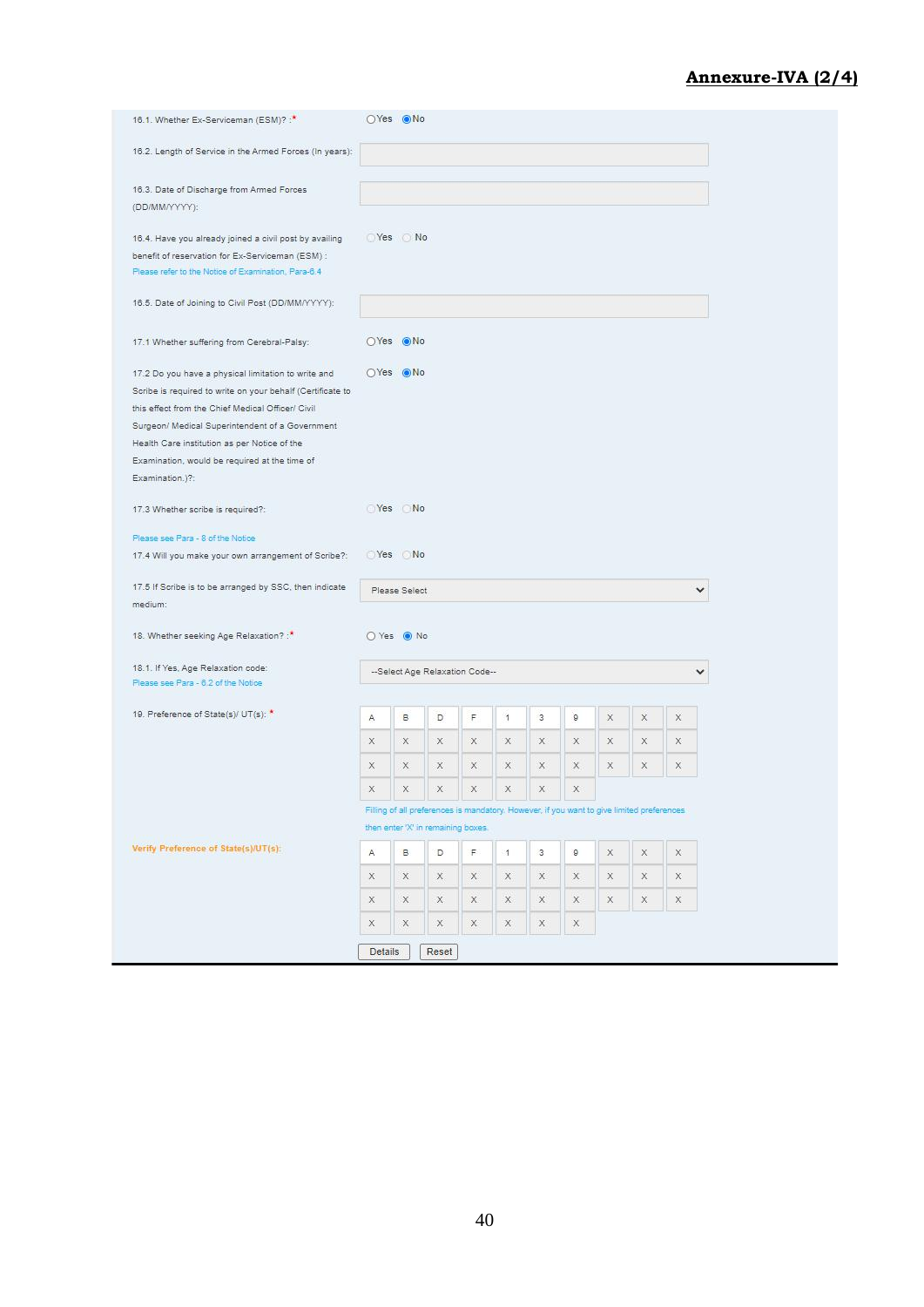### **Annexure-IVA (3/4)**

| 20 Highest Educational Qualification *                                                                                                                                                                        |                      | Matriculation/ 10th Class Pass(1)        |                            | Y              |                 |
|---------------------------------------------------------------------------------------------------------------------------------------------------------------------------------------------------------------|----------------------|------------------------------------------|----------------------------|----------------|-----------------|
| 21. Details of Qualifying Educational Qualification:*                                                                                                                                                         |                      | 10th Standard                            |                            | v              |                 |
| <b>Status</b>                                                                                                                                                                                                 | Passing Year         | State/ UT of Board/<br><b>University</b> | Name of Board/ University  | <b>Roll No</b> | Percentage CGPA |
| Passed<br>$\checkmark$                                                                                                                                                                                        | 2010<br>$\checkmark$ | Delhi<br>v                               | Central Board of Second: v | 301739         | 89              |
| 22. Do you want to make your personal information<br>available for accessing job opportunities in terms of<br>DoP&T's OM No 39020/1/2016-Estt (P) dated<br>21/06/2016?*<br>Please see Para - 22 of the Notice |                      | ●Yes ○No                                 |                            |                |                 |
| 23. Correspondence Address:                                                                                                                                                                                   |                      | SAMPLE Present ADDRESS                   |                            |                |                 |
| State:                                                                                                                                                                                                        |                      | Delhi                                    |                            |                |                 |
| District:                                                                                                                                                                                                     |                      | Central Delhi                            |                            |                |                 |
| Pin                                                                                                                                                                                                           |                      | 110003                                   |                            |                |                 |
| 24. Permanent Address                                                                                                                                                                                         |                      | Sample Permanent Address                 |                            |                |                 |
| State                                                                                                                                                                                                         |                      | Delhi                                    |                            |                |                 |
| Pin:                                                                                                                                                                                                          |                      | 110001                                   |                            |                |                 |
| Mobile Number:                                                                                                                                                                                                |                      | 8111111111                               |                            |                |                 |
| Email:                                                                                                                                                                                                        |                      | sample123@gmail.com                      |                            |                |                 |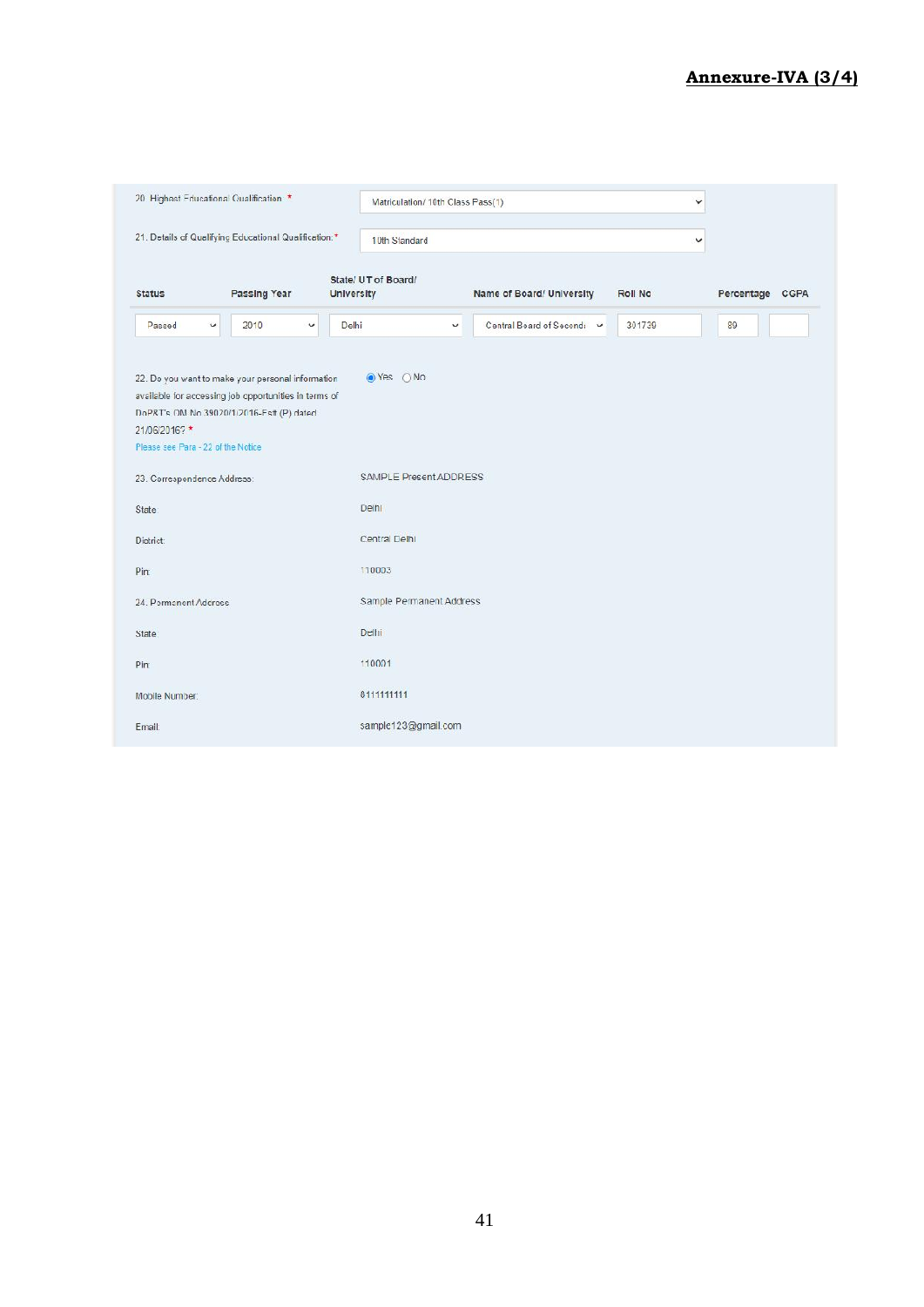#### **Annexure-IVA (4/4)**

| Photograph And Signature                                                           |                                        |
|------------------------------------------------------------------------------------|----------------------------------------|
| Upload Photo with date printed on it                                               | Upload Signature *                     |
| (See Para-10.2 of Notice)*                                                         | Allowed File Size: 10 KB to 20 KB      |
| Allowed File Size: 20 KB to 50 KB                                                  | Format: JPEG/ JPG                      |
| Format: JPEG/ JPG                                                                  | Image Size: About 4.0 cm (width) x 2.0 |
| Image Size: About 3.5 cm (width) x 4.5                                             | cm (height)                            |
| cm (height)                                                                        | Choose File SampleSignature.jpg        |
| Choose File SamplePhothwithdate.jpg                                                | ×                                      |
|                                                                                    | ignature                               |
| 26. Date on which the uploaded photograph has been<br>taken(DD/MM/YYYY):           | 01/01/2021                             |
| 27. Whether the date mentioned at S.No.26 is clearly<br>printed on the Photograph: | ⊙Yes ONo                               |
| <b>Declaration</b>                                                                 |                                        |

2. I hereby declare that all the statements made in this application are true, complete and correct to the best of my knowledge and belief. I understand that in the event of any information being found false or incorrect at any stage or not satisfying the eligibility criteria according to the Notice of Examination, my candidature/ appointment is liable to be cancelled/ terminated. I am willing to serve anywhere in India.

Agree

| KPHQM<br>A WELLINGTON AND STAN<br><b>Try Another</b> |         |       |       |  |  |
|------------------------------------------------------|---------|-------|-------|--|--|
| <b>KPHQM</b>                                         |         |       |       |  |  |
|                                                      |         |       |       |  |  |
|                                                      | Preview | Reset | Close |  |  |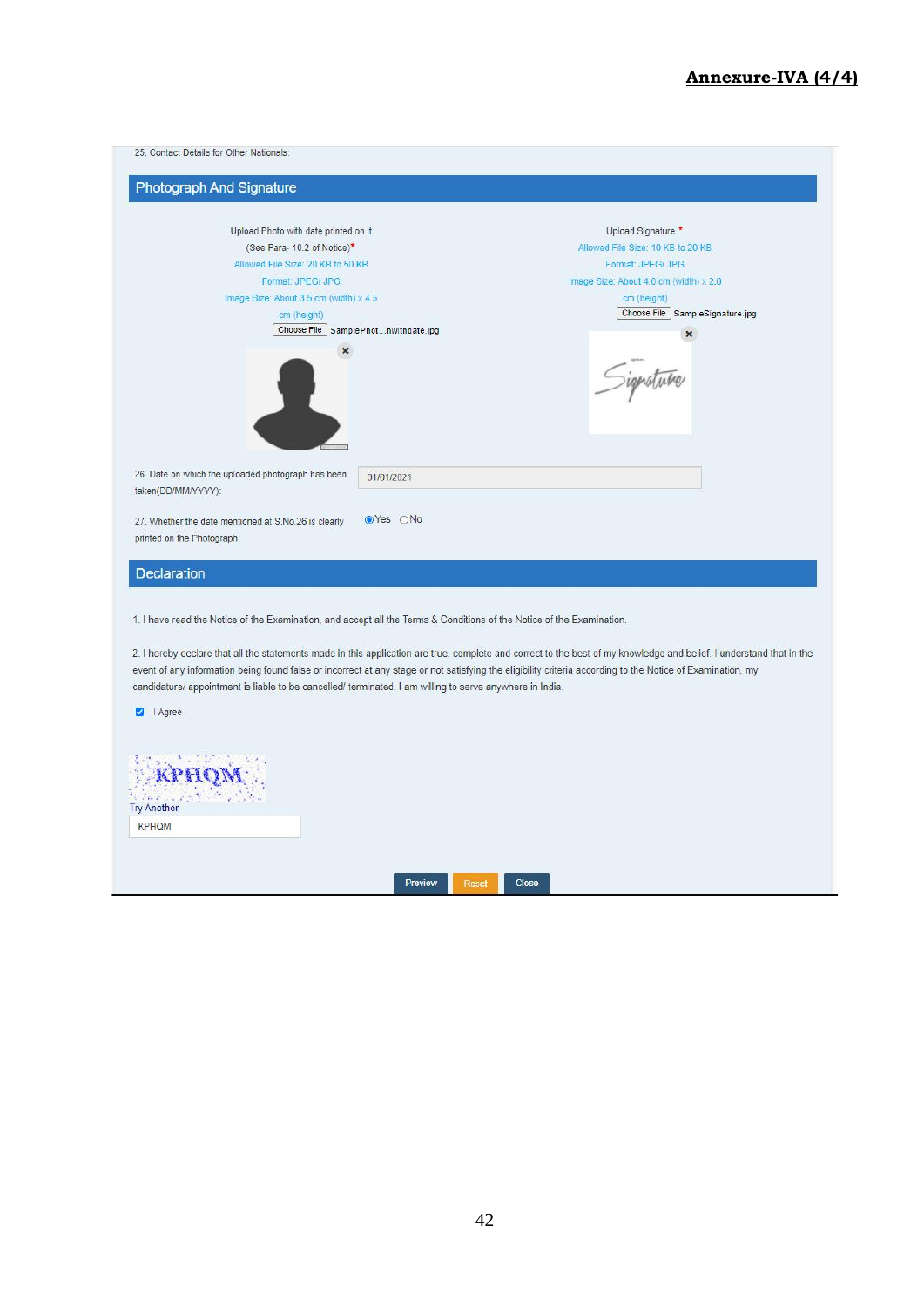#### **ANNEXURE-V**

### CERTIFICATE TO BE SUBMITTED BY CENTRAL GOVERNMENT CIVILIAN EMPLOYEES SEEKING AGE-RELAXATION

(To be filled by the Head of the Office or Department in which the candidate is working).

It is certified that \*Shri/Smt./Km. \_\_\_\_\_\_\_\_\_\_\_\_\_\_\_\_ is a Central Government Civilian employee holding the post of \_\_\_\_\_\_\_\_\_\_\_\_\_\_\_\_\_\_\_\_\_\_\_\_\_\_\_\_\_\_\_\_ in the pay scale of Rs. <u>\_\_\_\_\_\_\_\_\_\_\_\_\_\_\_\_\_\_\_\_\_\_</u> with 3 years regular service in the grade as on closing date.

This office has no objection for his/ her appearing in the Multi Tasking (Non- Technical) Staff Examination, 2020.

Signature \_\_\_\_\_\_\_\_\_\_\_\_\_\_\_\_\_\_\_

Name\_\_\_\_\_\_\_\_\_\_\_\_\_\_\_\_\_

Office Seal

Place: Date:

*(\*Please delete the words which are not applicable.)*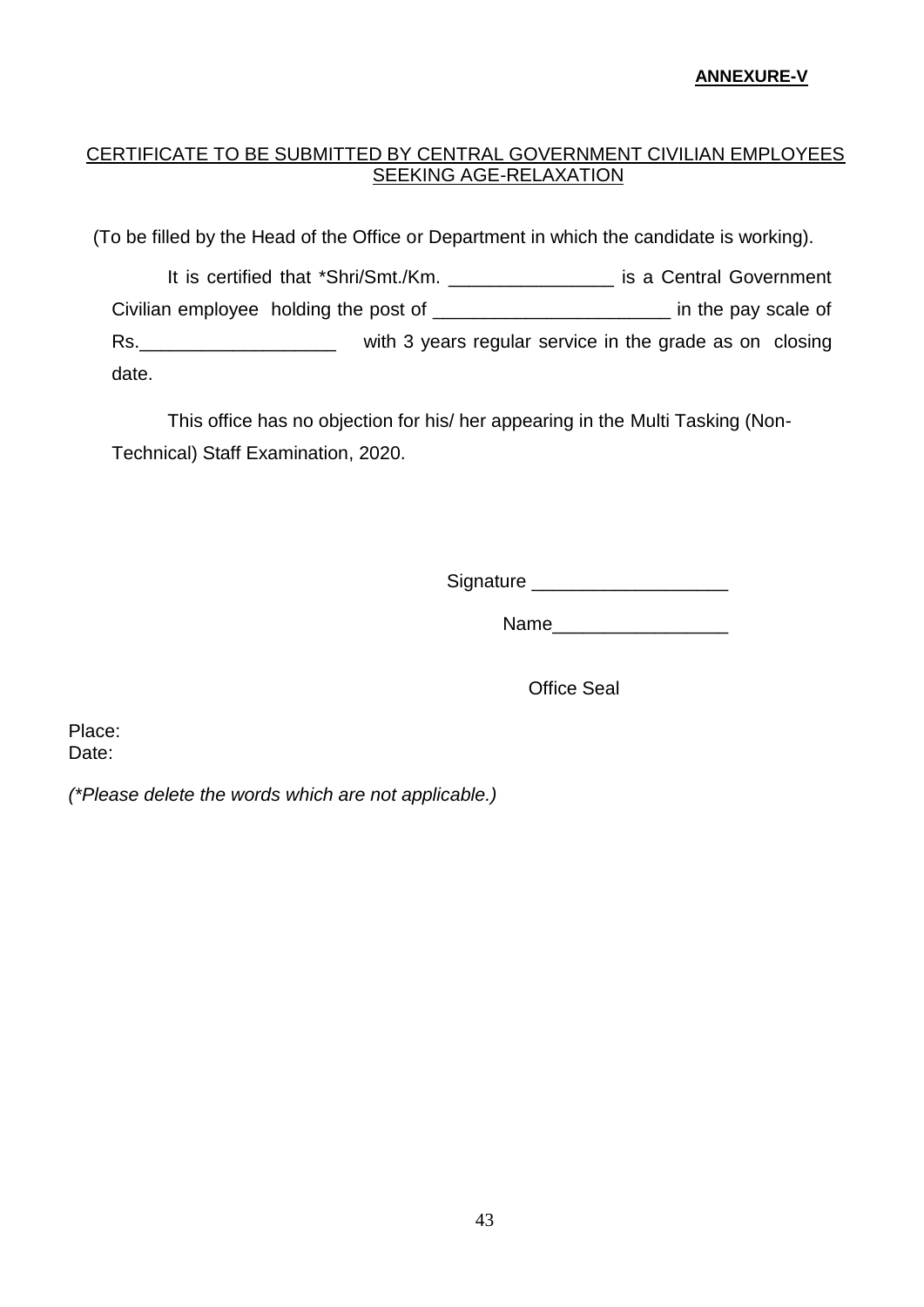### **ANNEXURE- VI**

### CERTIFICATE FOR SERVING DEFENCE PERSONNEL

I hereby certify that, according to the information available with me (No.) \_\_\_\_\_\_\_\_\_\_\_\_\_\_(Rank)\_\_\_\_\_\_\_\_\_\_\_\_\_\_\_(Name)\_\_\_\_\_\_\_\_\_\_\_\_\_\_\_\_\_\_\_\_\_ is due to complete the specified term of his engagement with the Armed Forces on the (Date) \_\_\_\_\_\_\_\_\_\_\_\_\_\_\_\_\_\_\_\_.

(Signature of Commanding Officer)

Office Seal

Place:

Date: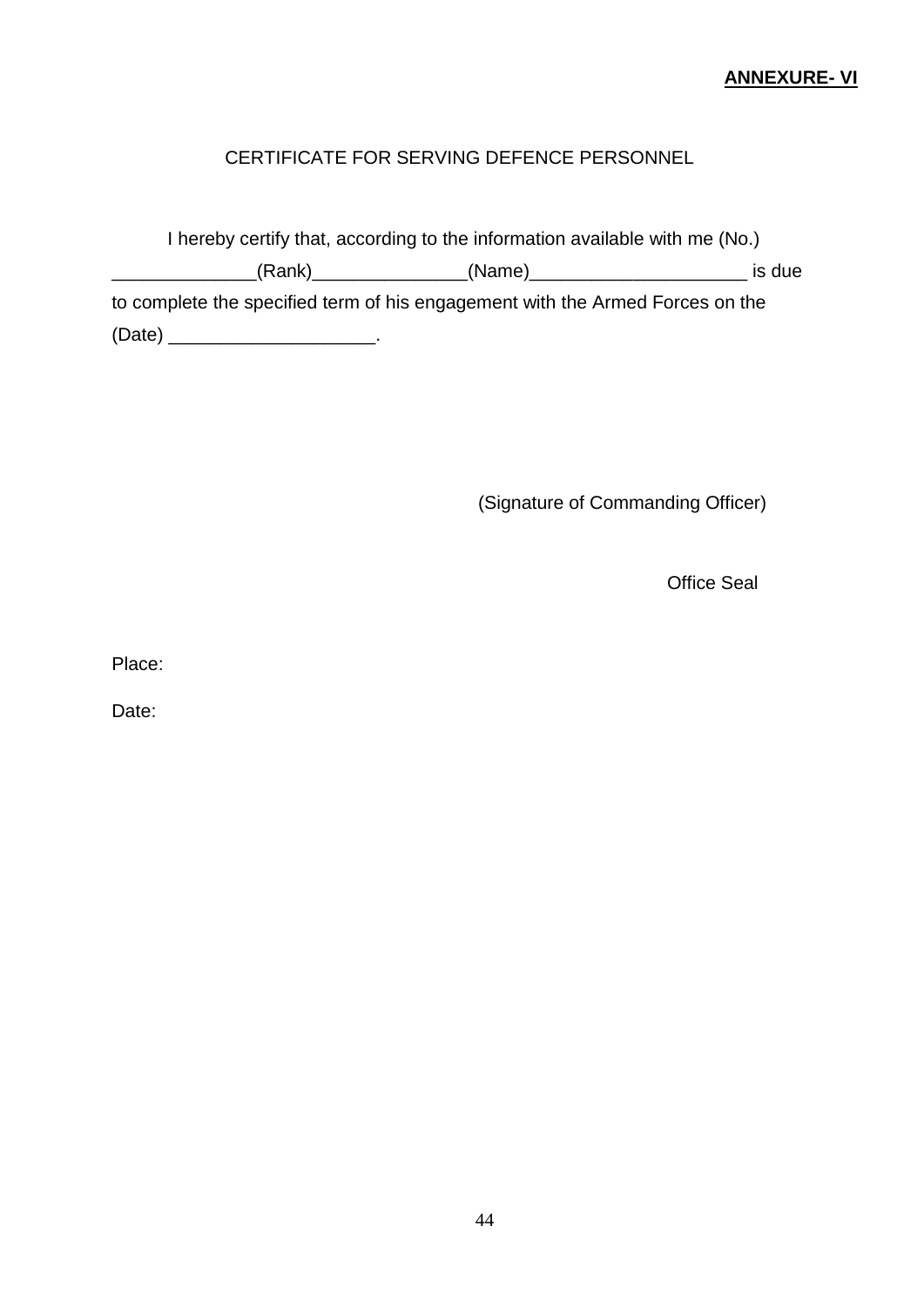#### **ANNEXURE-VII**

### UNDERTAKING TO BE GIVEN BY AN EX-SERVICEMEN

I …………………………………………………., bearing Roll No………………….,

appearing for the Document Verification of the ……………………………………….

Examination, 20………., do hereby undertake that:

- (a) I am entitled to the benefits admissible to Ex-Servicemen in terms of the Ex- Servicemen Re-employment in Central Civil Services and Posts Rules, 1979, as amended from time to time.
- (b) I have not joined the Government job on civil side (including Public Sector Undertakings, Autonomous Bodies/ Statutory Bodies, Nationalized Banks, etc.) on regular basis after availing of the benefits of reservation given to ex-serviceman for re-employment; or
- (c) I have availed the benefit of reservation as ex-serviceman for securing Government job on civil side. I have joined as …………………………….on……………… in the office of ………………………………………………………… I hereby undertake that I have submitted the self-declaration/ undertaking to my current employer about date wise detail of the application for the above mentioned examination for which I had applied for before joining the present civil employment; or
- (d) I have availed the benefit of reservation as ex-serviceman for securing Government job on civil side. I have joined as …………………………….on……………… in the office of ……………………………………. Therefore, I am eligible for age-relaxation only;

I hereby declare that the above statements are true, complete and correct to the best of my knowledge and belief. I understand that in the event of any information being found false or incorrect at any stage, my candidature/ appointment is liable to be cancelled/ terminated.

| Signature:                              |   |
|-----------------------------------------|---|
| Name:                                   | . |
| <b>Roll Number:</b>                     |   |
| Date:                                   | . |
| Date of appointment in Armed<br>Forces: |   |
| Date of Discharge:                      | . |
| Last Unit/ Corps:                       |   |
| Mobile Number:                          | . |
| Email ID:                               | . |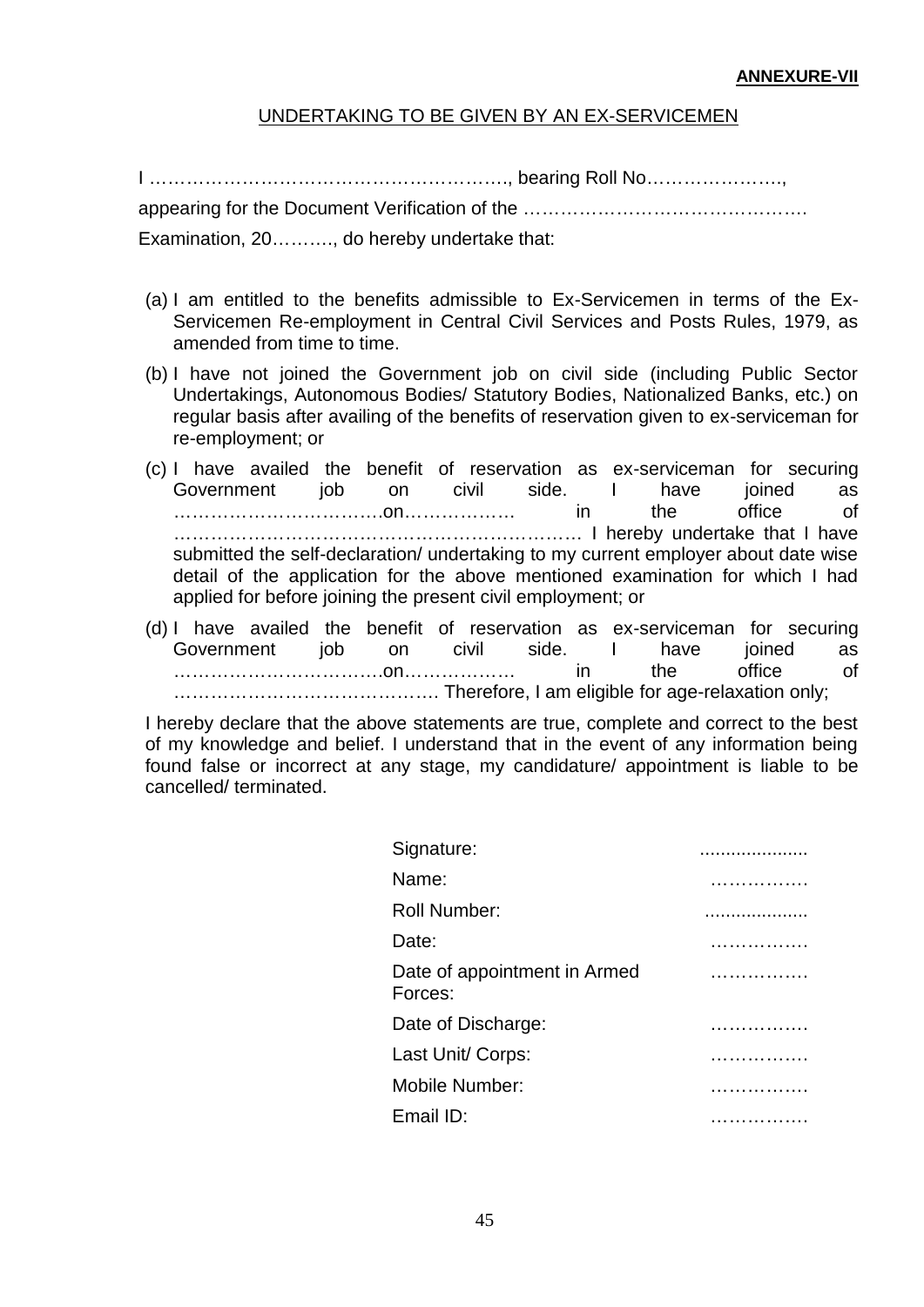#### **ANNEXURE-VIII**

#### **FORMAT FOR SC/ ST CERTIFICATE**

A candidate who claims to belong to one of the Scheduled Caste or the Scheduled Tribes should submit in support of his/ her claim an attested/certified copy of a certificate in the form given below, from the District Officer or the sub-Divisional Officer or any other officer as indicated below of the District in which his parents (or surviving parent) ordinarily reside who has been designated by the State Government concerned as competent to issue such a certificate. If both his parents are dead, the officer signing the certificate should be of the district in which the candidate himself ordinarily resides otherwise than for the purpose of his own education. Wherever photograph is an integral part of the certificate, the Commission would accept only attested photocopies of such certificates and not any other attested or true copy.

(*The format of the certificate to be produced by Scheduled Castes and Scheduled Tribes candidates applying for appointment to posts under Government of India)*

| This is to certify that Shri/Shrimati/Kumari* |                                | son/daughter |
|-----------------------------------------------|--------------------------------|--------------|
| οf                                            | village/town*                  | ın           |
| District/Division *                           | of the State/ Union Territory* |              |

belongs to the Caste/Tribes\_\_\_\_\_\_\_\_\_\_\_\_\_\_\_ which is recognized as a Scheduled Castes/ Scheduled Tribes\* under:-

The Constitution (Scheduled Castes) order, 1950

The Constitution (Scheduled Tribes) order, 1950 \_\_\_\_\_\_\_\_\_\_\_\_\_\_\_\_

The Constitution (Scheduled Castes) Union Territories order, 1951 \* \_\_\_\_\_\_\_\_\_\_\_\_

The Constitution (Scheduled Tribes) Union Territories Order, 1951\*\_\_\_\_\_\_\_\_\_\_\_\_\_\_

As amended by the Scheduled Castes and Scheduled Tribes Lists (Modification) order, 1956, the Bombay Reorganization Act, 1960 & the Punjab Reorganization Act, 1966, the State of Himachal Pradesh Act 1970, the North-Eastern Area (Reorganization) Act, 1971 and the Scheduled Castes and Scheduled Tribes Order (Amendment) Act, 1976.

The Constitution (Jammu & Kashmir) Scheduled Castes Order, 1956\_\_\_\_\_\_\_\_\_\_\_

The Constitution (Andaman and Nicobar Islands) Scheduled Tribes Order, 1959 as amended by the Scheduled Castes and Scheduled Tribes order (Amendment Act), 1976\*.

The Constitution (Dadra and Nagar Haveli) Scheduled Castes order 1962. The Constitution (Dadra and Nagar Haveli) Scheduled Tribes Order 1962@.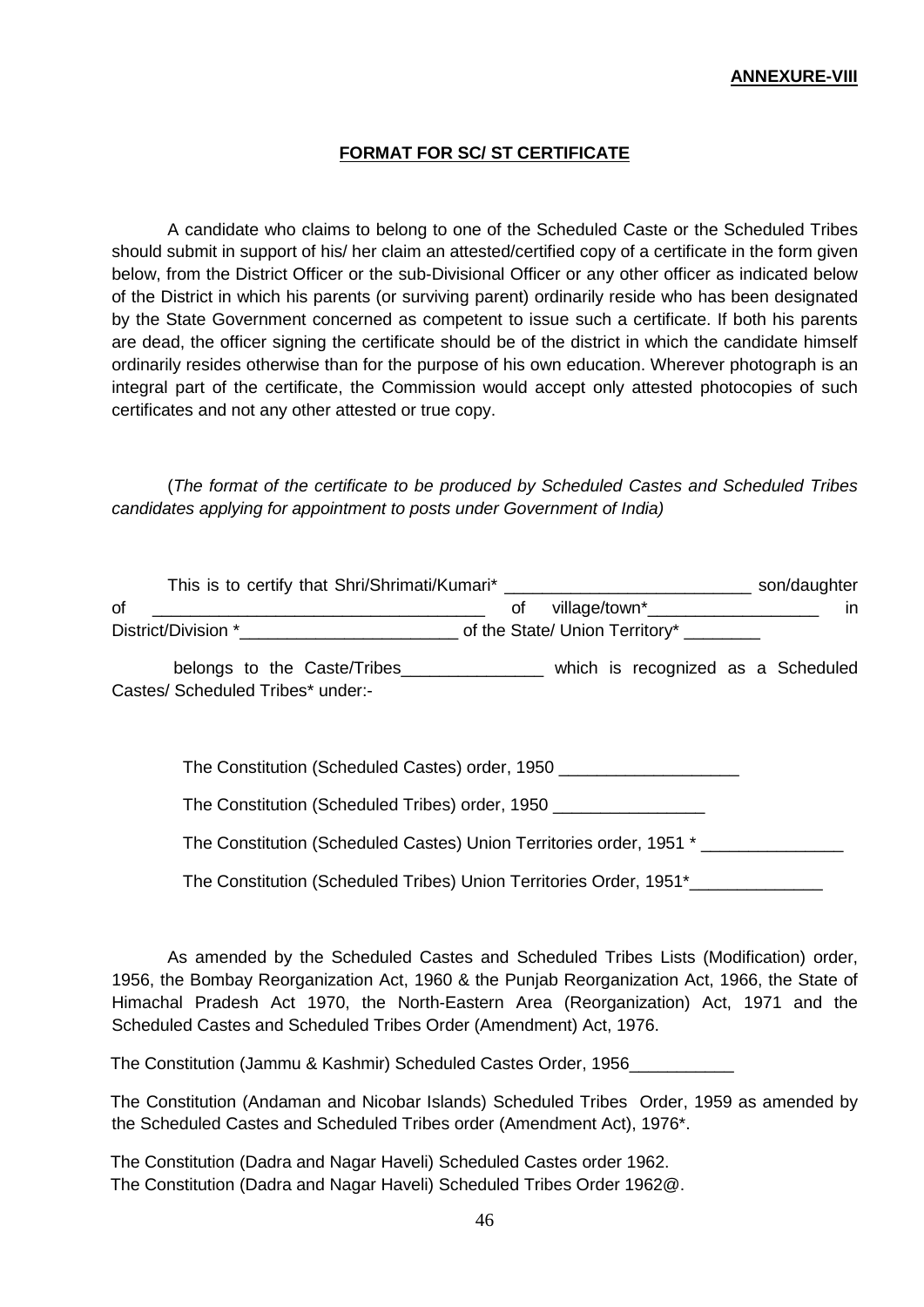The Constitution (Pondicherry) Scheduled Castes Order 1964@ The Constitution (Scheduled Tribes) (Uttar Pradesh) Order, 1967 @ The Constitution (Goa, Daman & Diu) Scheduled Castes Order, 1968@ The Constitution (Goa, Daman & Diu) Scheduled Tribes Order 1968 @ The Constitution (Nagaland) Scheduled Tribes Order, 1970 @ The Constitution (Sikkim) Scheduled Castes Order 1978@ The Constitution (Sikkim) Scheduled Tribes Order 1978@ The Constitution (Jammu & Kashmir) Scheduled Tribes Order 1989@ The Constitution (SC) orders (Amendment) Act, 1990@ The Constitution (ST) orders (Amendment) Ordinance 1991@ The Constitution (ST) orders (Second Amendment) Act, 1991@ The Constitution (ST) orders (Amendment) Ordinance 1996@ The Scheduled Caste and Scheduled Tribe Orders (Amendment ) Act 2002@ The Constitution (Scheduled Caste) Orders (Amendment) Act 2002@ The Constitution (Scheduled Caste and Scheduled Tribe) Orders (Amendment) Act 2002@ The Constitution (Scheduled Caste) Order (Amendment) Act 2007@ %2. Applicable in the case of Scheduled Castes, Scheduled Tribes persons who have migrated from one State/ Union Territory Administration.

| οf  |             | Father/mother                                          |             |             |         |        | Shri/Shrimati | to                    | issued             |
|-----|-------------|--------------------------------------------------------|-------------|-------------|---------|--------|---------------|-----------------------|--------------------|
|     |             |                                                        |             |             |         |        |               |                       |                    |
|     | State/Union | the                                                    | 0f          |             |         |        |               | in District/Division* |                    |
| the | to to       | belong                                                 |             | who         |         |        |               |                       |                    |
|     |             | Caste/ Tribe which is recognized as a Scheduled Caste/ |             |             |         |        |               |                       |                    |
| by  |             | State/Union Territory* issued                          |             |             |         | the    | in            | Tribe                 | <b>Scheduled</b>   |
|     |             |                                                        |             | dated       |         |        |               |                       | the                |
| in  | reside(s)   | ordinarily                                             | family      | his/<br>her | $\star$ | $/$ or | and           | Shri/Shrimati/Kumari  | %3.                |
|     |             | οf                                                     |             |             |         |        |               |                       |                    |
| оf  | Territory   |                                                        | State/Union | the         | 0f      |        |               |                       | District/Division* |

| Signature |  |
|-----------|--|
|           |  |

\*\* Designation\_\_\_\_\_\_\_\_\_\_\_\_\_\_\_\_\_\_\_\_\_\_\_\_

(with seal of office)

Place\_\_\_\_\_\_\_\_\_\_\_\_\_\_

Date

\* Please delete the words which are not applicable

- @ Please quote specific presidential order
- % Delete the paragraph which is not applicable.

NOTE: The term ordinarily reside(s) used here will have the same meaning as in section 20 of the Representation of the People Act, 1950.

### \*\* **List of authorities empowered to issue Caste/ Tribe Certificates**: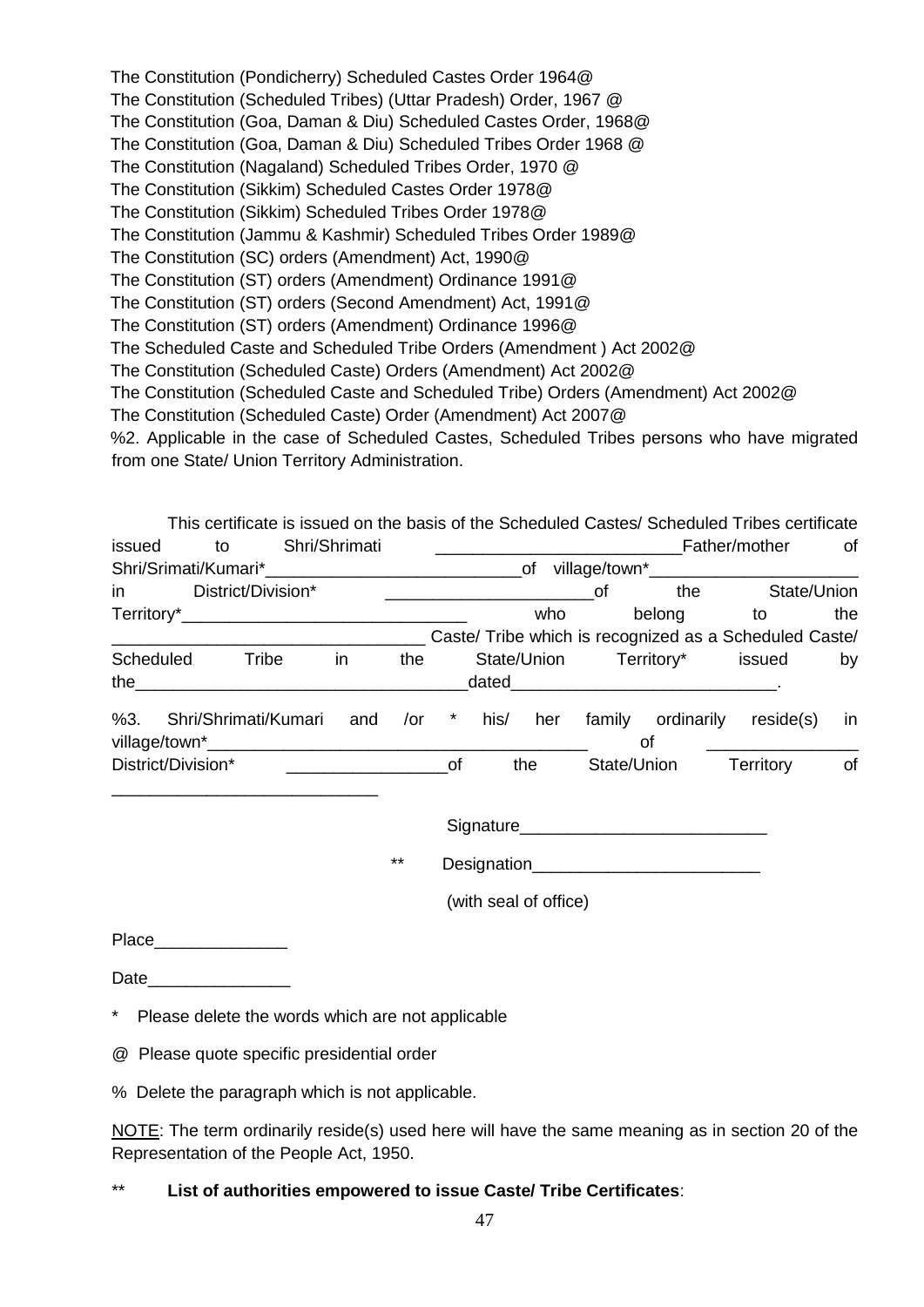(i) District Magistrate/ Additional District Magistrate/ Collector/ Deputy Commissioner/ Additional Deputy Commissioner/ Dy. Collector/ Ist Class Stipendiary Magistrate/ Sub-Divisional Magistrate/ Extra-Assistant Commissioner/ Taluka Magistrate/ Executive Magistrate.

(ii) Chief Presidency Magistrate/ Additional Chief Presidency Magistrate/ Presidency Magistrate.

- (iii) Revenue Officers not below the rank of Tehsildar.
- (iv) Sub-Divisional Officers of the area where the candidate and/or his family normally resides.

**NOTE**: ST candidates belonging to Tamil Nadu State should submit caste certificate ONLY FROM THE REVENUE DIVISIONAL OFFICER.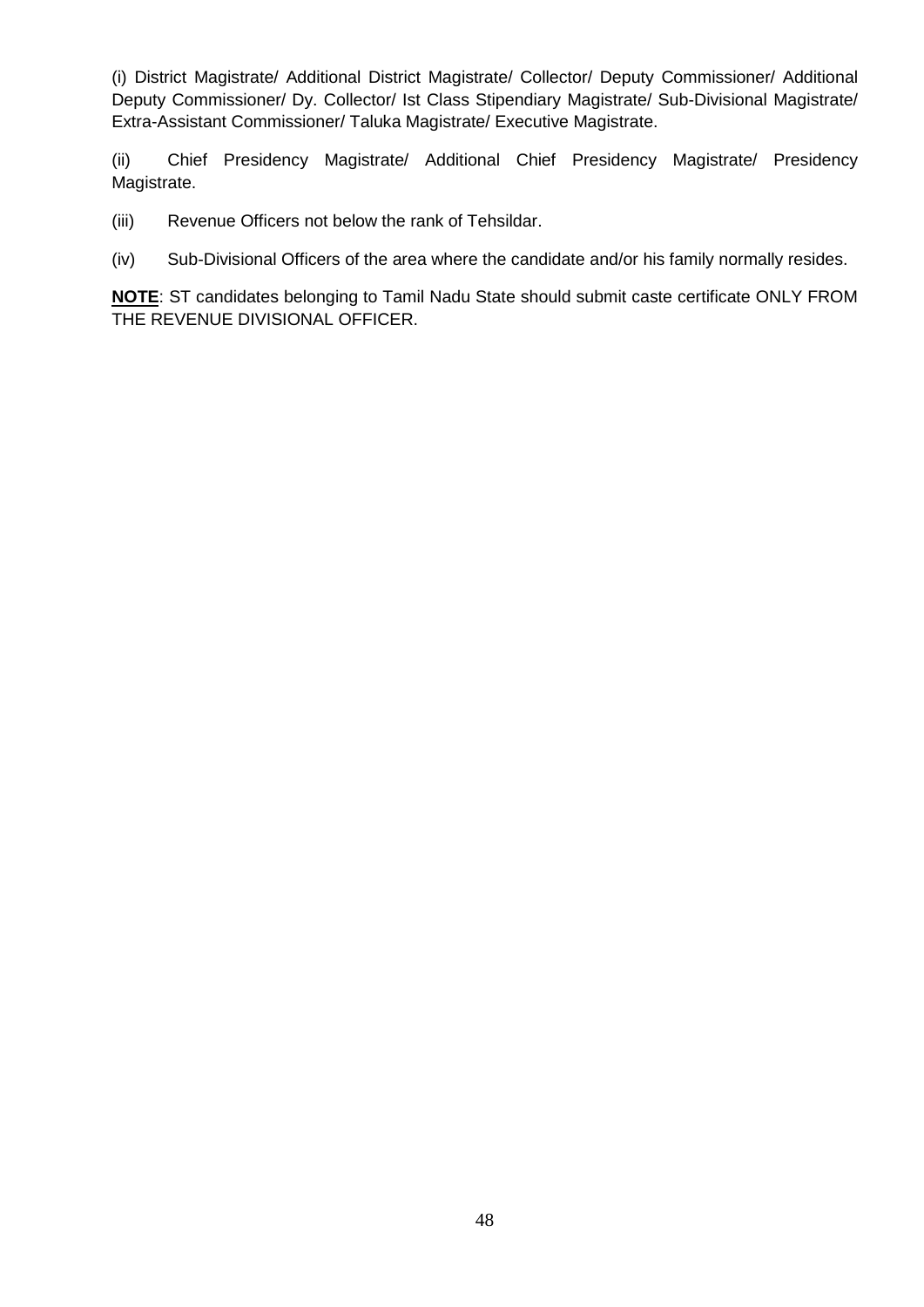### **(FORM OF CERTIFICATE TO BE PRODUCED BY OTHER BACKWARD CLASSES APPLYING FOR APPOINTMENT TO POSTS UNDER THE GOVERNMENT OF INDIA)**

This is to certify that Shri/Smt./Kumari example and son/daughter of of village/ town **Example 20** in District/Division \_\_\_\_\_\_\_\_\_\_\_\_\_\_\_\_\_\_\_\_\_\_\_\_\_\_\_ in the State/ Union Territory  $\blacksquare$  belongs to the Community which is recognized as a backward class under the Government of India, Ministry of Social Justice and Empowerment's Resolution No. \_\_\_\_\_\_\_\_\_\_\_\_\_\_\_\_\_\_\_\_\_\_\_\_\_ dated \_\_\_\_\_\_\_\_\_\_\_\_\_\_\_\_\_\*. Shri/Smt./Kumari \_\_\_\_\_\_\_\_\_\_\_\_\_\_\_\_\_\_\_\_\_\_\_\_\_\_ and/or his/her family ordinarily reside(s) in the District/ Division of the State/Union Territory. This is also to certify that he/she does not belong to the persons/ sections (Creamy Layer) mentioned in Column 3 of the Scheduled to the Government of India, Department of Personnel & Training O.M. No. 36012/22/93-Estt (SCT) dated 8.9.1993\*\*. District Magistrate Deputy Commissioner etc. Dated: Seal:

\* The authority issuing the certificate may have to mention the details of Resolution of Government of India, in which the caste of the candidate is mentioned as OBC.

\*\* As amended from time to time.

Note: The term "Ordinarily" used here will have the same meaning as in Section 20 of the Representation of the People Act, 1950.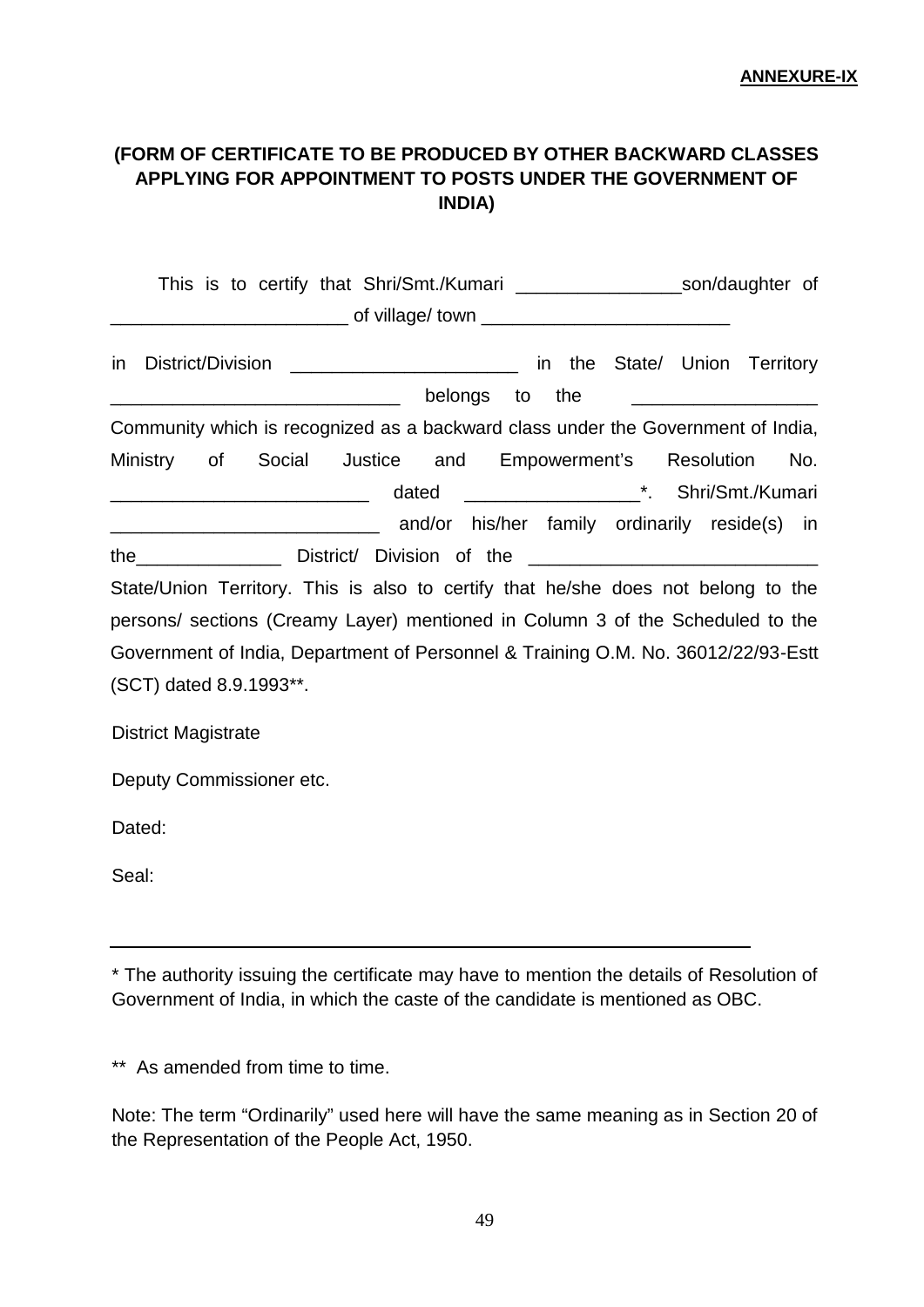### **ANNEXURE-X**

#### **Form-V Certificate of Disability (In cases of amputation or complete permanent paralysis of limbs or dwarfism and in case of blindness) [See rule 18(1)] (Name and Address of the Medical Authority issuing the Certificate)**

Recent passport size attested photograph (Showing face only) of the person with disability.

Certificate No. Date:

This is to certify that I have carefully examined Shri/Smt./Kum. \_\_\_\_\_\_\_\_\_\_\_\_\_\_\_\_\_\_\_\_\_\_\_\_\_\_\_\_son/wife/daughter of Shri \_\_\_\_\_\_\_\_\_\_\_\_\_\_\_\_\_\_ Date of Birth  $(DD/MM/YY)$  \_\_\_\_\_\_\_\_\_\_\_\_ Age \_\_\_\_\_\_ mana by the set of the set of the set of the registration No. \_\_\_\_\_\_\_\_\_\_\_\_ Ward/Village/Street \_\_\_\_\_\_\_\_\_\_\_\_\_\_\_\_\_\_\_\_\_\_\_\_\_\_\_ Post Office \_\_\_\_\_\_\_\_\_\_\_\_\_ District \_\_\_\_\_\_\_\_\_\_\_\_\_\_ State \_\_\_\_\_\_\_\_\_\_\_\_\_\_\_\_\_\_, whose photograph is affixed above, and am satisfied that:

(A) he/she is a case of:

- locomotor disability
- dwarfism
- blindness

(Please tick as applicable)

(B) the diagnosis in his/her case is \_\_\_\_\_\_\_\_\_\_\_\_\_\_\_\_\_\_

(C) he/she has \_\_\_\_\_\_\_\_ % (in figure) \_\_\_\_\_\_\_\_\_\_\_\_\_\_\_\_\_\_ percent (in words) permanent locomotor disability/dwarfism/blindness in relation to his/her \_\_\_\_\_\_ (part of body) as per quidelines ( ................number and date of issue of the quidelines to be specified).

2. The applicant has submitted the following document as proof of residence:-

| Nature of Document | Date of Issue | Details of authority issuing<br>certificate |
|--------------------|---------------|---------------------------------------------|
|                    |               |                                             |

(Signature and Seal of Authorized Signatory of notified Medical Authority)

Signature/thumb impression of the person in whose favour certificate of disability is issued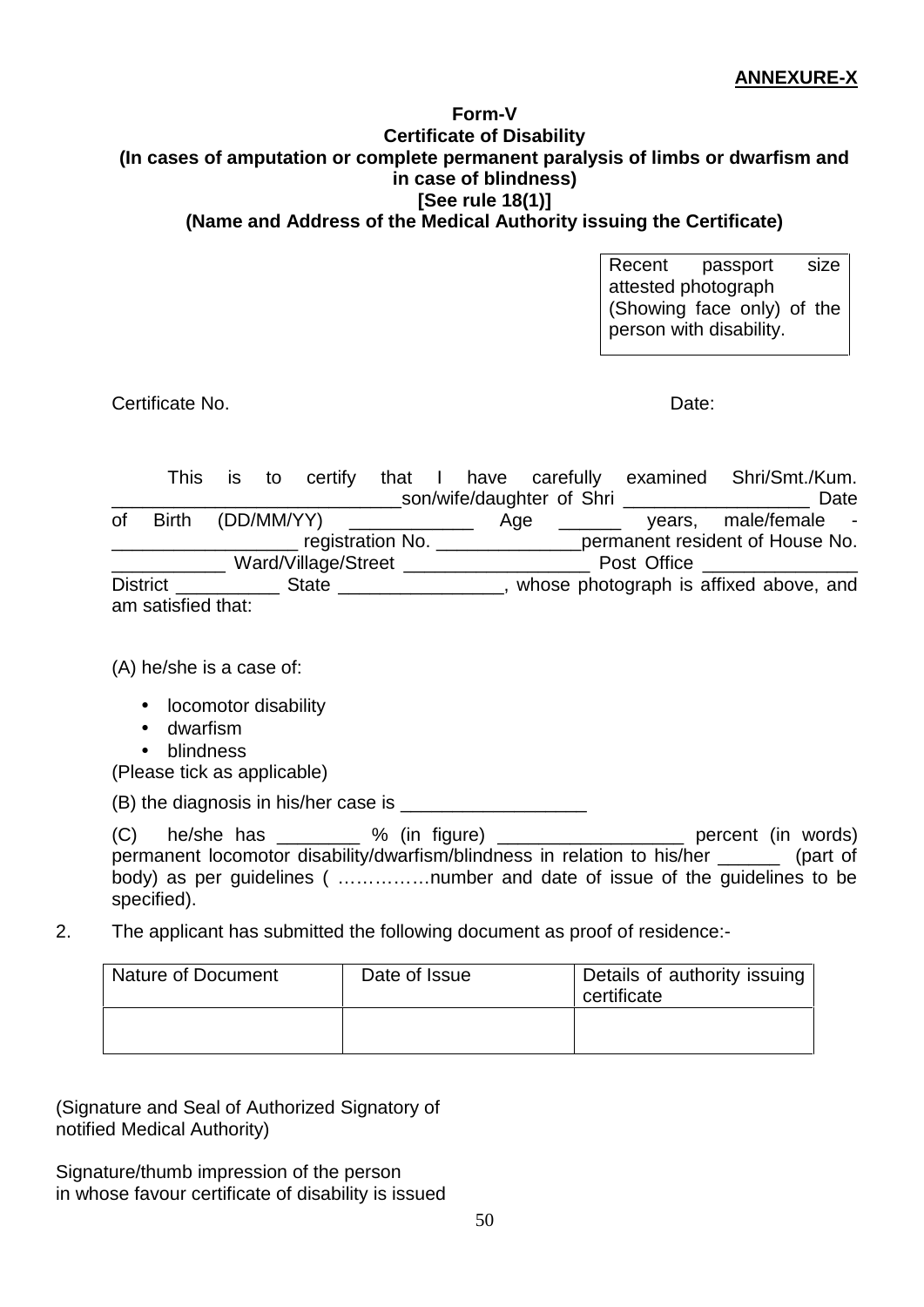#### **Form - VI Certificate of Disability (In cases of multiple disabilities) [See rule 18(1)] (Name and Address of the Medical Authority issuing the Certificate)**

Recent passport size attested photograph (Showing face only) of the person with disability.

Certificate No. Date:

|                                  |  |  |  |                                                |             |  | This is to certify that we have carefully examined Shri/Smt./Kum. |      |
|----------------------------------|--|--|--|------------------------------------------------|-------------|--|-------------------------------------------------------------------|------|
|                                  |  |  |  |                                                |             |  | son/wife/daughter of                                              | Shri |
|                                  |  |  |  |                                                |             |  | Date of Birth (DD/MM/YY) _____________                            |      |
|                                  |  |  |  | Age ______ years, male/female _______________. |             |  |                                                                   |      |
|                                  |  |  |  | Registration No. _________________             |             |  | permanent resident of House No.                                   |      |
| Ward/Village/Street ____________ |  |  |  |                                                | Post Office |  | District <b>District</b>                                          |      |

State \_\_\_\_\_\_\_\_\_\_\_\_, whose photograph is affixed above, and am satisfied that:

(A) he/she is a case of Multiple Disability. His/her extent of permanent physical impairment/disability has been evaluated as per guidelines (……………number and date of issue of the guidelines to be specified) for the disabilities ticked below, and is shown against the relevant disability in the table below:

| S. No            | <b>Disability</b>                         | Affected part<br>of body | Diagnosis | physical<br>Permanent<br>impairment/mental<br>disability (in %) |
|------------------|-------------------------------------------|--------------------------|-----------|-----------------------------------------------------------------|
| 1.               | Locomotor disability                      | @                        |           |                                                                 |
| 2.               | Muscular Dystrophy                        |                          |           |                                                                 |
| 3.               | Leprosy cured                             |                          |           |                                                                 |
| 4.               | Dwarfism                                  |                          |           |                                                                 |
| 5.               | Cerebral Palsy                            |                          |           |                                                                 |
| $\overline{6}$ . | Acid attack Victim                        |                          |           |                                                                 |
| 7.               | Low vision                                | #                        |           |                                                                 |
| 8.               | <b>Blindness</b>                          | #                        |           |                                                                 |
| 9.               | Deaf                                      | £                        |           |                                                                 |
| 10.              | Hard of Hearing                           | £                        |           |                                                                 |
| 11.              | Speech and Language<br>disability         |                          |           |                                                                 |
| 12.              | <b>Intellectual Disability</b>            |                          |           |                                                                 |
| 13.              | Specific<br>Learning<br><b>Disability</b> |                          |           |                                                                 |
| 14.              | Autism<br>Spectrum<br><b>Disorder</b>     |                          |           |                                                                 |
| 15.              | <b>Mental illness</b>                     |                          |           |                                                                 |
| 16.              | Chronic<br>Neurological<br>Conditions     |                          |           |                                                                 |
| 17.              | Multiple sclerosis                        |                          |           |                                                                 |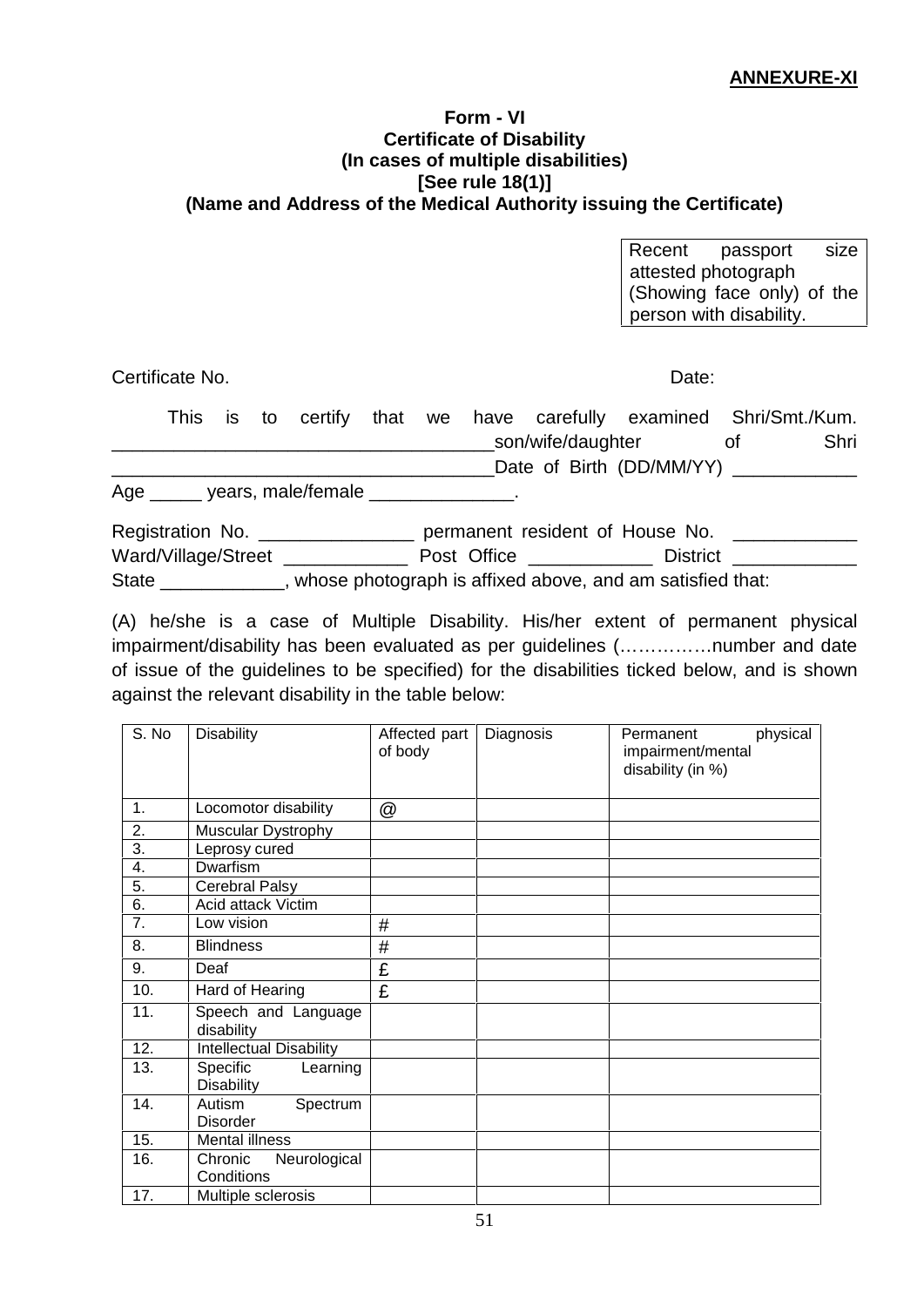| 18.      | Parkinson's disease |  |  |
|----------|---------------------|--|--|
| 19.      | Haemophilia         |  |  |
| 20.      | Thalassemia         |  |  |
| $\Omega$ | Sickle Cell disease |  |  |

(B) In the light of the above, his/her over all permanent physical impairment as per guidelines (……….number and date of issue of the guidelines to be specified), is as follows :

In figures : - ------------------ percent In words :- --------------------------------------------------------------------------- percent

- 2. This condition is progressive/non-progressive/likely to improve/not likely to improve.
- 3. Reassessment of disability is :
	- (i) not necessary,
	- or
		- (ii) is recommended/after ............... years ................ months, and therefore this certificate shall be valid till ----- ------ ------
			- (DD) (MM) (YY)
	- @ e.g. Left/right/both arms/legs
	- # e.g. Single eye
	- £ e.g. Left/Right/both ears
- 4. The applicant has submitted the following document as proof of residence:

| Nature of document | Date of issue | Details of authority issuing<br>certificate |  |  |
|--------------------|---------------|---------------------------------------------|--|--|
|                    |               |                                             |  |  |

5. Signature and seal of the Medical Authority.

| Name and Seal of Member | Name and Seal of Member | Name        | and | Seal | Οt | the |
|-------------------------|-------------------------|-------------|-----|------|----|-----|
|                         |                         | Chairperson |     |      |    |     |

Signature/thumb impression of the person in

whose favour certificate of disability is issued.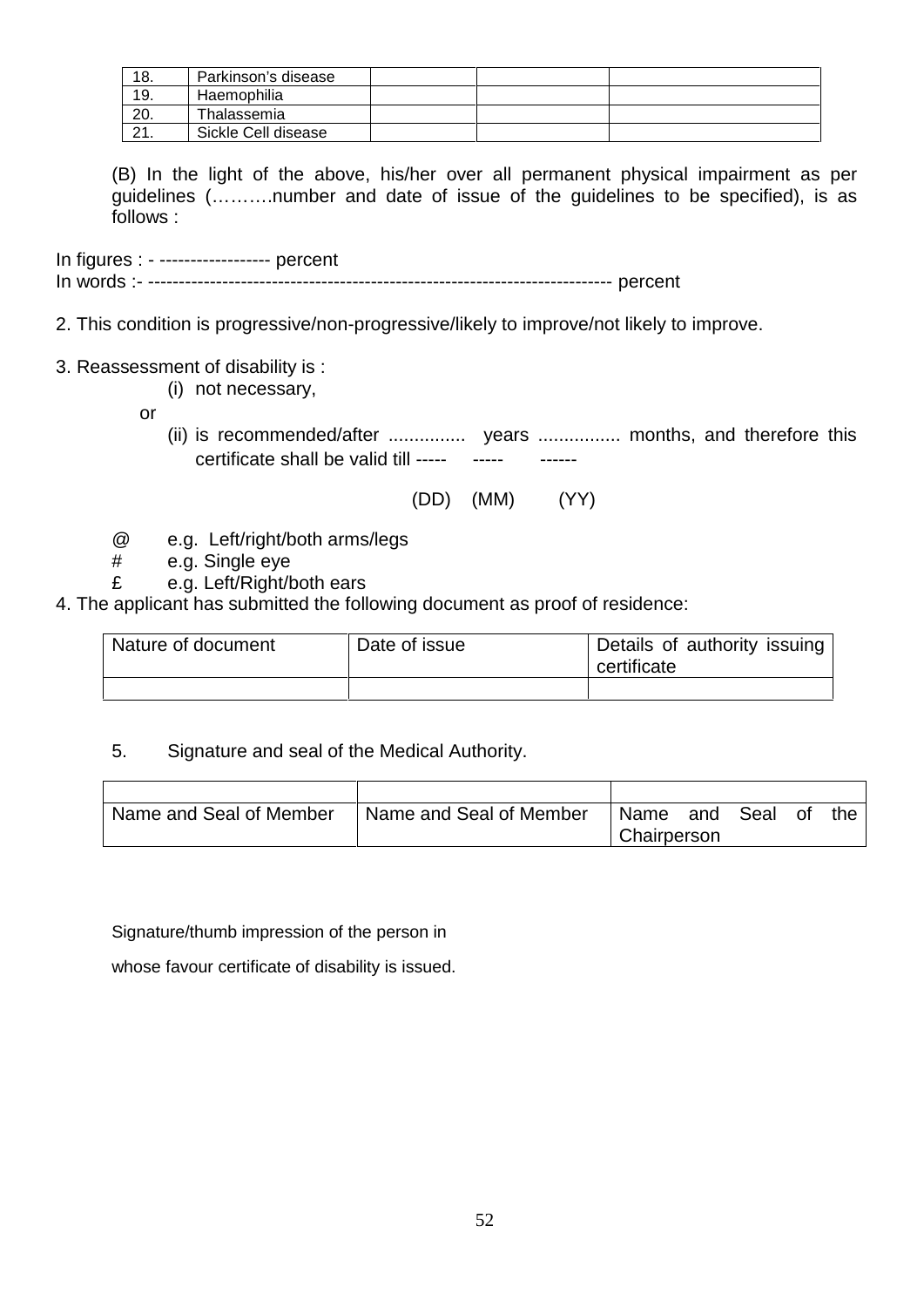### **ANNEXURE-XII**

### **Form – VII Certificate of Disability (In cases other than those mentioned in Forms V and VI) (Name and Address of the Medical Authority issuing the Certificate) (See rule 18(1))**

Recent passport size attested photograph (Showing face only) of the person with disability

Certificate No. **Date:** 

This is to certify that I have carefully examined

| Shri/Smt/Kum______                                                                                                                                                                                                                   |                                                                  |             |  |                       |                                | son/wife/daughter of |  |
|--------------------------------------------------------------------------------------------------------------------------------------------------------------------------------------------------------------------------------------|------------------------------------------------------------------|-------------|--|-----------------------|--------------------------------|----------------------|--|
| Shri                                                                                                                                                                                                                                 |                                                                  |             |  |                       | Date of Birth (DD/MM/YY)______ |                      |  |
| Age                                                                                                                                                                                                                                  | years,                                                           |             |  | male/female _________ |                                | Registration No.     |  |
|                                                                                                                                                                                                                                      | permanent                                                        | resident of |  | House                 | No.                            |                      |  |
| Ward/Village/Street __________________________                                                                                                                                                                                       |                                                                  | Post Office |  |                       |                                | <b>District</b>      |  |
|                                                                                                                                                                                                                                      | State ______________________, whose photograph is affixed above, |             |  |                       |                                |                      |  |
|                                                                                                                                                                                                                                      |                                                                  |             |  |                       |                                | disability.          |  |
| His/her extent of percentage physical impairment/disability has been evaluated as per<br>guidelines (number and date of issue of the guidelines to be specified) and is shown<br>against the relevant disability in the table below: |                                                                  |             |  |                       |                                |                      |  |

| S.<br><b>No</b> | <b>Disability</b>                         | Affected part<br>of body | Diagnosis | Permanent<br>physical<br>impairment/mental disability<br>(in %) |
|-----------------|-------------------------------------------|--------------------------|-----------|-----------------------------------------------------------------|
| 1.              | Locomotor disability                      | @                        |           |                                                                 |
| 2.              | Muscular Dystrophy                        |                          |           |                                                                 |
| 3.              | Leprosy cured                             |                          |           |                                                                 |
| 4.              | <b>Cerebral Palsy</b>                     |                          |           |                                                                 |
| 5.              | Acid attack Victim                        |                          |           |                                                                 |
| 6.              | Low vision                                | $\#$                     |           |                                                                 |
| 7.              | Deaf                                      | €                        |           |                                                                 |
| 8.              | Hard of Hearing                           | €                        |           |                                                                 |
| 9.              | Speech and Language<br>disability         |                          |           |                                                                 |
| 10.             | <b>Intellectual Disability</b>            |                          |           |                                                                 |
| 11.             | Specific<br>Learning<br><b>Disability</b> |                          |           |                                                                 |
| 12.             | Autism<br>Spectrum<br><b>Disorder</b>     |                          |           |                                                                 |
| 13.             | <b>Mental illness</b>                     |                          |           |                                                                 |
| 14.             | Chronic<br>Neurological<br>Conditions     |                          |           |                                                                 |
| 15.             | Multiple sclerosis                        |                          |           |                                                                 |
| 16.             | Parkinson's disease                       |                          |           |                                                                 |
| 17.             | Haemophilia                               |                          |           |                                                                 |
| 18.             | Thalassemia                               |                          |           |                                                                 |
| 19.             | Sickle Cell disease                       |                          |           |                                                                 |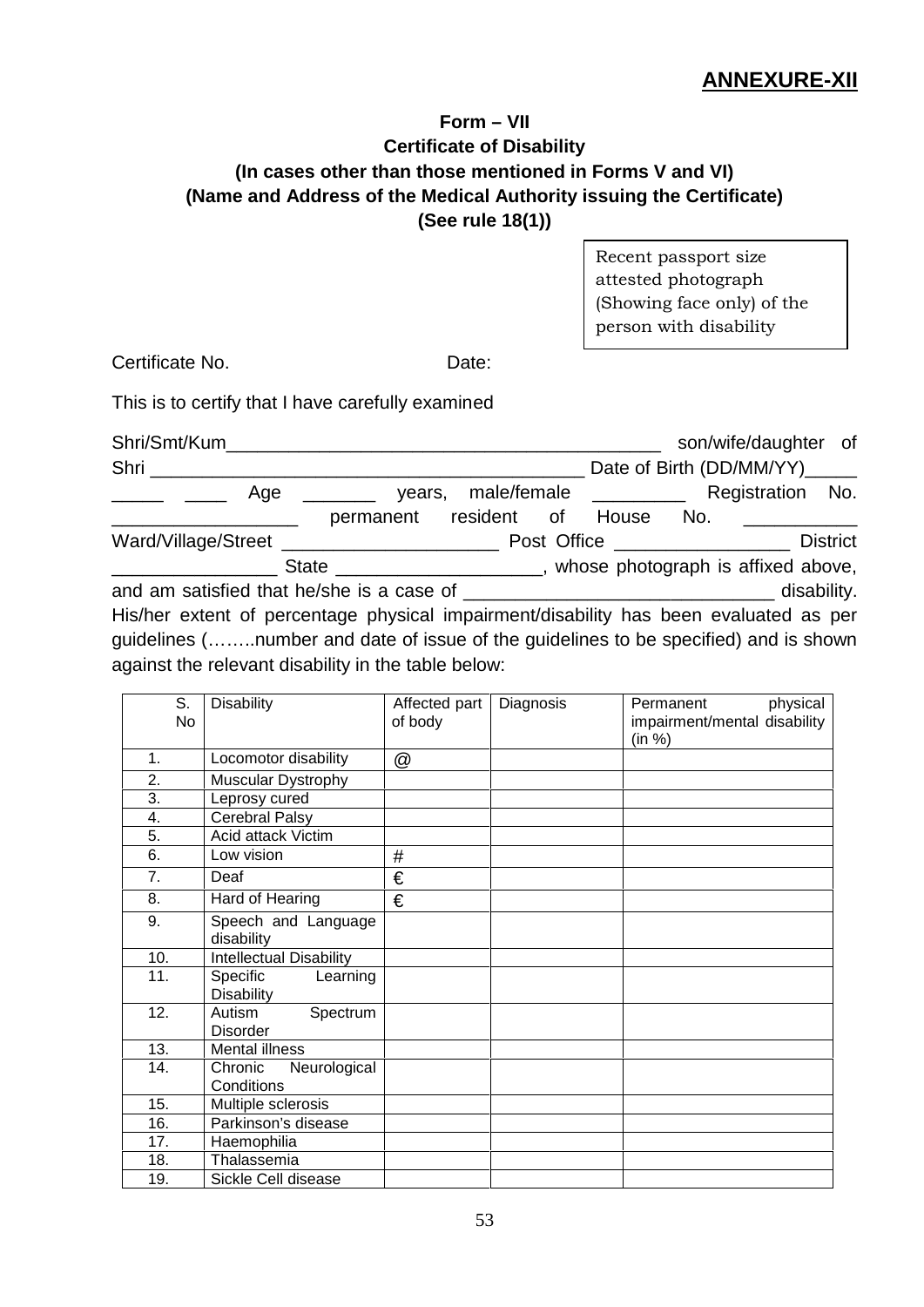(Please strike out the disabilities which are not applicable)

2. The above condition is progressive/non-progressive/likely to improve/not likely to improve.

3. Reassessment of disability is:

(i) not necessary, or

(ii) is recommended/after \_\_\_\_\_\_\_\_\_ years \_\_\_\_\_\_\_\_\_\_\_\_\_\_\_\_ months, and therefore this certificate shall be valid till  $(DD/MM/YY)$  \_\_\_\_\_ \_\_\_\_ \_\_\_\_

@ - eg. Left/Right/both arms/legs

- # eg. Single eye/both eyes
- € eg. Left/Right/both ears
- 4. The applicant has submitted the following document as proof of residence:

| Nature of document | Date of issue | Details of authority issuing<br>certificate |
|--------------------|---------------|---------------------------------------------|
|                    |               |                                             |

(Authorised Signatory of notified Medical Authority) (Name and Seal)

**Countersigned** {Countersignature and seal of the Chief Medical Officer/Medical Superintendent/ Head of Government Hospital, in case the Certificate is issued by a medical authority who is not a Government servant (with seal)}

Signature/thumb impression of the person in

whose favour certificate of disability is issued

Note: In case this certificate is issued by a medical authority who is not a Government servant, it shall be valid only if countersigned by the Chief Medical Officer of the District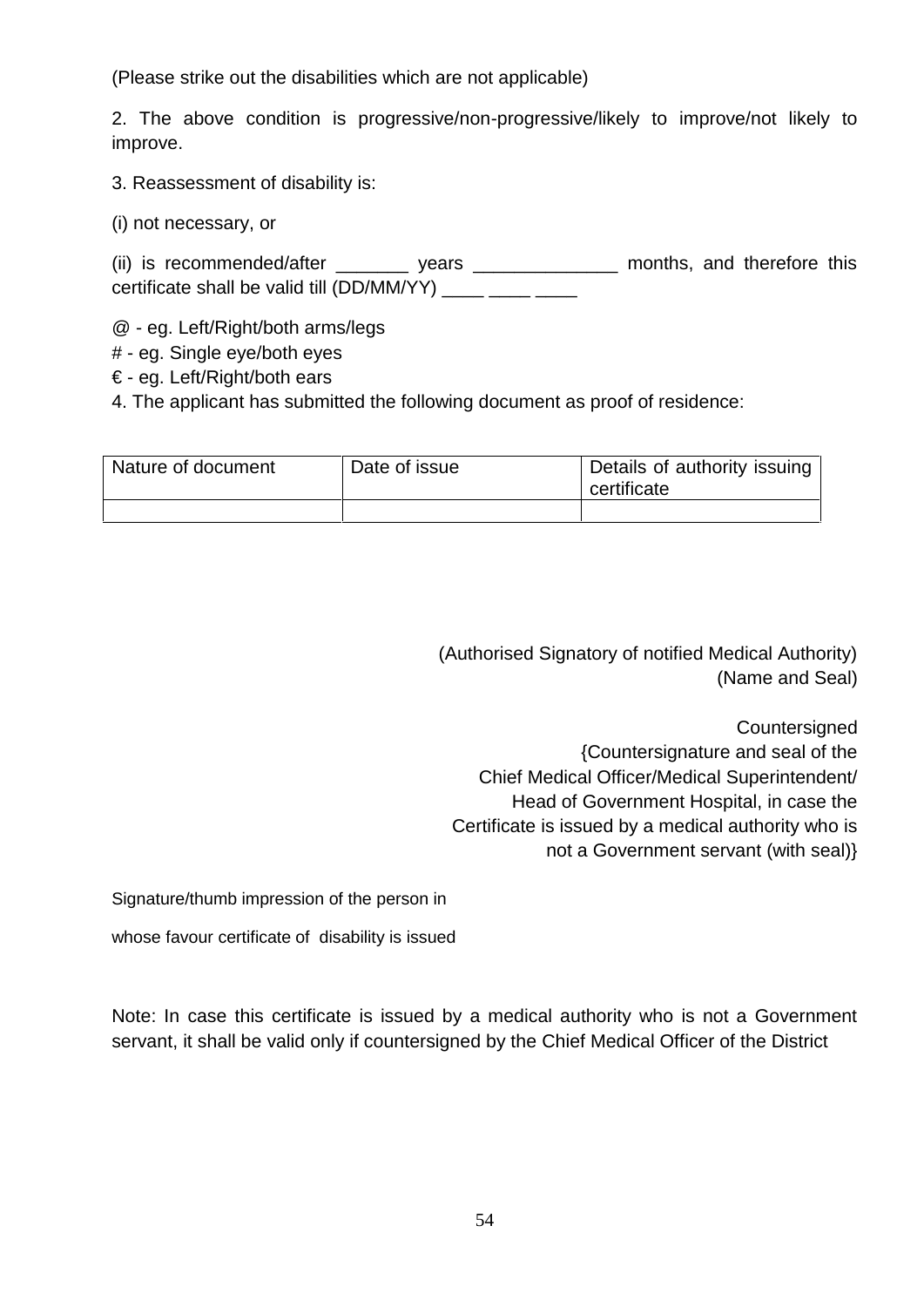### **ANNEXURE-XIII**

## **LANGUAGES FOR PAPER-II**

| S No           | Language                 | Code |
|----------------|--------------------------|------|
| 1              | Hindi                    | 01   |
| $\overline{2}$ | English                  | 02   |
| 3              | Assamese                 | 03   |
| $\overline{4}$ | Bengali                  | 04   |
| 5              | <b>Bodo</b>              | 05   |
| 6              | Dogri                    | 06   |
| $\overline{7}$ | Gujarati                 | 07   |
| 8              | Kannada                  | 08   |
| 9              | Kashmiri                 | 09   |
| 10             | Konkani                  | 10   |
| 11             | Maithili                 | 11   |
| 12             | Malayalam                | 12   |
| 13             | Manipuri (also Meitei or | 13   |
|                | Meithei)                 |      |
| 14             | Marathi                  | 14   |
| 15             | Nepali                   | 15   |
| 16             | Oriya                    | 16   |
| 17             | Punjabi                  | 17   |
| 18             | Sanskrit                 | 18   |
| 19             | Santhali                 | 19   |
| 20             | Sindhi                   | 20   |
| 21             | Tamil                    | 21   |
| 22             | Telugu                   | 22   |
| 23             | Urdu                     | 23   |